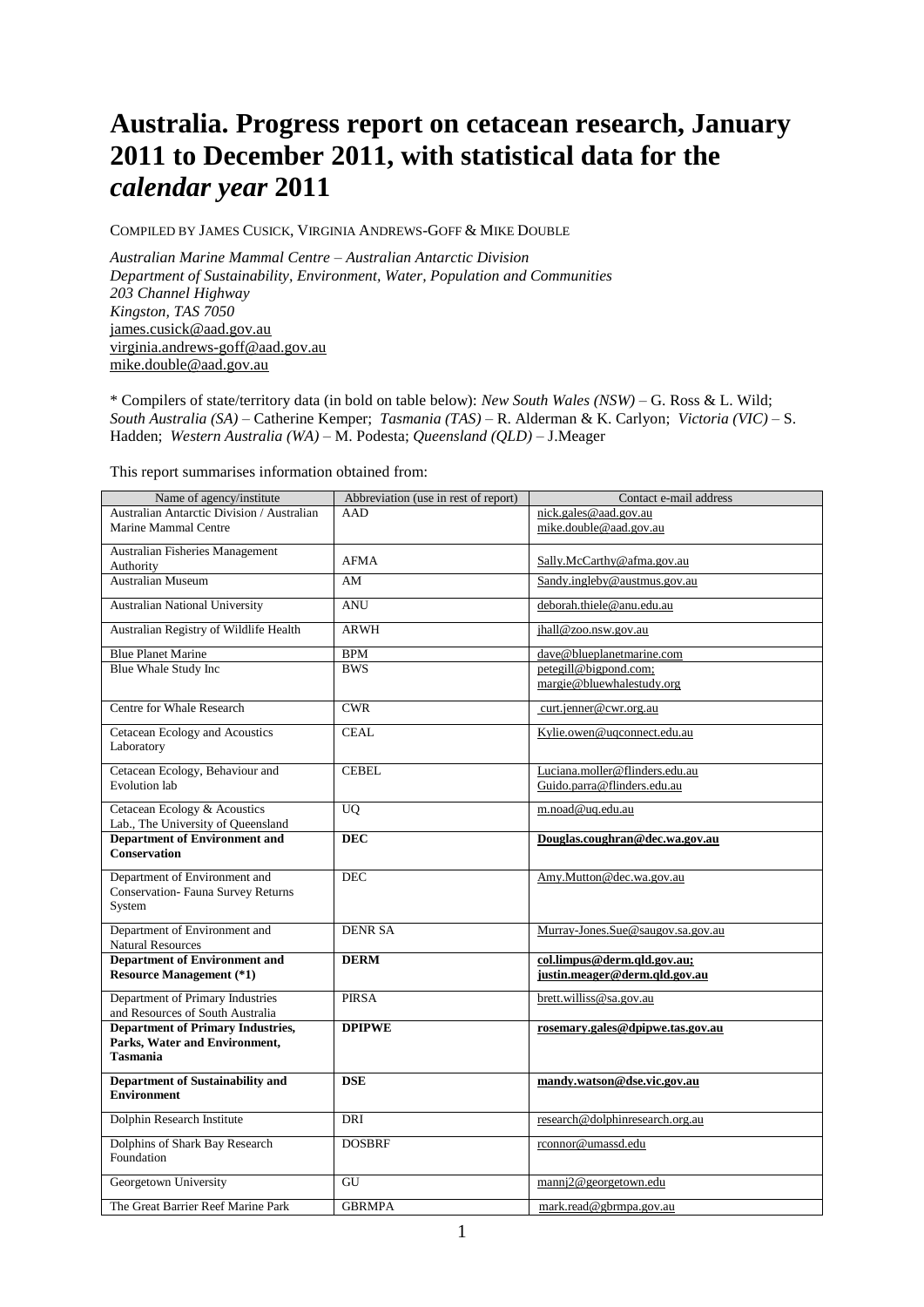| Authority                                    |                |                                       |
|----------------------------------------------|----------------|---------------------------------------|
| Griffith University                          | GU             | j.meynecke@griffith.edu.au,           |
| Griffith University, QLD, Australia          | GU             | s.bengtsonnash@griffith.edu.au        |
| <b>James Cook University</b>                 | <b>JCU</b>     | alastair.birtles@jcu.edu.au           |
| Monash University                            | MU             | kate.charlton@monash.edu              |
| Murdoch University Cetacean Research<br>Unit | MUCRU          | 1.bejder@murdoch.edu.au               |
| NSW Office of the Environment &<br>Heritage  | <b>OEH</b>     | goeff.ross@environmnet.nsw.gov.au     |
| Pacific Whale Foundation                     | <b>PWF</b>     | greg@pacificwhale.org                 |
| <b>South Australian Museum</b>               | <b>SAM</b>     | Catherine.Kemper@samuseum.sa.gov.au   |
| Southern Cross University                    | SCU            | liz@dolphinresearchaustralia.com;     |
|                                              |                | daniele.cagnazzi@scu.edu.au           |
| University of NSW                            | <b>UNSW</b>    | tracey.rogers@unsw.edu.au             |
| University of NSW                            | <b>UNSW</b>    | w.sherwin@unsw.edu.au                 |
| University of Queensland                     | U <sub>O</sub> | i.ansmann@uq.edu.au                   |
| Whales and Dolphin Conservation<br>Society   | <b>WDCS</b>    | Mike.Bossley@wdcs.org                 |
| Western Australian Museum                    | <b>WAM</b>     | bannisj@bigpond.com                   |
| Western Whale Research Pty Ltd               | <b>WWR</b>     | cb@it.net.au                          |
| Woods Hole Oceanographic Institution         | <b>WHOI</b>    | fjensen@whoi.edu;<br>anallen@whoi.edu |
|                                              |                |                                       |

Data presented here are compiled from federal and state agencies, research organisations, and individual researchers who respond to a request for information. It is based upon submissions received, and as such, is not a complete record of research undertaken in Australia, and data that are reported are often based upon unpublished records.

**(\*1)** On March 26, 2012, DERM was restructured into five new departments. The data in this report was compiled by DERM before the restructure. Justin Meager is now with the Department of Environment and Heritage Protection.

# **1. SPECIES AND STOCKS STUDIED**

| <b>IWC</b> common name                      | <b>IWC</b> recommended scientific name                                                                       | Area/stock(s)                                                                                                                                                                                                                                                                            | Items referred to                                                                                 |  |
|---------------------------------------------|--------------------------------------------------------------------------------------------------------------|------------------------------------------------------------------------------------------------------------------------------------------------------------------------------------------------------------------------------------------------------------------------------------------|---------------------------------------------------------------------------------------------------|--|
| <b>MYSTICETI</b>                            |                                                                                                              |                                                                                                                                                                                                                                                                                          |                                                                                                   |  |
| Blue whale                                  | Balaenoptera musculus                                                                                        | 2.1.1, 2.12, 3.1.1<br>Geographe Bay, Western<br>Australia, SW Victoria                                                                                                                                                                                                                   |                                                                                                   |  |
| Dwarf minke whale                           | Geographe Bay, Western<br>Balaenoptera acutorostrata<br>Australia, Tasmania, East Coast<br>NSW, Northern GBR |                                                                                                                                                                                                                                                                                          |                                                                                                   |  |
| Fin whale                                   | Balaenoptera physalus                                                                                        | Tasmania                                                                                                                                                                                                                                                                                 | 2.1.2                                                                                             |  |
| Humpback whale                              | Megaptera novaeangliae                                                                                       | Geographe Bay, Western<br>Australia/ Abrolhos Islands/<br>Fremantle, East Australia,<br>GroupE/SW Victoria, Port<br>Phillip, Bass Strait,<br>Tallebudgera, Qld, NSW,<br>Group E, NSW/ Groups B and<br>C, South Australia, Groups EI,<br>Group V, East Coast, Group B,<br>Group C, Area V | 2.1, 2.1.1, 2.1.2, 2.2, 3.1.1,<br>3.1.3, 3.2, 4.1, 4.3, 4.4, 6.3,<br>6.3.1, 6.3.2, 8, 9, 10, 11.1 |  |
| Pygmy blue whale                            | Balaenoptera musculus brevicauda                                                                             | Tasmania, Southern Australia                                                                                                                                                                                                                                                             | 2.1.1, 2.2, 3.1.1                                                                                 |  |
| Pygmy right whale                           | Caperea marginata                                                                                            | South Australia                                                                                                                                                                                                                                                                          | 4.3, 8                                                                                            |  |
| Eubalaena australis<br>Southern right whale |                                                                                                              | Geographe Bay, Western<br>Australia, SE Australia, South<br>Australia                                                                                                                                                                                                                    | 2.1, 2.1.1, 2.1.2, 2.2, 3.1.1, 4.1,<br>4.2, 4.4, 6.3.1, 6.3.2, 8 10, 11.2                         |  |
| <b>ODONTOCETI</b>                           |                                                                                                              |                                                                                                                                                                                                                                                                                          |                                                                                                   |  |
| Australian snubfin dolphin                  | Orcaella heinsohni                                                                                           | Prince Regent River,<br>WA,<br>Central Queensland, QLD                                                                                                                                                                                                                                   | 2.1, 2.11, 2.1.2, 2.2, 3.1.1, 4.1,<br>4.2, 4.3, 4.4, 5, 8, 9                                      |  |
| Blainville's beaked whale                   | Mesoplodon densirostris                                                                                      | <b>East Coast NSW</b>                                                                                                                                                                                                                                                                    | 4.3, 8                                                                                            |  |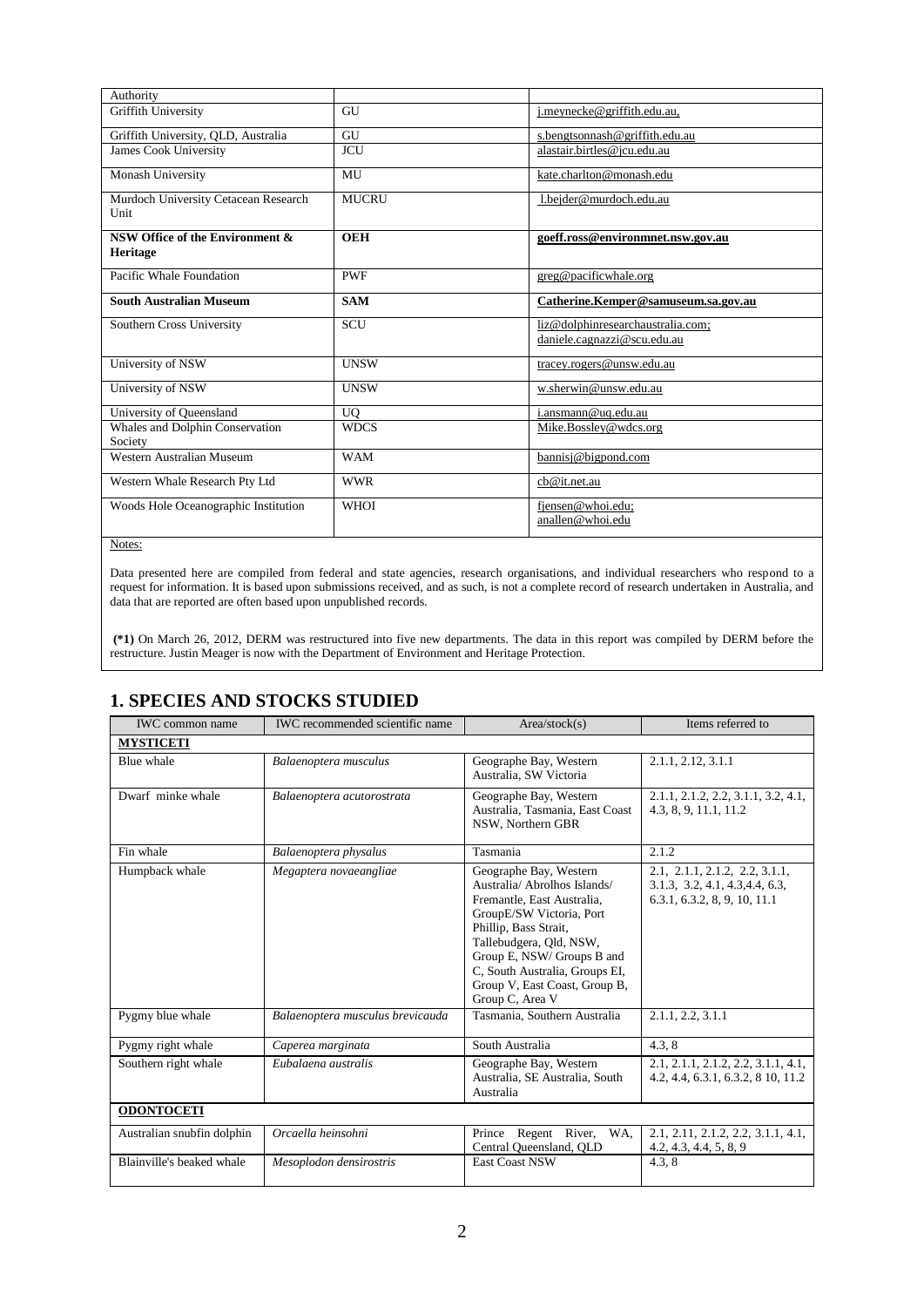| Bottlenose dolphin               | Tursiops sp.               | Tasmania, SW Victoria,<br>Western Australia, South<br>Australia, Moreton Bay QLD,                                                                                                      | 2.1.1, 2.1.2, 3.1.2, 3.2, 4.1, 4.3,<br>4.4, 8                                           |
|----------------------------------|----------------------------|----------------------------------------------------------------------------------------------------------------------------------------------------------------------------------------|-----------------------------------------------------------------------------------------|
|                                  |                            | Southern Australia                                                                                                                                                                     |                                                                                         |
| Bottlenose dolphin (*1)          | Tursiops sp.               | Port Phillip, Gippsland Lakes                                                                                                                                                          | 2.1.1, 2.2, 3.1, 3.1.1, 4.1                                                             |
| Bottlenose dolphin               | Turciops aduncus           | Southern Queensland, Northern<br>New South Wales, Western<br>Australia, East Coast NSW,<br>South Australia, Queensland                                                                 | 2.1, 2.11, 2.1.2, 2.2, 3.1, 3.1.1,<br>4.1, 4.2, 4.3, 4.4, 5, 7.3.1, 8, 9,<br>11.1, 11.2 |
| Bottlenose dolphin               | Tursiops truncatus         | Western Australia, East coast<br><b>NSW</b>                                                                                                                                            | 2.1, 2.12, 3.1.1, 4.1, 4.3, 8                                                           |
| Common dolphin                   | Delphinus delphis          | Western Australia, Tasmania,<br>SW Victoria, Port Phillip, Bass<br>Strait, Southern Queensland,<br>East Coast NSW, Northern<br>New South Wales, Southern<br>Australia, South Australia | 2.1, 2.1.1, 2.2, 2.1.2, 3.1, 3.11,<br>4.1, 4.2, 4.3, 4.4, 7.3.1, 7.3.2,<br>8, 11.2      |
| Cuvier's beaked whale            | Ziphius cavirostris        | Oueensland                                                                                                                                                                             | 8                                                                                       |
| Dwarf sperm whale                | Kogia sima                 | East Coast NSW                                                                                                                                                                         | 8                                                                                       |
| Dusky dolphin                    | Lagenorhynchus obscurus    | Tasmania                                                                                                                                                                               | 2.1.2                                                                                   |
| False killer whale               | Pseudorca crassidens       | SW Victoria                                                                                                                                                                            | 2.1.2, 8                                                                                |
| Indo-Pacific humpback<br>dolphin | Sousa chinensis            | Southern Queensland, Northern<br>New South Wales, Queensland                                                                                                                           | 2.1, 2.1.1, 2.2, 3.1, 3.1.1, 4.1,<br>4.2, 4.3, 4.4, 5, 8, 9, 11.2                       |
| Killer whale                     | Orcinus orca               | Tasmania                                                                                                                                                                               | 2.1.1, 2.1.2                                                                            |
| Long-finned pilot whale          | Globicephala melas         | Tasmania                                                                                                                                                                               | 2.1.1, 2.1.2, 4.3, 5, 8                                                                 |
| Melon-headed whale               | Peponocephala electra      | Queensland                                                                                                                                                                             | 8                                                                                       |
| Pantropical spotted dolphin      | Stenella attenuata         | East Coast NSW, Queensland                                                                                                                                                             | 8                                                                                       |
| Pilot whale                      | Globicephala sp            | SW Victoria                                                                                                                                                                            | 8                                                                                       |
| Pygmy killer whale               | Feresa attenuata           | East coast, NSW                                                                                                                                                                        | 4.3, 8                                                                                  |
| Pygmy sperm whale                | Kogia breviceps            | East Coast NSW, QLD                                                                                                                                                                    | 8                                                                                       |
| Risso's dolphin                  | Grampus griseus            | Western Australia, East Coast<br><b>NSW</b>                                                                                                                                            | 8                                                                                       |
| Short-finned pilot whale         | Globicephala macrohynchus. | Queensland, Australia                                                                                                                                                                  | 2.1.2, 6.3.2, 8                                                                         |
| Southern right whale<br>dolphin  | Lissodelphis peronii       | South Australia                                                                                                                                                                        | 8                                                                                       |
| Sperm whale                      | Physeter macrocephalus     | Tasmania, East coast NSW,<br>South Australia                                                                                                                                           | 2.1.1, 4.3, 8                                                                           |
| Spinner dolphin                  | Stenella longirostris      | Western Australia, Queensland                                                                                                                                                          | 8                                                                                       |
| Striped dolphin                  | Stenella coeruleoalba      | Western Australia, East coast<br><b>NSW</b>                                                                                                                                            | 4.3, 8                                                                                  |
| Unidentified cetacean            | Unidentified Cetacean      | Tasmania, South Australia                                                                                                                                                              | 2.1.1, 2.1.2, 8                                                                         |
| Unidentified dolphin             | Unidentified Delphinidae   | Tasmania, Bass Strait, South<br>Australia, Great Australian<br>Bight, NSW                                                                                                              | 2.1.2, 7.3.2, 8                                                                         |
| Unidentified pilot whale         | Globicephala sp.           | Australia                                                                                                                                                                              | 2.1.2                                                                                   |
| Unidentified whale               | Baeleonoptera sp.          | East Coast NSW                                                                                                                                                                         | 8                                                                                       |

**(\*1)** Submitted as *Tursiops australis*, however, the taxonomy of this classification is not yet confirmed so has been entered as *Tursiops sp.*

# **2. SIGHTINGS DATA**

# **2.1 Field work**

# 2.1.1 *Systematic*

| Target species                   | Date        | Area                       | No. of sightings | Contact person/institute and references |
|----------------------------------|-------------|----------------------------|------------------|-----------------------------------------|
| Australian<br>snubfin<br>dolphin | August 2011 | Prince Regent River,<br>WA |                  | Deborah Thiele, ANU                     |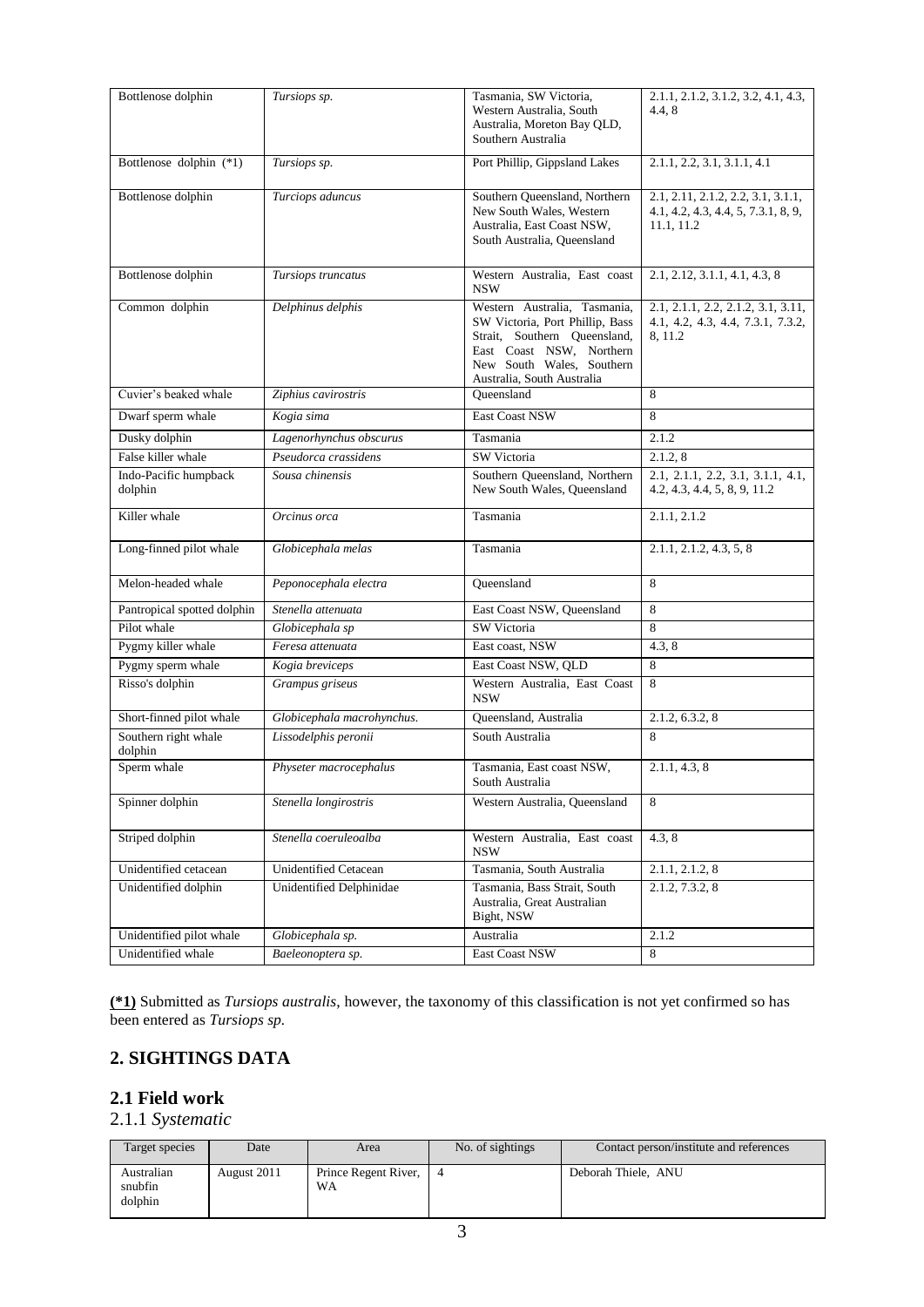| Australian<br>snubfin dolphin          | 5/2011 to<br>11/2011                                     | Central Qld:<br>Repulse Bay,<br>Shoalwater Bay,<br>Keppel Bay and Port<br>Curtis | 124                                                                           | Daniele Cagnazzi, SCU                                                                                        |  |
|----------------------------------------|----------------------------------------------------------|----------------------------------------------------------------------------------|-------------------------------------------------------------------------------|--------------------------------------------------------------------------------------------------------------|--|
| Australian<br>snubfin dolphin          | May-September                                            | <b>Central Great</b><br>Barrier Reef,<br>Queensland                              | ~50                                                                           | G. Parra, CEBEL                                                                                              |  |
| Blue whale                             | $1/9/11 - 12/12/11$                                      | Geographe Bay                                                                    | Approx 70                                                                     | Chris Burton-land surveys; WWR                                                                               |  |
| Blue whale                             | 29/09/11-<br>16/12/11                                    | Geographe Bay                                                                    | Approx 12                                                                     | Chris Burton-small vessel surveys: WWR                                                                       |  |
| Bottlenose<br>dolphin                  | Approx July-<br>Oct 2011                                 | Shark Bay - off East<br>side of Peron<br>Peninsula                               | 2053                                                                          | Richard Connor - boat based surveys, focal<br>follows; and photo-identification (from DEC<br>fauna database) |  |
| <b>Bottlenose</b><br>dolphin           | April 2011                                               | Pilbara Trawl<br>Fishery management<br>Areas: 1-4                                | Approx. 90 group<br>sightings; Grp size<br>ranges from 1 to 55<br>individuals | Simon Allen, MUCRU                                                                                           |  |
| <b>Bottlenose</b><br>dolphin           | $22/06/2011 -$<br>21/12/2011                             | Perth, Swan-<br>Canning Estuary                                                  | 38                                                                            | D.Chabanne, MUCRU                                                                                            |  |
| <b>Bottlenose</b><br>$d$ olphin $(*1)$ | $21/06/2011 -$<br>20/12/2011                             | Perth, Cockburn<br>Sound                                                         | 14                                                                            | D.Chabanne, MUCRU                                                                                            |  |
| <b>Bottlenose</b><br>dolphin $(*1)$    | $21/06/2011 -$<br>20/12/2011                             | Perth, Owen<br>Anchorage                                                         | 13                                                                            | D.Chabanne, MUCRU                                                                                            |  |
| <b>Bottlenose</b><br>dolphin $(*1)$    | $22/06/2011 -$<br>21/12/2011                             | Perth, Gage Roads                                                                | 10                                                                            | D.Chabanne, MUCRU                                                                                            |  |
| Bottlenose<br>dolphin $(*1)$           | $11/01/2011 -$<br>24/12/2011                             | Bunbury,<br>Backbeach, Buffalo<br>Beach, Inshore                                 | 241                                                                           | D.Chabanne, K. Sprogis, MUCRU                                                                                |  |
| <b>Bottlenose</b><br>dolphin $(*1)$    | $01/06/2011$ -<br>24/12/2011                             | Bunbury, Backbeach<br>offshore                                                   | $\overline{c}$                                                                | K.Sprogis, MUCRU                                                                                             |  |
| <b>Bottlenose</b><br>dolphin $(*1)$    | $01/06/2011$ -<br>24/12/2011                             | Bunbury, Buffalo<br>Beach offshore                                               | $\boldsymbol{0}$                                                              | K.Sprogis, MUCRU                                                                                             |  |
| Bottlenose<br>$d$ olphin $(*1)$        | $01/06/2011$ -<br>24/12/2011                             | <b>Busselton</b>                                                                 | 6                                                                             | K.Sprogis, MUCRU                                                                                             |  |
| Bottlenose<br>dolphin $(*2)$           | April 2011                                               | West Coast,<br>Tasmania                                                          | 1(12)                                                                         | K. Evans, CSIRO                                                                                              |  |
|                                        |                                                          | (outside State)<br>waters)                                                       |                                                                               |                                                                                                              |  |
| Bottlenose<br>dolphin                  | October to<br>December                                   | Northern Spencer<br>Gulf                                                         | 149                                                                           | Kennedy, Moller, Parra (CEBEL)                                                                               |  |
| Bottlenose<br>dolphin                  | May-Dec 2011                                             | Shark Bay-Eastern<br>Gulf                                                        | 1693                                                                          | Janet Mann, GU                                                                                               |  |
| Bottlenose<br>dolphin                  | $1/1/2011$ -<br>$6/3/2011$ &<br>$1/6/2011-$<br>8/09/2011 | Southern Moreton<br>Bay, Gold Coast,<br>Tweed Heads,<br><b>Byron Bay</b>         | 111                                                                           | E.R. Hawkins (SCU)                                                                                           |  |
| Bottlenose<br>dolphin                  | $5/2011$ to<br>11/2011                                   | Central Qld:<br>Repulse Bay,<br>Shoalwater Bay,<br>Keppel Bay and Port<br>Curtis | 55                                                                            | Daniele Cagnazzi, SCU                                                                                        |  |
| Bottlenose<br>dolphin $(*7)$           | 23/02/2011                                               | Port Phillip                                                                     | $\mathbf{1}$                                                                  | Sue Mason-DRI                                                                                                |  |
| Bottlenose<br>dolphin $(*7)$           | 06/04/2011                                               | Port Phillip                                                                     | 5                                                                             | Sue Mason DRI                                                                                                |  |
| Bottlenose<br>dolphin $(*7)$           | 07/04/2011                                               | Port Phillip                                                                     | $\overline{2}$                                                                | Sue Mason DRI                                                                                                |  |
| Bottlenose<br>dolphin $(*7)$           | 17/04/2011                                               | Port Phillip                                                                     | $\mathbf{1}$<br>Mixed pod - southern<br>Australian bottlenose                 | Sue Mason DRI                                                                                                |  |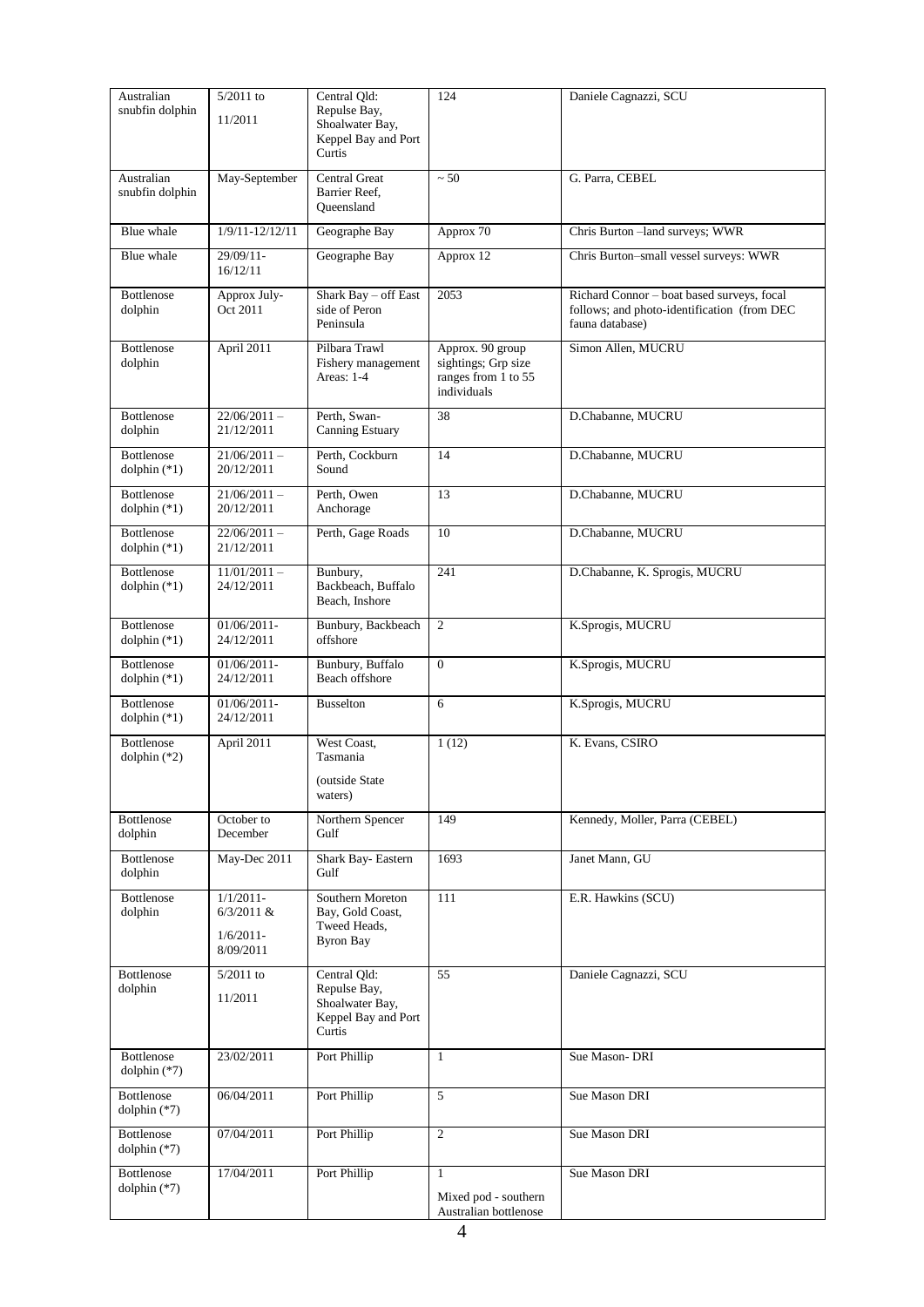|                                     |                                                          |                                                                          | dolphin & short-<br>beaked common<br>dolphins                                                                  |                                                                                                                                |
|-------------------------------------|----------------------------------------------------------|--------------------------------------------------------------------------|----------------------------------------------------------------------------------------------------------------|--------------------------------------------------------------------------------------------------------------------------------|
| <b>Bottlenose</b><br>dolphin $(*7)$ | 25/04/2011                                               | Port Phillip                                                             | $\mathfrak{2}$                                                                                                 | Sue Mason / David Donnelly - DRI                                                                                               |
| <b>Bottlenose</b><br>dolphin (*7)   | 29/05/2011                                               | Port Phillip                                                             | $\mathbf{1}$                                                                                                   | Sue Mason - DRI                                                                                                                |
| <b>Bottlenose</b><br>dolphin $(*7)$ | 13/06/2011                                               | Port Phillip                                                             | $\mathbf{1}$                                                                                                   | Sue Mason / David Donnelly - DRI                                                                                               |
| <b>Bottlenose</b><br>dolphin $(*7)$ | 30/07/2011                                               | <b>Gippsland Lakes</b>                                                   | $\mathbf{1}$                                                                                                   | Sue Mason / David Donnelly - DRI                                                                                               |
| <b>Bottlenose</b><br>dolphin $(*8)$ | 28-31/5/2011                                             | Port Phillip                                                             | $\overline{2}$                                                                                                 | K. Charlton-Robb (MU)                                                                                                          |
| Common<br>dolphin $(*7)$            | Port Phillip<br>17/04/2011                               |                                                                          | $\mathbf{1}$<br>Mixed pod - southern<br>Australian bottlenose<br>dolphin & short-<br>beaked common<br>dolphins | Sue Mason DRI                                                                                                                  |
| Common<br>dolphin $(*7)$            | 29/05/2011                                               | Port Phillip                                                             | $\overline{2}$                                                                                                 | Sue Mason - DRI                                                                                                                |
| Common<br>dolphin $(*7)$            | 13/06/2011                                               | Port Phillip                                                             | $\overline{c}$                                                                                                 | Sue Mason - DRI                                                                                                                |
| Common<br>dolphin $(*7)$            | 24/07/2011                                               | <b>Bass Strait</b>                                                       | $\mathbf{1}$                                                                                                   | Sue Mason - DRI                                                                                                                |
| Common<br>dolphin (*7)              | 29/07/2011                                               | <b>Bass Strait</b>                                                       | $\mathbf{1}$                                                                                                   | Sue Mason - DRI                                                                                                                |
| Common<br>dolphin $(*7)$            | 13/08/2011                                               | Port Phillip                                                             | $\overline{2}$                                                                                                 | Sue Mason - DRI                                                                                                                |
| Common<br>dolphin                   | $1/1/2011-$<br>$6/3/2011$ &<br>$1/6/2011$ -<br>8/09/2011 | Southern Moreton<br>Bay, Gold Coast,<br>Tweed Heads,<br><b>Byron Bay</b> | 9                                                                                                              | E.R. Hawkins (SCU)                                                                                                             |
| Common<br>dolphin                   | January to<br>September                                  | South Australia                                                          | 551                                                                                                            | Parra, Bilgmann, Moller (CEBEL)                                                                                                |
| Humpback<br>whale                   | $1/9/11 - 16/12/11$                                      | Geographe Bay                                                            | Approx 1400+100                                                                                                | Chris Burton - land and vessel surveys WWR                                                                                     |
| Humpback<br>whale                   | 18/07/2011                                               | Shark Bay - off East<br>side of Peron<br>Peninsula                       | 2                                                                                                              | Richard Connor DOSBRF- boat based surveys,<br>focal follows; and photo-identification<br>(information from DEC fauna database) |
| Humpback<br>whale                   | 15/09/2011                                               | Shark Bay - off East<br>side of Peron<br>Peninsula                       | 2                                                                                                              | Richard Connor DOSBRF- boat based surveys,<br>focal follows; and photo-identification<br>(information from DEC fauna database) |
| Humpback<br>whale                   | 29/09/2011                                               | Shark Bay - off East<br>side of Peron<br>Peninsula                       | 2                                                                                                              | Richard Connor DOSBRF- boat based surveys,<br>focal follows; and photo-identification<br>(information from DEC fauna database) |
| Humpback<br>whale $(*2)$            | April $2011$                                             | West Coast,<br>Tasmania<br>(outside State<br>waters)                     | 1(1)                                                                                                           | K. Evans, CSIRO                                                                                                                |
| Humpback<br>whale $(*2)$            | 14 May 2011 -<br>4 Sept 2011                             | Logan's Beach<br>whale viewing<br>platform                               | Not yet tallied<br>(includes duplicate<br>sightings of same<br>individuals)                                    | Mandy Watson, DSE                                                                                                              |
| Humpback<br>whale $(*7)$            | 24/07/2011                                               | <b>Bass Strait</b>                                                       | $\mathbf{1}$                                                                                                   | Sue Mason - DRI                                                                                                                |
| Humpback<br>whale $(*7)$            | 30/07/2011                                               | <b>Bass Strait</b>                                                       | $\mathbf{1}$                                                                                                   | Sue Mason - DRI                                                                                                                |
| Humpback                            | 13/08/2011                                               | Port Phillip                                                             | $\mathbf{1}$                                                                                                   | Sue Mason - DRI                                                                                                                |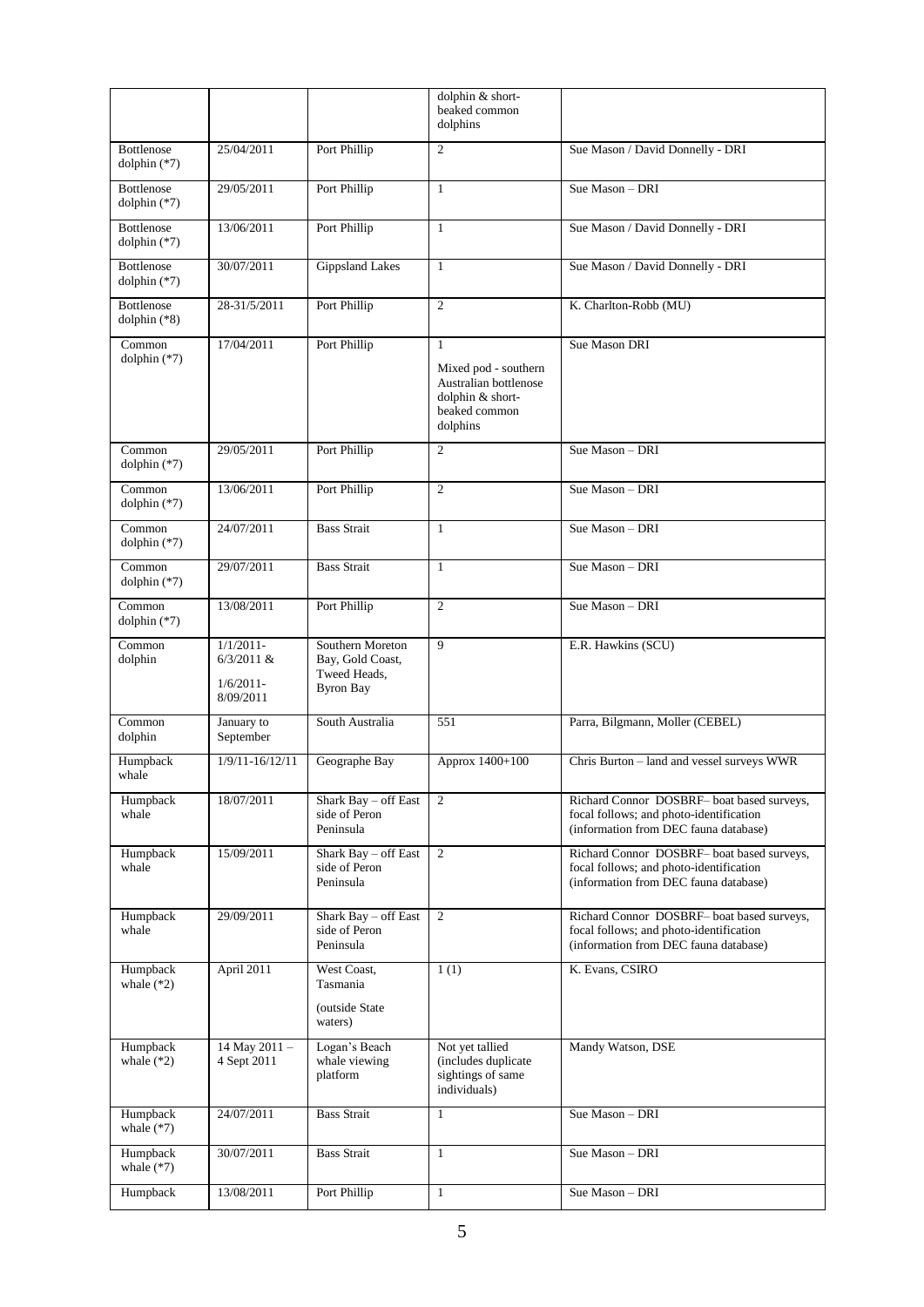| whale $(*7)$                         |                                                                                                          |                                                                           |                                                                            |                                                                |
|--------------------------------------|----------------------------------------------------------------------------------------------------------|---------------------------------------------------------------------------|----------------------------------------------------------------------------|----------------------------------------------------------------|
| Humpback<br>whale $(*3)$             | 24 May 2011 to<br>31 July 2011                                                                           | Cape Solander,<br><b>Botany Bay</b><br>National Park                      | 2202                                                                       | Geoffrey Ross, OEH, NSW                                        |
| Humpback<br>whale $(*4)$             | 09 Sep 2011 -<br>03 Oct 2011                                                                             | Eden, NSW                                                                 | 95                                                                         | Kylie Owen/ CEAL                                               |
| Humpback<br>whale                    | 26 Sep-1 Oct,<br>2011                                                                                    | Eden, NSW,<br>Australia                                                   | 72                                                                         | Greg Kaufman, PWF                                              |
| Humpback<br>whale $(*5)$             | 14-24/06/2011<br>(Trip 1)<br>14-21/08/2011<br>(Trip 2)                                                   | <b>Great Barrier Reef</b>                                                 | 20 pods, 31<br>individuals (Trip 1)<br>27 pods, 56<br>individuals (Trip 2) | David Paton, BPM, GBR2011                                      |
| Humpback<br>whale                    | 7/08/2011 to 21<br>/09/2011                                                                              | Hervey Bay, Qld,                                                          | 848                                                                        | Greg Kaufman, PWF                                              |
| Humpback<br>whale                    | 15/9/2011 to<br>29/10/2011                                                                               | SE Qld                                                                    | 1922                                                                       | Mike Noad, UQ                                                  |
| Indo-Pacific<br>humpback<br>dolphin  | $1/1/2011-$<br>$6/3/2011$ &<br>$1/6/2011$ -<br>8/09/2011                                                 | Southern Moreton<br>Bay, Gold Coast,<br>Tweed Heads,<br><b>Byron Bay</b>  | $\overline{4}$                                                             | E.R. Hawkins (SCU)                                             |
| Indo-Pacific<br>humpback<br>dolphin  | 5/2011 to<br>Central Qld:<br>Repulse Bay,<br>11/2011<br>Shoalwater Bay,<br>Keppel Bay and Port<br>Curtis |                                                                           | 72                                                                         | Daniele Cagnazzi, SCU                                          |
| Indo-Pacific<br>humpback<br>dolphin  | May-September                                                                                            | <b>Central Great</b><br>Barrier Reef,<br>Queensland                       | ~50                                                                        | G. Parra, CEBEL                                                |
| Killer whale<br>$(*2)$               | April 2011                                                                                               | West Coast,<br>Tasmania<br>(outside State<br>waters)                      | 1(4)                                                                       | K. Evans, CSIRO                                                |
| Killer whale<br>$(*2)$               | May 2011                                                                                                 | West Coast,<br>Tasmania<br>(outside State<br>waters)                      | 1(4)                                                                       | K. Evans, CSIRO                                                |
| Long-finned<br>pilot whale<br>$(*2)$ | April 2011                                                                                               | West Coast,<br>Tasmania<br>(outside State<br>waters)                      | 1(50)                                                                      | K. Evans, CSIRO                                                |
| Minke whale                          | $1/9/11 - 16/12/11$                                                                                      | Geographe Bay                                                             | Approx 2                                                                   | Chris Burton - land and vessel surveys WWR                     |
| Minke whale<br>$(*3)$                | 24 May 2011 to<br>31 July 2011                                                                           | Cape Solander,<br><b>Botany Bay</b><br>National Park                      | $\overline{4}$                                                             | Geoffrey Ross, OEH, NSW                                        |
| Pygmy blue<br>whale $(*2)$           | April 2011                                                                                               | West Coast,<br>Tasmania<br>(outside State<br>waters)                      | 1(1)                                                                       | K. Evans, CSIRO                                                |
| Pygmy blue<br>whale $(*2)$           | May 2011                                                                                                 | West Coast,<br>Tasmania<br>(outside State<br>waters)                      | 1(2)                                                                       | K. Evans, CSIRO                                                |
| Pygmy blue<br>whale $(*6)$           | 8-25 Feb 2011                                                                                            | Otway Basin (west<br>of Bass Strait                                       | 51                                                                         | M. Morrice/P.Gill, BWS; unpublished report to<br>Origin Energy |
| Southern right<br>whale              | 25-29 August<br>2011                                                                                     | Southern Australian<br>coast between C<br>Leeuwin (WA) and<br>Ceduna (SA) | 657 incl 236 cow/calf<br>pairs                                             | J L Bannister/WAM; Bannister 2012                              |
| Southern right                       | $1/9/11 - 16/12/11$                                                                                      | Geographe Bay                                                             | Approx 3                                                                   | Chris Burton - land and vessel surveys WWR                     |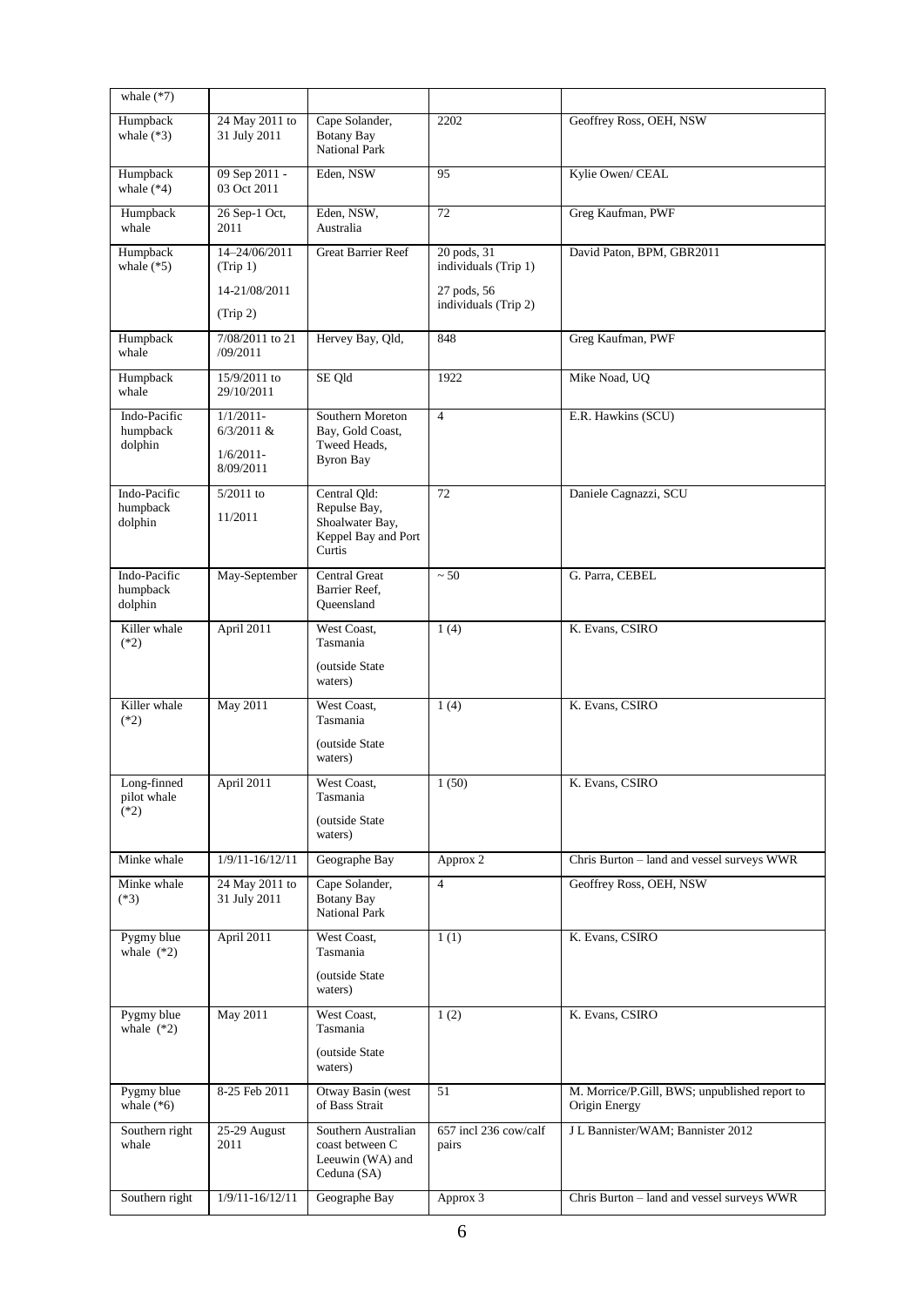| whale                           |                                |                                                       |                                                                             |                                                                                                                                |
|---------------------------------|--------------------------------|-------------------------------------------------------|-----------------------------------------------------------------------------|--------------------------------------------------------------------------------------------------------------------------------|
| Southern right<br>whale         | 17/09/2011                     | Shark Bay - off East<br>side of Peron<br>Peninsula    | 2                                                                           | Richard Connor DOSBRF- boat based surveys,<br>focal follows; and photo-identification<br>(information from DEC fauna database) |
| Southern right<br>whale $(*6)$  | 14 May 2011 -<br>4 Sept 2011   | Logan's Beach<br>whale viewing<br>platform            | Not yet tallied<br>(includes duplicate<br>sightings of same<br>individuals) | Mandy Watson, DSE                                                                                                              |
| Southern right<br>whale $(*3)$  | 24 May 2011 to<br>31 July 2011 | Cape Solander,<br><b>Botany Bay</b><br>National Park  | 5                                                                           | Geoffrey Ross, OEH, NSW                                                                                                        |
| Sperm whale<br>$(*2)$           | April 2011                     | West Coast.<br>Tasmania<br>(outside State)<br>waters) | 1(5)                                                                        | K. Evans, CSIRO                                                                                                                |
| Unidentified<br>cetacean $(*2)$ | April 2011                     | West Coast.<br>Tasmania<br>(outside State)<br>waters) | 1(1)                                                                        | K. Evans, CSIRO                                                                                                                |
| Unidentified<br>cetacean $(*2)$ | May 2011                       | West Coast,<br>Tasmania<br>(outside State)<br>waters) | 1(2)                                                                        | K. Evans, CSIRO                                                                                                                |

# **(\*1) MUCRU**

Each area of the Perth metropolitan waters (Swan-Canning Estuary, Cockburn Sound, Own Anchorage, Gage Roads) are surveyed 5-6 times a season.

For the Bunbury area: Backbeach, Buffalo Beach and Inshore are surveyed 6 times per season. In addition, the following areas: Backbeach offshore, Buffalo offshore and Busselton are covered three times a season.

| General Location                                                                                 | Area                        | No. of boat based photo-<br>Id, line-transect surveys |
|--------------------------------------------------------------------------------------------------|-----------------------------|-------------------------------------------------------|
| Perth metropolitan<br>waters (boat based                                                         | <b>Swan-Canning Estuary</b> | 22                                                    |
| photo-Id, line-                                                                                  | Cockburn Sounds             | 12                                                    |
| transect surveys).<br>Details in below                                                           | Owen Anchorage              | 12                                                    |
| table.                                                                                           | Gage roads                  | 12                                                    |
| Bunbury waters boat<br>based photo-Id, line-<br>transect surveys).<br>Details in below<br>table. | <b>Backbeach</b>            | 24                                                    |
|                                                                                                  | Buffalo beach               | 24                                                    |
|                                                                                                  | <b>Inshore</b>              | 24                                                    |
|                                                                                                  | Backbeach offshore          | 6                                                     |
|                                                                                                  | Buffalo Beach offshore      | 6                                                     |
| <b>Busselton</b>                                                                                 |                             | $5-6$                                                 |

**(\*2)** Dedicated aerial surveys conducted by Karen Evans, CSIRO

# **(\*3) OEH NSW**

### Cape Solander Whale Migration Study (CSWMS)

Between the  $24<sup>th</sup>$  of May and the  $31<sup>st</sup>$  of July 2011, trained volunteers recorded the species, pod size, time sighted, bearing, distance from shore and behaviour of all marine mammals observed passing Cape Solander Botany Bay National Park, Sydney during daylight hours. A total of 66 days were surveyed during the 2011 northern migration season. Weather data was also recorded.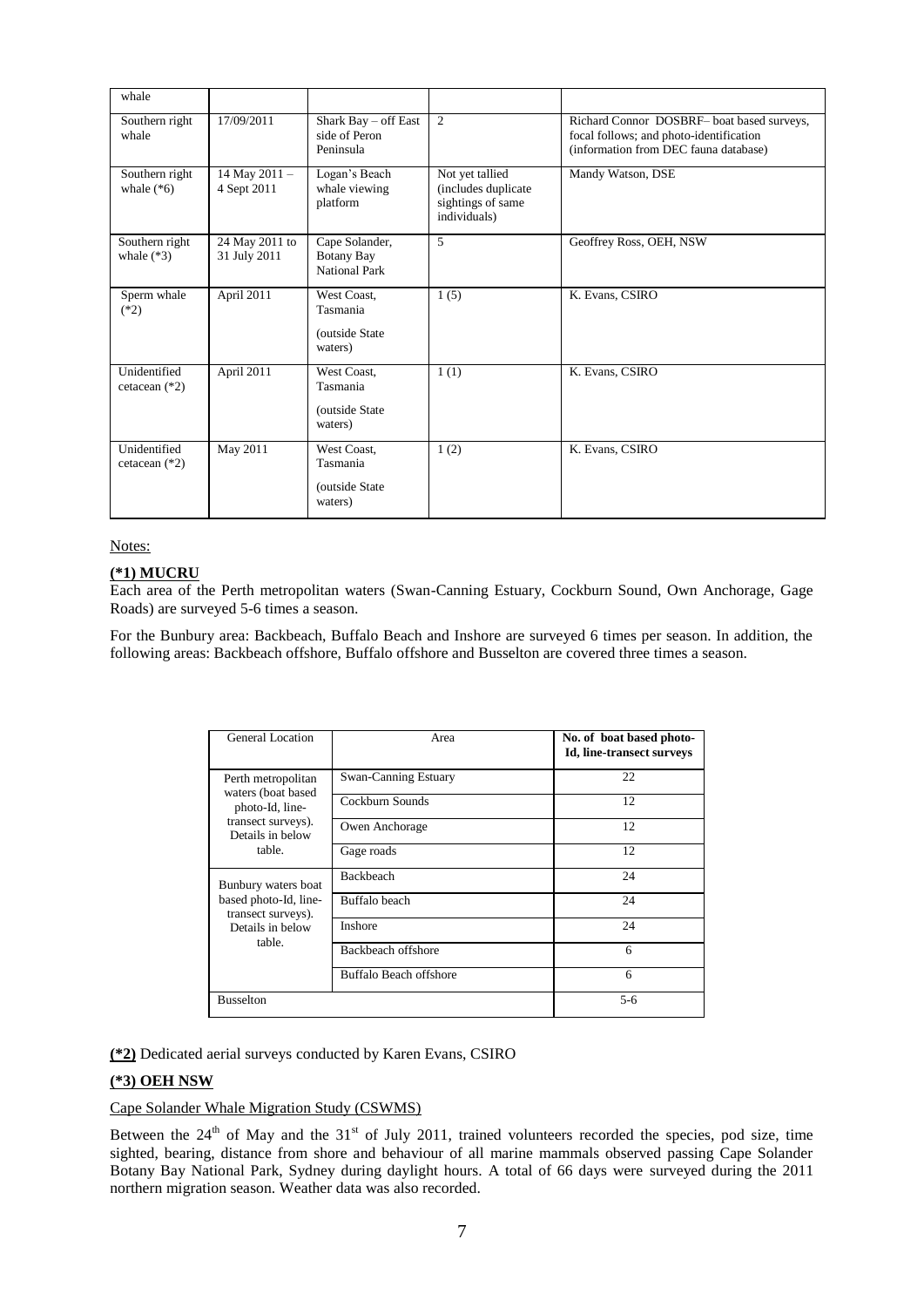The data collected by community volunteers include observed distance offshore, numbers and average pod size of cetaceans that migrate along the coast. It also provides information on the peak periods of migration and the percentage annual increase/decrease in the recovering population numbers. Numbers for 2011 were higher than the previous year with the mean corrected number of humpbacks observed per day being 33.36 compared with 28.06 in 2010. Five southern right whales and four minke whales were also observed during the 2011 count.

# **(\*4) CEAL**

## Humpback whale feeding and foraging behaviour study

The Cetacean Ecology and Acoustics Laboratory conducted research on the feeding and foraging behaviour of humpback whales while on the southern migration off Eden, NSW. This research aims to determine how this krill specialist population of whales feed on by attaching D-tags to record underwater behaviour and completing focal follows. Additionally, it aims to determine what environmental and biological factors influence the feeding behaviour of humpback whales on migration. The role of vocal sound in coordinating feeding behaviour is also being investigated. In 2011, a total of 12 days on the water were achieved (limited due to weather conditions). In this time the boat based team achieved 4D-tags deployments (over 8 hours of data), 10 focal follows (20 hours of data), 19 biopsy samples (to determine sex), 25 CTD casts and 6 prey samples. During this time a land based team also collected data on whale behaviour and movement through the study area. A longer field season is planned to be completed in September/October 2012.

# **(\*5) Identifying Humpback whale breeding grounds in the Great Barrier Reef**

#### Dave Paton - Blue Planet Marine

In winter, humpback whales (*Megaptera novaeangliae*) breed in the waters of the Great Barrier Reef Marine Park (GBRMP). Clearly defined breeding areas comparable to those seen in other parts of the world have not yet been identified in the Great Barrier Reef. Members of the research team recently applied a predictive spatial habitat model to identify areas important for mating and calving in the GBRMP (Smith et al 2012). This model identified two core areas, one of which is likely to be important to breeding that occurs between latitudes of 19.5ºS to 22ºS. Following this predictive spatial habitat modelling exercise, the research team undertook a preliminary vessel-based survey to validate this data and investigate the future potential for undertaking boatbased studies to examine humpback whale population dynamics in the GBR. Two boat based surveys were undertaken during 2011.

### **(\*6) DSE**

Land based survey carried out by DSE and trained volunteers up to 2 hrs per day every day between May and September at Logan's Beach viewing platform, Warrnambool.

One sighting was made by BWS.

#### **(\*7) DRI**

DRI conducted surveys on the resident southern Australian bottlenose dolphin populations and short-beaked common dolphins in Port Phillip sporadically during 2011 and on the bottlenose dolphin population in the Gippsland Lakes in July 2011. Dorsal fin photographs were collected for the purpose of identifying individuals. In addition, other areas of the dolphins' bodies that were clearly visible were deliberately photographed as a means of assessing gross health. Behavioural data was also collected during surveys.

Researchers conducted a total of 11 surveys from the DRI's research vessels during 2011. Bass Strait surveys were conducted in association with Flinders University and Dr Kerstin Bilgmann AAD funded research project. Humpbacks in Port Phillip were encountered opportunistically during a survey for the resident bottlenose dolphins and for the short-beaked common dolphins. Pod observed consisted of 5 animals and displayed competitive behaviours.

**(\*8)** Submitted as the Burrunan dolphin, *Tursiops australis*, however, the taxonomy of this classification is not yet confirmed so has been entered as Bottlenose dolphin, *Tursiops sp.*

| Primary<br>species   | Area     | Data<br>type/method                                                        | Collected by                                          | Platform                                                             | Location of<br>archive (if<br>applicable) | Contact person/institute and refs |
|----------------------|----------|----------------------------------------------------------------------------|-------------------------------------------------------|----------------------------------------------------------------------|-------------------------------------------|-----------------------------------|
| Blue whale<br>$(*2)$ | Victoria | 14 recorded<br>sightings<br>(count, date,<br>time, location.<br>behaviour. | Mandy Watson, DSE<br>staff, other reliable<br>sources | Land based -<br>Logans Beach<br>viewing<br>platform,<br>Warrnambool, | DSE.<br>Warrnambool                       | Mandy Watson, DSE                 |

# *2.1.2 Opportunistic, platforms of opportunity*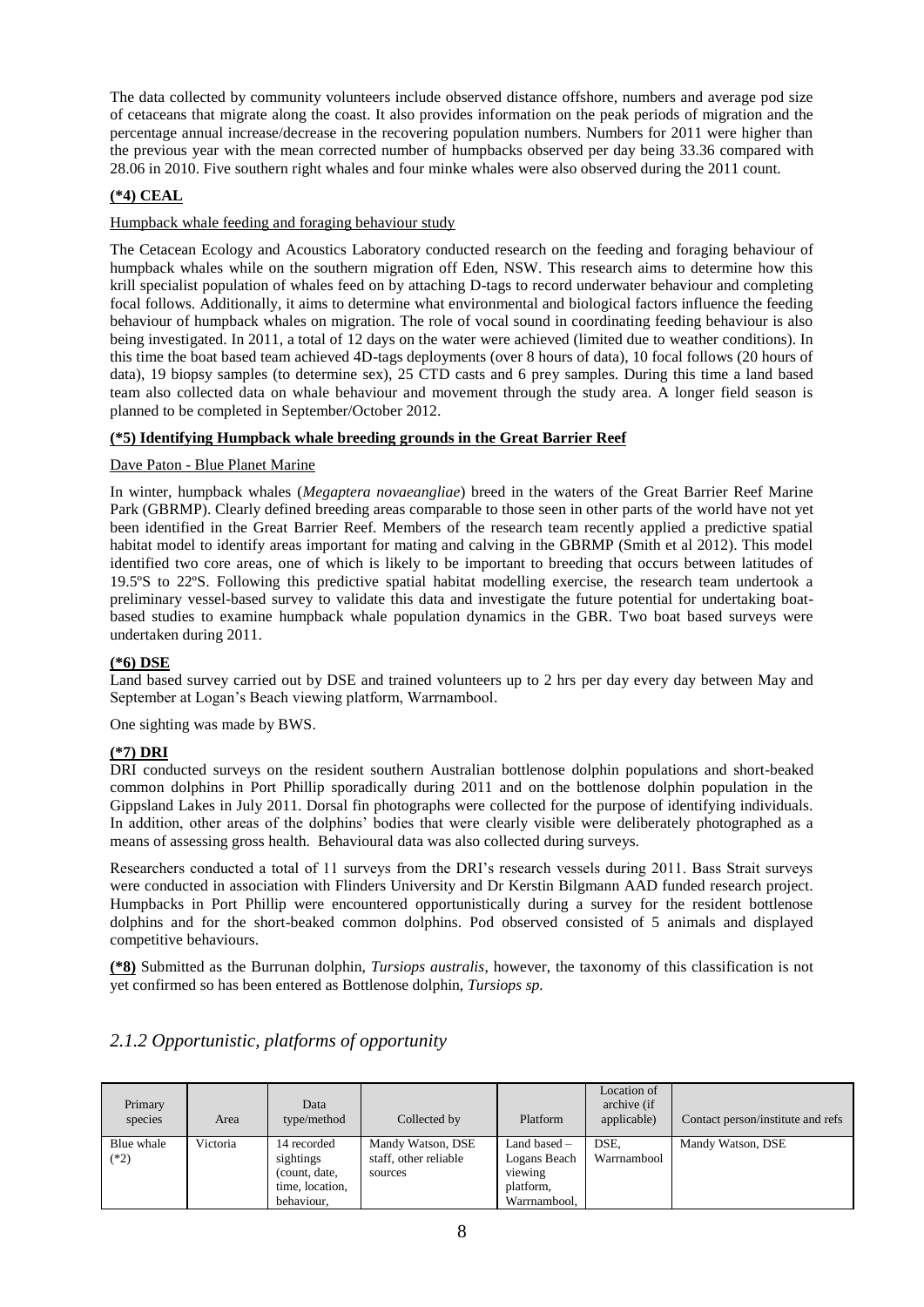|                              |                                                                     | photo-<br>identification*)                             |                                                                                | Victoria and<br>other<br>locations<br>along<br>Victorian<br>coast |                                                                                                              |                                       |
|------------------------------|---------------------------------------------------------------------|--------------------------------------------------------|--------------------------------------------------------------------------------|-------------------------------------------------------------------|--------------------------------------------------------------------------------------------------------------|---------------------------------------|
| Blue whale<br>$(*3)$         | Australia<br>$N=1$                                                  | Observer<br>Whale<br><b>Sighting Form</b>              | Observer                                                                       | Commercial<br>Fishing<br>Vessel                                   | <b>AFMA</b><br>database                                                                                      | Sally McCarthy<br>AFMA                |
| Blue whale<br>$(*3)$         | Australia<br>$N=1$                                                  | Logbook<br>comment                                     | Skipper                                                                        | Commercial<br>Fishing<br>Vessel                                   | AFMA<br>database                                                                                             | Sally McCarthy<br><b>AFMA</b>         |
| <b>Bottlenose</b><br>dolphin | Perth<br>metropolitan<br>waters                                     | Photo-ID,<br>dorsal fin                                | D.Chabanne                                                                     | <b>Boat</b>                                                       | Murdoch<br>University                                                                                        | D.Chabanne, MUCRU                     |
| <b>Bottlenose</b><br>dolphin | Bunbury<br>Backbeach,<br><b>Buffalo</b><br>Beach,<br><b>Inshore</b> | Photo-ID,<br>dorsal fin                                | D.Chabanne<br>K.Sprogis                                                        | Boat                                                              | Bunbury,<br>Office for<br>student<br>Murdoch<br>university<br>based at the<br>Dolphin<br>Discovery<br>Centre | D.Chabanne, MUCRU<br>K.Sprogis, MUCRU |
| <b>Bottlenose</b><br>dolphin | Backbeach<br>offshore,<br><b>Buffalo</b><br>Beach<br>offshore       | Photo-ID,<br>dorsal fin                                | K.Sprogis                                                                      | Boat                                                              | Bunbury,<br>Office for<br>student<br>Murdoch<br>university<br>based at the<br>Dolphin<br>Discovery<br>Centre | K.Sprogis, MUCRU                      |
| <b>Bottlenose</b><br>dolphin | <b>Busselton</b>                                                    | Photo-ID,<br>dorsal fin                                | K.Sprogis                                                                      | Boat                                                              | Bunbury,<br>Office for<br>student<br>Murdoch<br>university<br>based at the<br>Dolphin<br>Discovery<br>Centre | K.Sprogis, MUCRU                      |
| <b>Bottlenose</b><br>dolphin | Perth<br>metropolitan<br>waters                                     | Photo-ID,<br>dorsal fin                                | D.Chabanne                                                                     | Boat                                                              | Murdoch<br>University                                                                                        | D.Chabanne, MUCRU                     |
| Bottlenose<br>dolphin $(*1)$ | Tasmanian<br>coastal<br>waters                                      | Sightings                                              | Staff<br>Public                                                                | Vessel                                                            | N/A                                                                                                          | R. Gales, DPIPWE                      |
| Common<br>dolphin $(*1)$     | Tasmanian<br>coastal<br>waters                                      | Sightings                                              | Staff<br>Public                                                                | Shore                                                             | N/A                                                                                                          | R. Gales, DPIPWE                      |
| Dusky<br>dolphin $(*1)$      | Tasmanian<br>coastal<br>waters                                      | <b>Sightings</b>                                       | Crew                                                                           | Vessel                                                            | N/A                                                                                                          | R. Gales, DPIPWE                      |
| Dwarf minke<br>whale $(*3)$  | Northern<br><b>GBR</b>                                              | Photo-ID;<br>sightings;<br>behavioural<br>observations | Primarily scientists and<br>vessel crew; also<br>passengers (Photo-ID<br>data) | Whale-<br>watching<br>vessel                                      | <b>JCU</b>                                                                                                   | A. Birtles, JCU                       |
| False killer<br>whale $(*3)$ | Australia<br>$N=1$                                                  | Logbook<br>comment                                     | Skipper                                                                        | Commercial<br>Fishing<br>Vessel                                   | <b>AFMA</b><br>database                                                                                      | Sally McCarthy<br><b>AFMA</b>         |
| Fin whale<br>$(*1)$          | Tasmanian<br>coastal<br>waters                                      | Sightings                                              | Crew                                                                           | Vessel                                                            | $\rm N/A$                                                                                                    | R. Gales, DPIPWE                      |
| Humpback<br>whale $(*3)$     | Australia<br>$N=27$                                                 | Observer<br>Whale<br><b>Sighting Form</b>              | Observer                                                                       | Commercial<br>Fishing<br>Vessel                                   | <b>AFMA</b><br>database                                                                                      | Sally McCarthy<br><b>AFMA</b>         |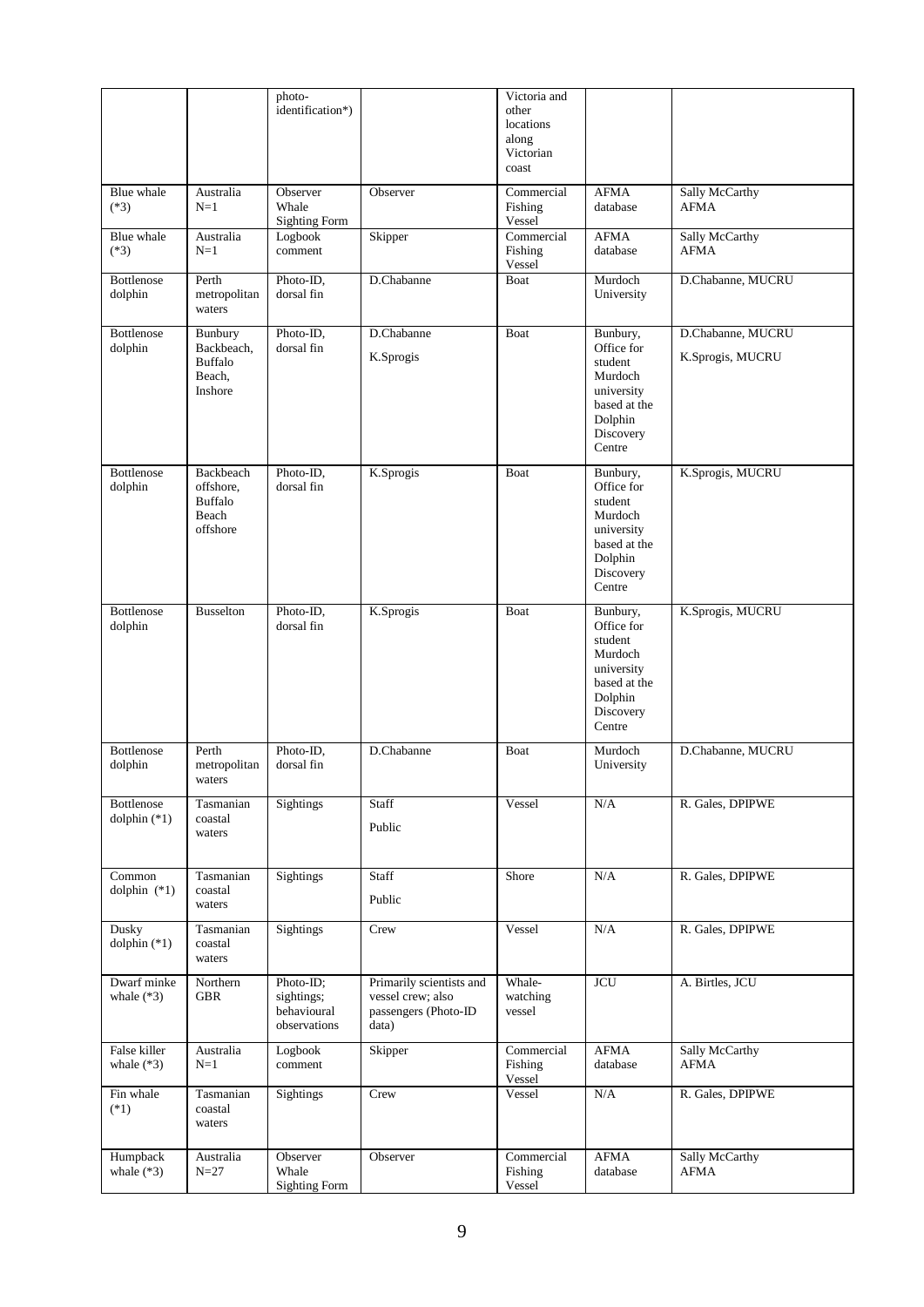| Humpback<br>whale $(*3)$                 | Australia<br>$N=1$              | Logbook<br>comment                                                         | Skipper                                               | Commercial<br>Fishing<br>Vessel                                                                                   | <b>AFMA</b><br>database                         | Sally McCarthy<br>AFMA               |
|------------------------------------------|---------------------------------|----------------------------------------------------------------------------|-------------------------------------------------------|-------------------------------------------------------------------------------------------------------------------|-------------------------------------------------|--------------------------------------|
| Humpback<br>whale $(*2)$                 | Victoria                        | 31 recorded<br>sightings<br>(count, date,<br>time, location,<br>behaviour) | Mandy Watson, DSE<br>staff, other reliable<br>sources | Land based<br>eg: Logans<br>Beach<br>viewing<br>platform and<br>other<br>locations<br>along<br>Victorian<br>coast | DSE,<br>Warrnambool                             | Mandy Watson, DSE                    |
| Humpback<br>whale                        | Port<br>Macquarie<br><b>NSW</b> | Images only                                                                | NPWS officer                                          | Whale-<br>watching<br>vessel                                                                                      | Australian<br>Registry of<br>Wildlife<br>Health | J Hall ARWH 8133/1                   |
| Humpback<br>whale                        | Monkey<br>Mia WA                | Images only                                                                | NPWS officer                                          | Whale-<br>watching<br>vessel                                                                                      | Australian<br>Registry of<br>Wildlife<br>Health | J Hall ARWH 8135/1                   |
| Humpback<br>whale                        | Hervey Bay,<br>Qld              | Blow sample<br>collection-<br>microbial<br>analysis                        | UNSW staff/students                                   | Whale-<br>watching<br>vessel                                                                                      | University of<br><b>NSW</b>                     | Tracey Rogers/UNSW                   |
| Humpback<br>whale                        | Hervey Bay,<br>Qld              | Blow sample<br>$collection -$<br>microbial<br>analysis                     | UNSW staff/students                                   | Whale-<br>watching<br>vessel                                                                                      | University of<br><b>NSW</b>                     | Tracey Rogers, UNSW                  |
| Humpback<br>whale                        | Gold Coast                      | Photo-ID;<br>sightings                                                     | Volunteers                                            | Whale<br>watching<br>vessel                                                                                       | Humpbacks<br>& High-Rises<br>Inc                | Olaf Meynecke, GU                    |
| Humpback<br>whale $(*1)$                 | Tasmanian<br>coastal<br>waters  | Sightings                                                                  | Staff<br>Public<br>Crew                               | Light plane,<br>shore, vessel                                                                                     | <b>DPIPWE</b>                                   | R. Gales, DPIPWE                     |
| Indo-Pacific<br>humpback<br>dolphin (*3) | Australia<br>$N = 15$           | Observer<br>Whale<br><b>Sighting Form</b>                                  | Observer                                              | Commercial<br>Fishing<br>Vessel                                                                                   | <b>AFMA</b><br>database                         | Sally McCarthy<br><b>AFMA</b>        |
| Killer whale<br>$(*3)$                   | Australia<br>$N=56$             | Observer<br>Whale<br><b>Sighting Form</b>                                  | Observer                                              | Commercial<br>Fishing<br>Vessel                                                                                   | <b>AFMA</b><br>database                         | Sally McCarthy<br><b>AFMA</b>        |
| Killer whale<br>$(*3)$                   | Australia<br>$N=17$             | Logbook<br>comment                                                         | $\operatorname{Skipper}$                              | Commercial<br>Fishing<br>Vessel                                                                                   | <b>AFMA</b><br>database                         | Sally McCarthy<br><b>AFMA</b>        |
| Killer whale<br>$(*1)$                   | Tasmanian<br>coastal<br>waters  | <b>Sightings</b>                                                           | Staff<br>Public<br>Crew                               | shore, vessel                                                                                                     | <b>DPIPWE</b>                                   | R. Gales, DPIPWE                     |
| Long-finned<br>pilot whale<br>$(*3)$     | Australia<br>$N=1$              | Observer<br>Whale<br><b>Sighting Form</b>                                  | Observer                                              | Commercial<br>Fishing<br>Vessel                                                                                   | <b>AFMA</b><br>database                         | Sally McCarthy<br><b>AFMA</b>        |
| Long-finned<br>pilot whale<br>$(*1)$     | Tasmanian<br>coastal<br>waters  | <b>Sightings</b>                                                           | Crew                                                  | Vessel                                                                                                            | $\rm N/A$                                       | R. Gales, DPIPWE                     |
| Minke whale<br>$(*1)$                    | Tasmanian<br>coastal<br>waters  | Sightings                                                                  | Crew                                                  | Vessel                                                                                                            | N/A                                             | R. Gales, DPIPWE                     |
| Pilot whale<br>$(*3)$                    | Australia<br>$N=3$              | Logbook<br>comment                                                         | Skipper                                               | Commercial<br>Fishing<br>Vessel                                                                                   | ${\rm AFMA}$<br>database                        | Sally McCarthy<br><b>AFMA</b>        |
| Short-finned<br>pilot whale<br>$(*3)$    | Australia<br>$N=3$              | Observer<br>Whale<br><b>Sighting Form</b>                                  | Observer                                              | Commercial<br>Fishing<br>Vessel                                                                                   | <b>AFMA</b><br>database                         | Sally McCarthy<br><b>AFMA</b>        |
| Southern<br>right whale<br>$(*3)$        | Australia<br>$N=9$              | Observer<br>Whale<br><b>Sighting Form</b>                                  | Observer                                              | Commercial<br>Fishing<br>Vessel                                                                                   | AFMA<br>database                                | <b>Sally McCarthy</b><br><b>AFMA</b> |
| Southern<br>right whale                  | Tasmanian<br>coastal            | Sightings<br>Photo ID                                                      | Staff<br>Public                                       | Light plane,<br>shore, vessel                                                                                     | <b>DPIPWE</b>                                   | R. Gales, DPIPWE                     |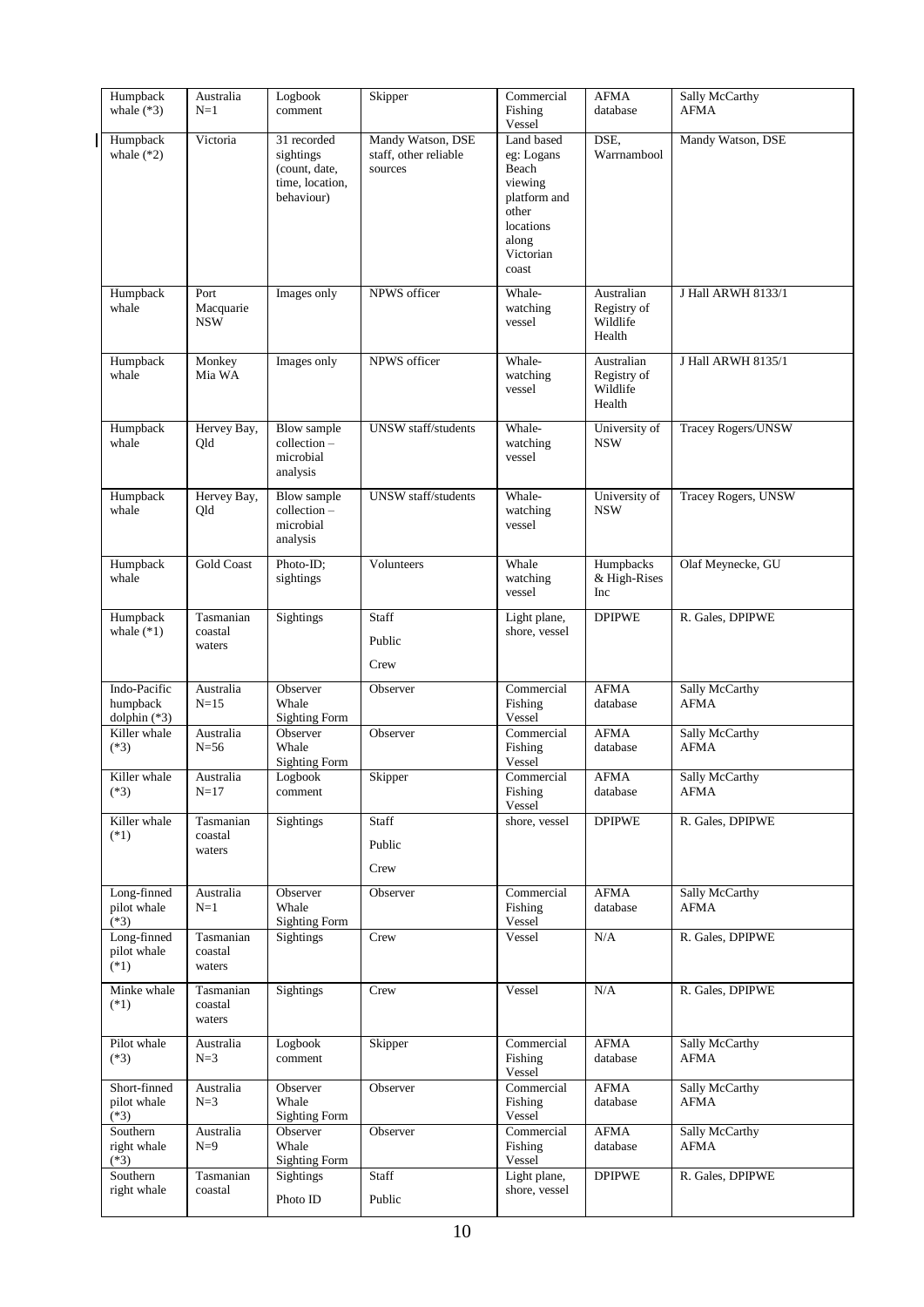| $(*1)$                                           | waters                         |                                                                                                                                                                                         | Crew                                                  |                                                                                                                                  |                                                  |                                                     |
|--------------------------------------------------|--------------------------------|-----------------------------------------------------------------------------------------------------------------------------------------------------------------------------------------|-------------------------------------------------------|----------------------------------------------------------------------------------------------------------------------------------|--------------------------------------------------|-----------------------------------------------------|
| Southern<br>right whale<br>$(*2)$                | Victoria                       | 252 recorded<br>sightings<br>(count, date,<br>time, location,<br>behaviour,<br>photo-<br>identification<br>if possible)<br>may include<br>repeat<br>sightings of<br>same<br>individuals | Mandy Watson, DSE<br>staff, other reliable<br>sources | Aircraft, and<br>land based eg:<br>Logans Beach<br>viewing<br>platform, and<br>other<br>locations<br>along<br>Victorian<br>coast | DSE.<br>Warrnambool                              | Mandy Watson, DSE                                   |
| Unidentified<br>cetacean $(*1)$                  | Tasmanian<br>coastal<br>waters | <b>Sightings</b>                                                                                                                                                                        | Public                                                | Shore, vessel                                                                                                                    | N/A                                              | R. Gales, DPIPWE                                    |
| Unidentified<br>dolphin $(*1)$                   | Tasmanian<br>coastal<br>waters | <b>Sightings</b>                                                                                                                                                                        | Public                                                | Shore                                                                                                                            | N/A                                              | R. Gales, DPIPWE                                    |
| Unidentified<br>whale $(*3)$                     | Australia<br>$N=30$            | Logbook<br>comment                                                                                                                                                                      | Skipper                                               | Commercial<br>Fishing<br>Vessel                                                                                                  | <b>AFMA</b><br>database                          | Sally McCarthy<br><b>AFMA</b>                       |
| Incidental<br>sightings of<br>various<br>species | Entire<br><b>GBRMP</b>         | Incidental<br>sighting data<br>and photo ID                                                                                                                                             | Crew and passengers                                   | Tourist<br>vessels                                                                                                               | Eye on the<br>Reef<br>Database,<br><b>GBRMPA</b> | Chris Briggs, 07 47500777;<br>Mark Read 07 47500725 |

#### **(\*1) DPIPWE**

DPIPWE manages a comprehensive sightings database facilitated by the Whale Hotline (0427 WHALES). The hotline provides a single point of call to report whale sightings and strandings within Tasmania. Due to the variety of sources, the sightings data presented encapsulates reports from agency staff undertaking dedicated cetacean work (e.g. attending strandings or sighting events), whale-watching and eco-tour operators, maritime professionals and the general public. Sightings are scored for their reliability based on key criteria such as experience of observer, features described and the availability of images relating to the sighting. Only reliable data are documented. A sighting event is an aggregate of sightings from multiple observers that relate to the same discrete individuals, considering the time between sightings, pod size, direction of travel and the presence of identifying features. If doubt occurs over species identification, species are allocated as unidentified and classified with the following, dependent on the information available (Unidentified Cetacean; Unidentified Mysticeti; Unidentified Delphinidae; Unidentified Ziphiidae; Unidentified Phocoenidae; Unidentified Odonticeti). The numbers of whales sighted presented in this table may not represent the number of discrete individuals due to lack of photo-ID for all individuals, chances of multiple sightings of the same individuals over large spatial scales and return on migratory paths. Please see section 3.1.1 for references to the agency's photo ID program for southern right whales and humpback whales. 'Staff' refers to agency staff, 'Public' relates to sightings provided by members of the public from shore based vantage points, whilst 'crew' refers to either fisherman or to one of a number eco-tour operators that call in sightings on a regular basis.

#### **(\*2) DSE opportunistic data only.**

During 2011 no opportunistic data was collected by the DRI research team on resident the bottlenose or common dolphins of Port Phillip, the resident bottlenose dolphins of Western Port or the Gippsland Lakes.

DRI receives reports from members to the public community dolphin-sighting network, and a database kept of these sightings. This reporting form results in the regular recording of dolphin sightings within most of Victoria's coastal waters including Port Phillip, Western Port and the Gippsland Lakes. The number of sightings being contributed by the public has been lower in the past years. We continue to encourage our members and the general public to contribute sightings to our community dolphin watch database through our website and by directly contacting the institute.

### **(\*3) AFMA**

Some sightings may have been reported by both skipper and observer.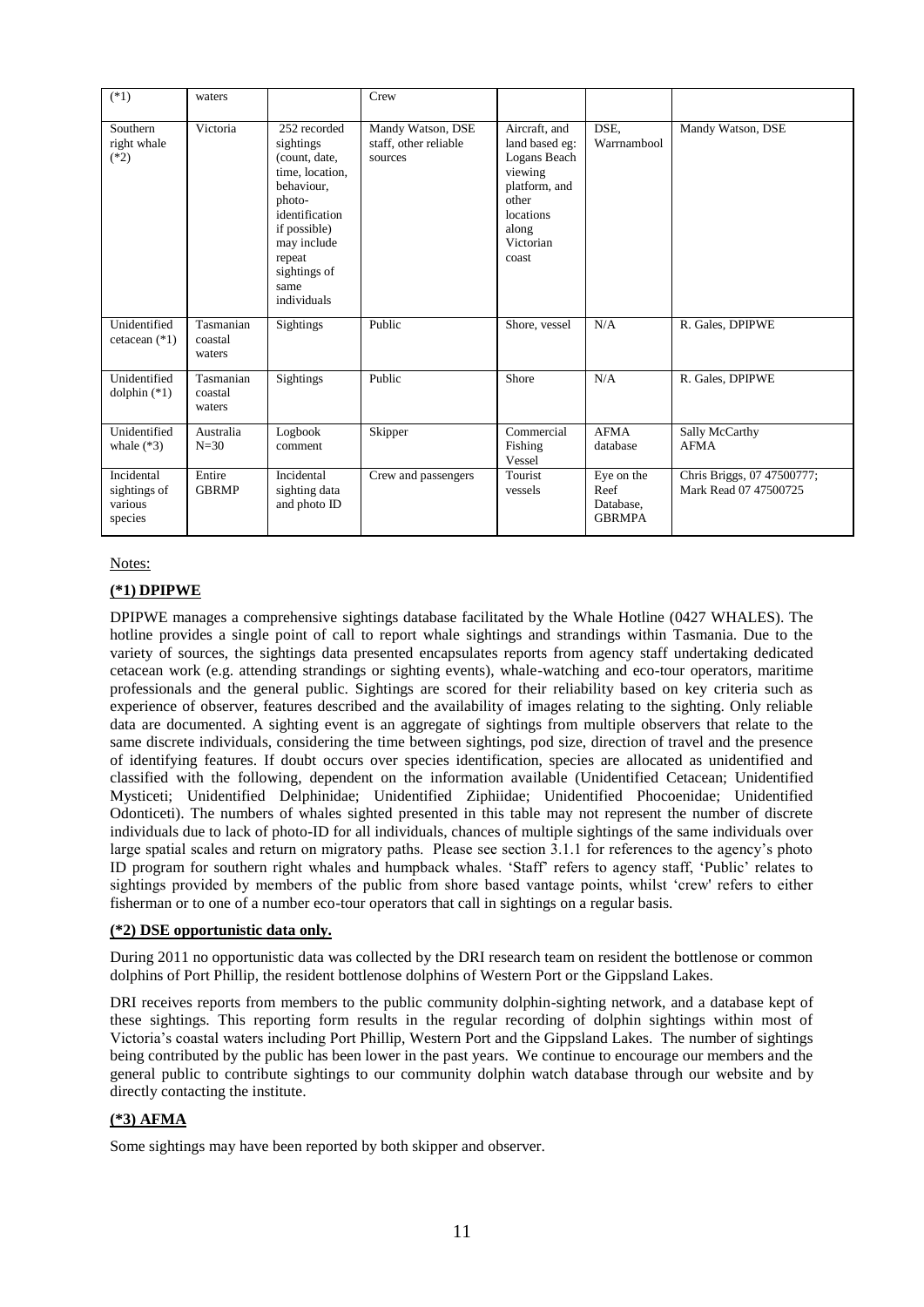# **2.2 Analyses/development of techniques**

| Target species                                                      | Date                                                                            | Area                                                                                           | Methods/effort                                                                        | Parameters/factors<br>measured                                                                                                             | Contact<br>person/institute; refs                                                                                                                                             |
|---------------------------------------------------------------------|---------------------------------------------------------------------------------|------------------------------------------------------------------------------------------------|---------------------------------------------------------------------------------------|--------------------------------------------------------------------------------------------------------------------------------------------|-------------------------------------------------------------------------------------------------------------------------------------------------------------------------------|
| Australian<br>snubfin<br>dolphin                                    | 11/7/201<br>1 to<br>03/2012                                                     | Central Qld:<br>Repulse Bay,<br>Shoalwater Bay,<br>Keppel Bay, and<br>Port Curtis              | Genetic/toxicology                                                                    | Mt-DNA, microsatellite,<br>heavy metal, PCBs,<br>DDTs, HPAs, CYP1A1,<br>CYP2B                                                              | Daniele Cagnazzi,<br>SCU                                                                                                                                                      |
| <b>Bottlenose</b><br>dolphin                                        | May-<br>Dec2011                                                                 | Eastern Gulf of<br>Shark Bay                                                                   | Surveys and Focal follows                                                             | Association, behaviour,<br>environmental data                                                                                              | Janet Mann, GU                                                                                                                                                                |
| <b>Bottlenose</b><br>dolphin                                        | $1/1/2011$ -<br>6/3/2011<br>&<br>$1/6/2011$ -<br>8/09/201<br>1                  | Southern Moreton<br>Bay, Gold Coast,<br>Tweed Heads,<br><b>Byron Bay</b>                       | Random transect survey                                                                | Distribution; sighting<br>frequency, habitat<br>use/selection, abundance,<br>movement patterns,<br>social structure, tourism<br>impacts    | E.R. Hawkins, SCU,<br>Hawkins (2011),<br>Hawkins, Brooks &<br>Peterson (2011)                                                                                                 |
| <b>Bottlenose</b><br>dolphin                                        | 1/1/2011t<br>$\overline{O}$<br>6/3/2011<br>&<br>1/6/2011<br>to<br>8/09/201<br>1 | Southern Moreton<br>Bay, Gold Coast,<br>Tweed Heads,<br><b>Byron Bay</b>                       | Random transect survey                                                                | Distribution; sighting<br>frequency, habitat<br>use/selection, abundance,<br>movement patterns,<br>social structure, tourism<br>impacts    | E.R. Hawkins, SCU,<br>Hawkins (2011),<br>Hawkins, Brooks &<br>Peterson (2011)                                                                                                 |
| <b>Bottlenose</b><br>dolphin                                        | $5/2011$ to<br>11/2011                                                          | Central Qld:<br>Repulse Bay,<br>Shoalwater Bay,<br>Keppel Bay, and<br>Port Curtis              | Genetic/toxicology                                                                    | Mt-DNA, microsatellite,<br>heavy metal, PCBs,<br>DDTs, HPAs, CYP1A1,<br>CYP2B                                                              | Daniele Cagnazzi,<br>SCU                                                                                                                                                      |
| <b>Bottlenose</b><br>dolphin $(*1)$                                 | On-going                                                                        | Port Phillip                                                                                   | Opportunistic surveys                                                                 | Sighting frequency,<br>identification of<br>individuals                                                                                    | Sue Mason-DRI                                                                                                                                                                 |
| <b>Bottlenose</b><br>dolphin $(*1)$                                 | On-going                                                                        | <b>Gippsland Lakes</b>                                                                         | Opportunistic surveys                                                                 | Sighting frequency,<br>identification of<br>individuals                                                                                    | Sue Mason-DRI                                                                                                                                                                 |
| <b>Bottlenose</b><br>dolphin $(*3)$                                 | $28 -$<br>31/5/201<br>1                                                         | Port Phillip                                                                                   | Line transect survey                                                                  | Distribution; sighting<br>frequency; photo<br>identification; biopsy<br>sampling                                                           | K. Charlton-Robb<br>(MU)                                                                                                                                                      |
| Common<br>dolphin $(*1)$                                            | On-going                                                                        | Port Phillip                                                                                   | Opportunistic surveys                                                                 | Sighting frequency,<br>identification of<br>individuals                                                                                    | Sue Mason-DRI                                                                                                                                                                 |
| Common<br>dolphin $(*2)$                                            | $1/1/2011$ -<br>6/3/2011<br>&<br>$1/6/2011-$<br>8/09/201<br>1                   | Southern Moreton<br>Bay, Gold Coast,<br>Tweed Heads,<br><b>Byron Bay</b>                       | Random transect survey                                                                | Distribution; sighting<br>frequency, habitat<br>use/selection, abundance,<br>movement patterns,<br>social structure, tourism<br>impacts    | E.R. Hawkins, SCU,<br>Hawkins (2011),<br>Hawkins, Brooks &<br>Peterson (2011)                                                                                                 |
| Dwarf minke<br>whale; other<br>species on<br>opportunistic<br>basis | 2003-<br>present                                                                | Northern GBR<br>(primarily offshore)<br>from Cairns, Port<br>Douglas, Cooktown,<br>Lizard Is.) | <b>GBR Minke Whale</b><br><b>Sightings Network (Whale</b><br><b>Sighting Sheets</b> ) | Species, location, date,<br>time, type and duration<br>of encounter, weather &<br>sea conditions,<br>behaviours observed                   | A. Birtles, JCU; Mark<br>Read Great Barrier<br>Reef Marine Park<br><b>Authority (Project</b><br>Manager, GBRMPA<br>Dwarf Minke Whale<br><b>Tourism Monitoring</b><br>Program) |
| Humpback<br>whale                                                   | Jan-Dec<br>2011                                                                 | Hervey Bay, Qld<br>Australia                                                                   | 454 analysis of blow<br>samples<br>(Lima et al. 2012)                                 | microbial community<br>analysis using next-<br>generation pyro-<br>sequencing (454 genetic<br>analysis) to describe<br>community structure | Tracey Rogers/UNSW                                                                                                                                                            |
| Humpback<br>whale                                                   | 26 Sep-1<br>Oct, 2011                                                           | Eden, NSW,<br>Australia                                                                        | Photo-Id                                                                              | Resight rates; movement;<br>Reproductive parameters                                                                                        | G. Kaufman/PWF                                                                                                                                                                |
| Humpback                                                            | $1/2011$ to                                                                     | Hervey Bay, Qld                                                                                | Collected 454 blow samples                                                            | Microbial composition of                                                                                                                   | Tracey Rogers,                                                                                                                                                                |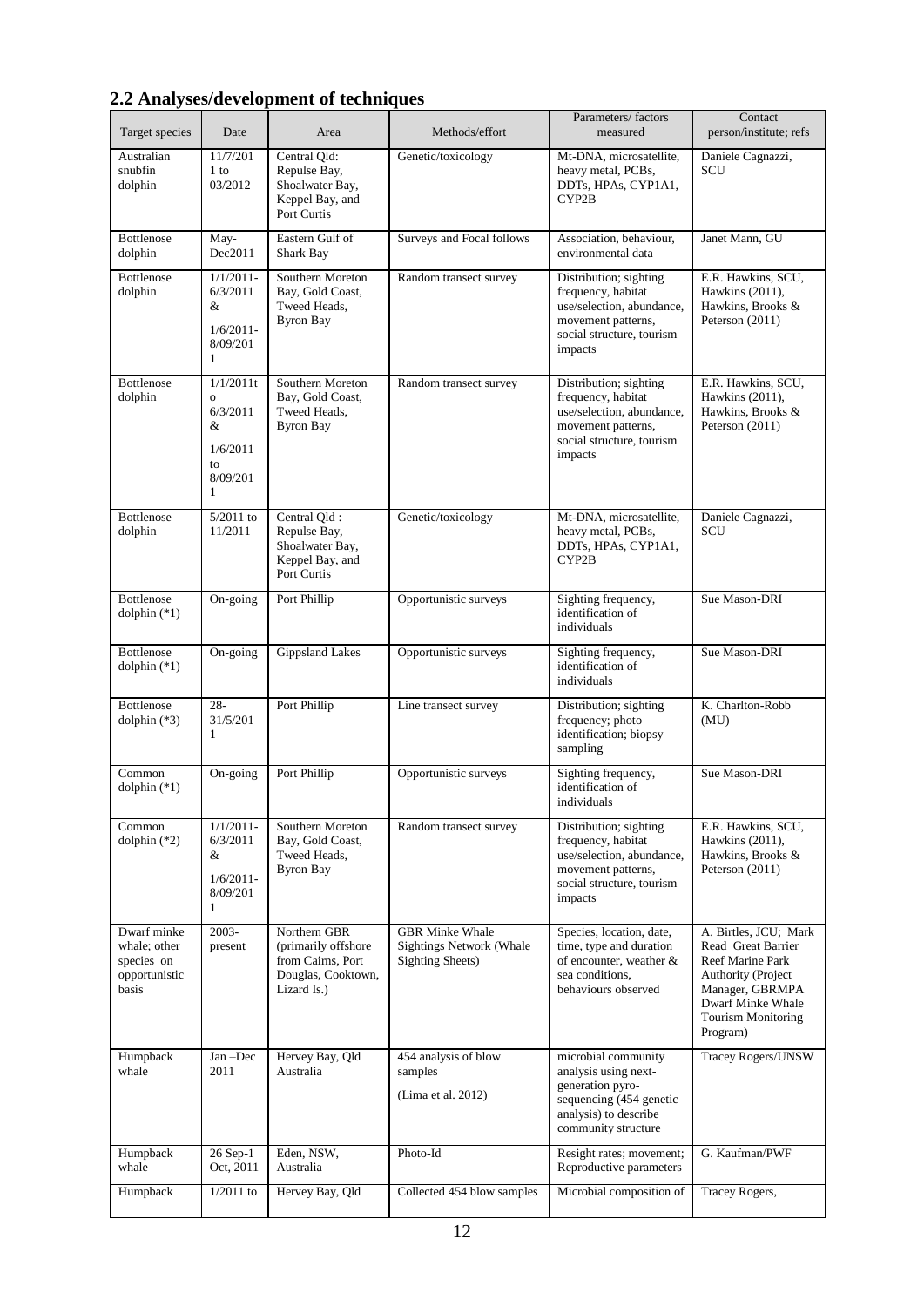| whale                               | 12/2011                                                        | Australia                                                                         |                              | blow samples                                                                                                                            | <b>UNSW</b>                                                                   |
|-------------------------------------|----------------------------------------------------------------|-----------------------------------------------------------------------------------|------------------------------|-----------------------------------------------------------------------------------------------------------------------------------------|-------------------------------------------------------------------------------|
| Humpback<br>whale                   | 7/08/201<br>1 to<br>9/2011                                     | Hervey Bay, Qld,<br>Australia                                                     | Photo-ID                     | Resight rates; movement;<br>Reproductive parameters                                                                                     | G. Kaufman, PWF                                                               |
| Humpback<br>whale                   | 15/9/201<br>1 to<br>29/10/20<br>11                             | SE Qld                                                                            | Behavioural responses        | Behaviour, vocalisation                                                                                                                 | Mike Noad, UQ                                                                 |
| Indo-Pacific<br>humpback<br>dolphin | $1/1/2011$ -<br>6/3/2011<br>&<br>$1/6/2011$ -<br>8/09/201<br>1 | Southern Moreton<br>Bay, Gold Coast,<br>Tweed Heads.<br><b>Byron Bay</b>          | Random transect survey       | Distribution; sighting<br>frequency, habitat<br>use/selection, abundance,<br>movement patterns,<br>social structure, tourism<br>impacts | E.R. Hawkins, SCU,<br>Hawkins (2011),<br>Hawkins, Brooks &<br>Peterson (2011) |
| Indo-Pacific<br>humpback<br>dolphin | 11/7/201<br>$1$ to<br>03/2012                                  | Central Old:<br>Repulse Bay,<br>Shoalwater Bay,<br>Keppel Bay, and<br>Port Curtis | Genetic/toxicology           | Mt-DNA, microsatellite,<br>heavy metal, PCBs,<br>DDTs, HPAs, CYP1A1,<br>CYP2B                                                           | Daniele Cagnazzi,<br><b>SCU</b>                                               |
| Pygmy blue<br>whale                 | 8-25 Feb<br>2011                                               | Otway Basin (west<br>of Bass Strait                                               | Line transect survey         | Distribution; encounter<br>rate                                                                                                         | M. Morrice/P.Gill,<br>BWS; unpublished<br>report to Origin<br>Energy          |
| Southern right<br>whale             | 25-29<br>August<br>2011                                        | Southern Australian<br>coast between C<br>Leeuwin (WA) and<br>Ceduna (SA)         | Aerial survey (direct count) | Sighting numbers;<br>localities                                                                                                         | J L Bannister/WAM:<br>Bannister 2012                                          |

# **(\*1) DRI**

Population analyses are currently being undertaken utilising photo-identification data and mark-recapture programs.

#### **(\*2) Southern Cross University**.

#### Elizabeth Hawkins - Research in both Qld and NSW

Two different research projects were carried out in 2011 – one located in Southern Qld, Northern NSW that aimed to model the habitat selection and outline environmental parameters influencing habitat use, and assess the abundance of coastal dolphins within this region. These data are still being analysed, but there are extensive measurements of water quality throughout the study area. The photo-id catalogue for this population is also very extensive.

The second study is focused in Byron Bay, northern New South Wales. This study is a long-term study that assesses the levels of dolphin-human encounters, the habitat use, population trends, social structure and communication of the coastal dolphins in this region. The data have been collected since 2003 on this population. The data are still being compiled, but a recent unpublished report outlines some key findings on habitat use and human-dolphin encounters within the Bay.

**(\*3)** Submitted as the Burrunan dolphin, *Tursiops australis*, however, the taxonomy of this classification is not yet confirmed so has been entered as Bottlenose dolphin, *Tursiops sp.*

# **3. MARKING DATA**

# **3.1 Field work**

# *3.1.1 Natural marking data*

| <b>Species</b>                | Feature                            | Area/stock             | No. photo-<br>id'd | Catalogue<br>(Y/N) | Catalogue total | Contact person/institute;<br>refs |
|-------------------------------|------------------------------------|------------------------|--------------------|--------------------|-----------------|-----------------------------------|
| Australian snubfin<br>dolphin | dorsal fin<br>and body<br>markings | Kimberley Coast,<br>WA | 75                 |                    | 75              | Dr Deborah Thiele, ANU            |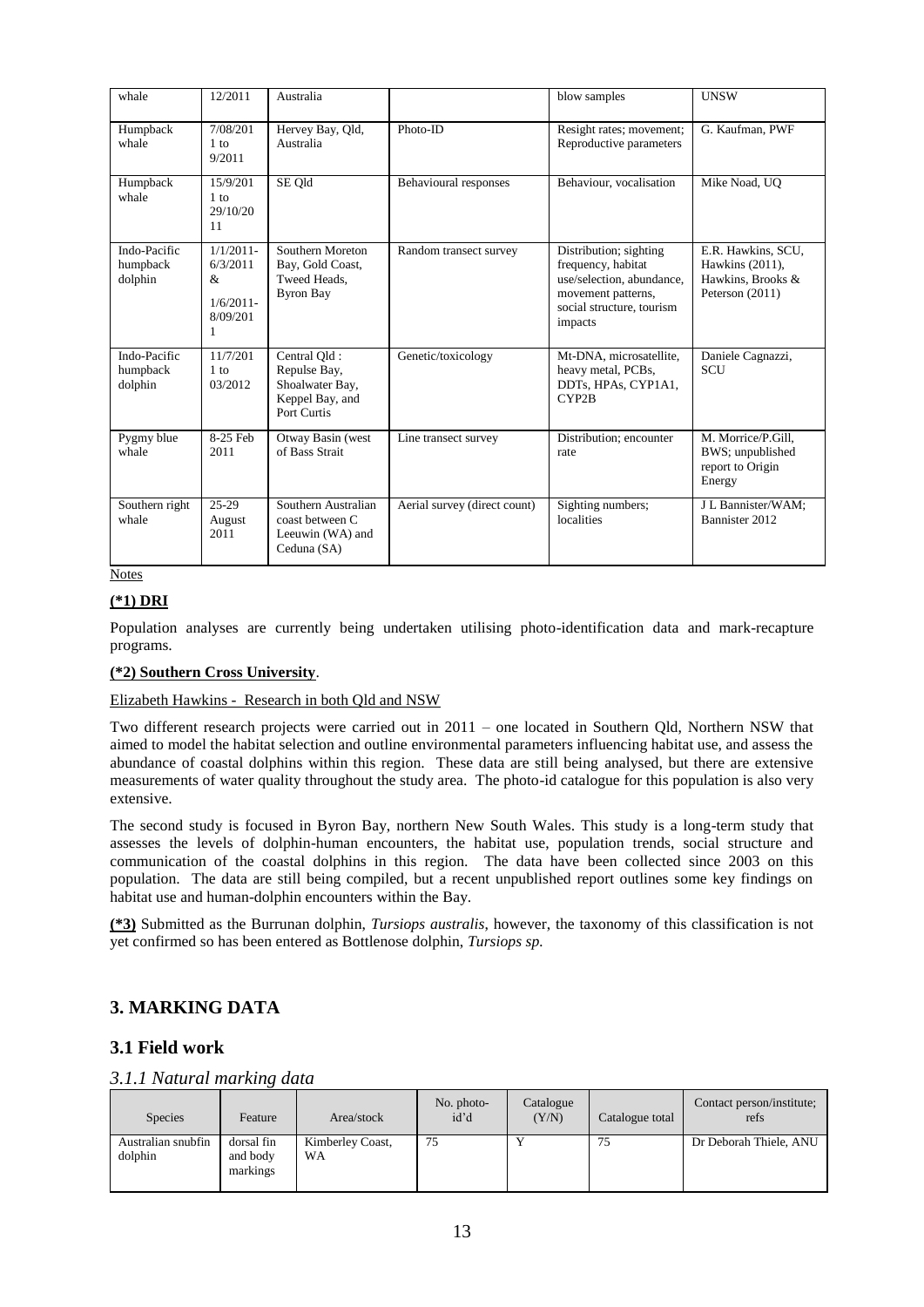| Australian snubfin<br>dolphin       | dorsal fin<br>and body<br>markings | Prince Regent River,<br>WA                                                               | 5                                                            | Y       | 5                                                                | Dr Deborah Thiele, ANU                                                          |
|-------------------------------------|------------------------------------|------------------------------------------------------------------------------------------|--------------------------------------------------------------|---------|------------------------------------------------------------------|---------------------------------------------------------------------------------|
| Australian snubfin<br>dolphin       | Dorsal fin                         | Central Qld:<br>Repulse Bay,<br>Shoalwater Bay,<br>Keppel Bay, and<br>Port Curtis        | 12                                                           | Y       | 85                                                               | Daniele Cagnazzi, SCU                                                           |
| Blue whale                          | lateral                            | Geographe Bay,<br>Western Australia                                                      | 8                                                            | N       | 180                                                              | Chris Burton – land and<br>small vessel surveys<br><b>WWR</b>                   |
| Bottlenose<br>dolphin $(*1)$        | Dorsal fin                         | Perth, Swan-<br><b>Canning Estuary</b>                                                   | 39                                                           | Y       | 213                                                              | D.Chabanne, MUCRU                                                               |
| <b>Bottlenose</b><br>dolphin $(*1)$ | Dorsal fin                         | Perth, Cockburn<br>Sound                                                                 | 75                                                           | Y       | 213                                                              | D.Chabanne, MUCRU                                                               |
| <b>Bottlenose</b><br>dolphin $(*1)$ | Dorsal fin                         | Perth, Owen<br>Anchorage                                                                 | 81                                                           | Y       | 213                                                              | D.Chabanne, MUCRU                                                               |
| Bottlenose<br>dolphin $(*1)$        | Dorsal fin                         | Perth, Gage Roads                                                                        | 62                                                           | Y       | 213                                                              | D.Chabanne, MUCRU                                                               |
| Bottlenose<br>dolphin $(*2)$        | Dorsal fin                         | Bunbury, Backbeach                                                                       | 49<br>only includes<br>photo ID<br>covering Jan-<br>Feb 2011 | Y       | 250                                                              | D.Chabanne, MUCRU<br>K.Sprogis, MUCRU                                           |
| <b>Bottlenose</b><br>dolphin $(*2)$ | Dorsal fin                         | Bunbury, Buffalo<br>Beach                                                                | Data NA                                                      | Y       | 250                                                              | D.Chabanne, MUCRU<br>K.Sprogis, MUCRU                                           |
| <b>Bottlenose</b><br>dolphin $(*2)$ | Dorsal fin                         | Bunbury, Inshore                                                                         | 99<br>only includes<br>photo ID<br>covering Jan-<br>Feb 2011 | Y       | 250                                                              | D.Chabanne, MUCRU<br>K.Sprogis, MUCRU                                           |
| <b>Bottlenose</b><br>dolphin        | Dorsal fin                         | Bunbury, Backbeach<br>offshore                                                           | data NA                                                      | data NA | data NA                                                          | K.Sprogis, MUCRU                                                                |
| Bottlenose<br>dolphin               | Dorsal fin                         | Bunbury, Buffalo<br>Beach offshore                                                       | data NA                                                      | data NA | data NA                                                          | K.Sprogis, MUCRU                                                                |
| <b>Bottlenose</b><br>dolphin        | Dorsal fin                         | <b>Busselton</b>                                                                         | 13 individuals<br>were recorded<br>- data NA                 | data NA | data NA                                                          | K.Sprogis, MUCRU                                                                |
| Bottlenose<br>dolphin               | Dorsal Fin                         | Shark Bay                                                                                | 372                                                          | Y       | 1132                                                             | Janet Mann, GU                                                                  |
| Bottlenose<br>dolphin               | Dorsal Fin                         | Southern Moreton<br>Bay, Gold Coast,<br>Tweed Heads,<br><b>Byron Bay</b>                 | 900                                                          | Y       | 950                                                              | E.R. Hawkins, SCU,<br>Hawkins (2011),<br>Hawkins, Brooks &<br>Peterson $(2011)$ |
| Bottlenose<br>dolphin               | Dorsal fin                         | Central Queensalnd:<br>Repulse Bay,<br>Shoalwater Bay,<br>Keppel Bay, and<br>Port Curtis | NA                                                           | N       | NA                                                               | Daniele Cagnazzi, SCU                                                           |
| Bottlenose<br>dolphin               | Dorsal fin                         | Port Phillip                                                                             | Analysis<br>continuing                                       | Y       | 110                                                              | Sue Mason-DRI                                                                   |
| Bottlenose<br>dolphin               | Dorsal fin                         | <b>Gippsland Lakes</b>                                                                   | Analysis<br>continuing                                       | Y       | 30                                                               | Sue Mason-DRI                                                                   |
| Bottlenose<br>dolphin $(*3)$        | Dorsal fin                         | Port Phillip                                                                             | Analysis<br>continuing                                       | Y       | 110 (records<br>also kept at<br>Dolphin<br>Research<br>Institute | K. Charlton-Robb (MU)<br>Sue Mason (DRI)                                        |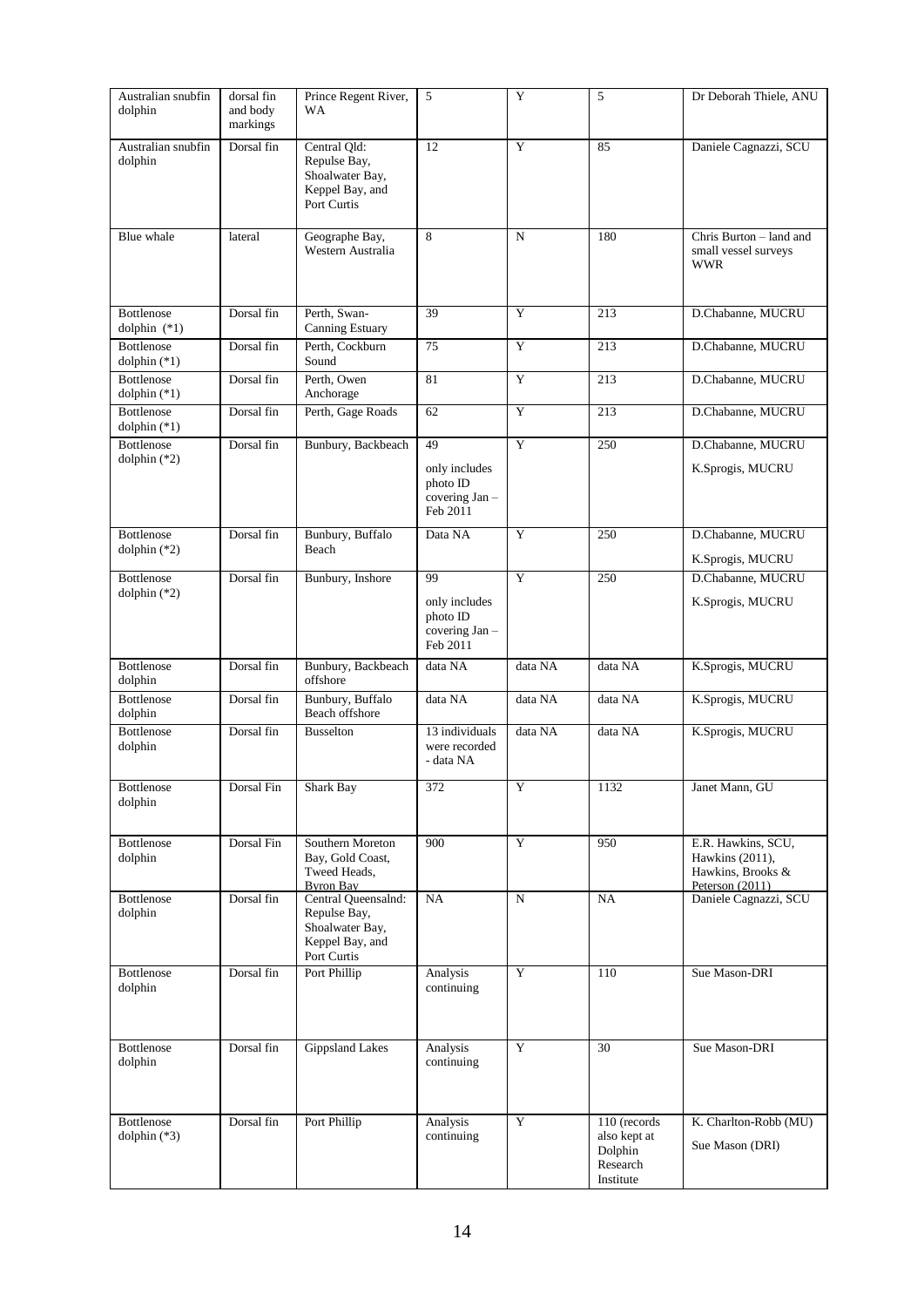| Common dolphin                   | Dorsal fin                                                                                                               | Port Phillip                                                                      | Analysis<br>continuing                                                                                             | Y                  | 12                                                                                                                                                                                                            | Sue Mason-DRI                                                                 |
|----------------------------------|--------------------------------------------------------------------------------------------------------------------------|-----------------------------------------------------------------------------------|--------------------------------------------------------------------------------------------------------------------|--------------------|---------------------------------------------------------------------------------------------------------------------------------------------------------------------------------------------------------------|-------------------------------------------------------------------------------|
| Common dolphin                   | Dorsal Fin                                                                                                               | Southern Moreton<br>Bay, Gold Coast,<br>Tweed Heads,<br><b>Byron Bay</b>          | 37                                                                                                                 | Y                  | 950                                                                                                                                                                                                           | E.R. Hawkins, SCU,<br>Hawkins (2011),<br>Hawkins, Brooks &<br>Peterson (2011) |
| Dwarf minke<br>whale             | L & R<br>thorax<br>region<br>primarily;<br>plus scar<br>patterns<br>and other<br>unique<br>features<br>where<br>present. | Northern GBR                                                                      | For 2011:<br>Approx. 100<br>different<br>animals seen<br>underwater<br>and<br>photographed.<br>Analysis<br>ongoing | Y                  | Photographs<br>available since<br>1996. Full<br>analysis<br>completed for<br>seasons 2006,<br>2007 and 2008<br>only - which<br>has provided<br>384 complete<br>ID's (images<br>available for<br>both sides of | A. Birtles & S. Sobtzick,<br>JCU.                                             |
| Humpback whale                   | Fluke                                                                                                                    | Geographe Bay,<br>Western Australia                                               | 20                                                                                                                 | N                  | 2000                                                                                                                                                                                                          | Chris Burton - land and<br>small vessel surveys<br><b>WWR</b>                 |
| Humpback whale                   | Lateral                                                                                                                  | Geographe Bay,<br>Western Australia                                               | 40                                                                                                                 | $\overline{N}$     | 2500                                                                                                                                                                                                          | Chris Burton - land and<br>small vessel surveys<br><b>WWR</b>                 |
| Humpback whale                   | Flukes<br>and/or<br>dorsal fins<br>- boat<br>based                                                                       | E Aust (Group E)                                                                  | 13                                                                                                                 | Y                  | 97                                                                                                                                                                                                            | R. Gales, DPIPWE                                                              |
| Humpback whale                   | Dorsal fin,<br>fluke                                                                                                     | Port Phillip / Bass<br>Strait                                                     | Beginning<br>catalogue                                                                                             | Y                  | 5                                                                                                                                                                                                             | Sue Mason-DRI                                                                 |
| Humpback whale                   | Fluke                                                                                                                    | NSW, Group E                                                                      | 37                                                                                                                 | N                  | N/A                                                                                                                                                                                                           | Kylie Owen/ CEAL                                                              |
| Humpback whale                   | Dorsal fin                                                                                                               | NSW, Group E                                                                      | 68                                                                                                                 | ${\bf N}$          | N/A                                                                                                                                                                                                           | Kylie Owen/ CEAL                                                              |
| Humpback whale                   | Fluke                                                                                                                    | Great Barrier Reef/<br>E1                                                         | To be<br>confirmed                                                                                                 | To be<br>confirmed | To be<br>confirmed                                                                                                                                                                                            | David Paton, BPM;<br>GBR2011                                                  |
| Humpback whale<br>$(*1)$         | Fluke                                                                                                                    | East Australia/<br>Stock V                                                        | 462                                                                                                                | $\mathbf Y$        | 6,285                                                                                                                                                                                                         | G. Kaufman, PWF                                                               |
| Humpback whale                   | Fluke                                                                                                                    | East Australia E1                                                                 | 62                                                                                                                 | N                  | $\overline{\phantom{a}}$                                                                                                                                                                                      | Mike Noad, UQ                                                                 |
| Humpback whale                   | Dorsal<br>lateral                                                                                                        | East Australian E1                                                                | 126                                                                                                                | N                  | $\overline{\phantom{a}}$                                                                                                                                                                                      | Mike Noad, UQ                                                                 |
| Humpback whale                   | Fluke                                                                                                                    | East coast<br>Australia/Group V                                                   | $\Omega$                                                                                                           | Y                  | ~250                                                                                                                                                                                                          | Olaf Meynecke, GU                                                             |
| Indo-Pacific<br>humpback dolphin | Dorsal Fin                                                                                                               | Southern Moreton<br>Bay, Gold Coast,<br>Tweed Heads,<br><b>Byron Bay</b>          | 13                                                                                                                 | Y                  | 950                                                                                                                                                                                                           | E.R. Hawkins, SCU,<br>Hawkins (2011),<br>Hawkins, Brooks &<br>Peterson (2011) |
| Indo-Pacific<br>humpback dolphin | Dorsal fin                                                                                                               | Central Qld:<br>Repulse Bay,<br>Shoalwater Bay,<br>Keppel Bay, and<br>Port Curtis | 43                                                                                                                 | Y                  | 162                                                                                                                                                                                                           | Daniele Cagnazzi, SCU                                                         |
| Minke whale                      | Lateral                                                                                                                  | Geographe Bay,<br>Western Australia                                               | $\mathbf{1}$                                                                                                       | N                  |                                                                                                                                                                                                               | Chris Burton - land and<br>small vessel surveys<br><b>WWR</b>                 |
| Pygmy blue whale                 | Lateral<br>markings                                                                                                      | Southern<br>Australia/Indian                                                      | $\tau$                                                                                                             | Y                  | 207                                                                                                                                                                                                           | M. Morrice/P.Gill; BWS                                                        |
| Southern right<br>whale          | Callosity<br>pattern -<br>aerial and<br>boat based                                                                       | SE Aus                                                                            | $\mathbf{1}$                                                                                                       | $\mathbf Y$        | 105                                                                                                                                                                                                           | R. Gales, DPIPWE                                                              |
| Southern right<br>whale          | Head<br>callosity                                                                                                        | SE Australia                                                                      | individuals                                                                                                        | Y                  | 183 min                                                                                                                                                                                                       | Mandy Watson, DSE                                                             |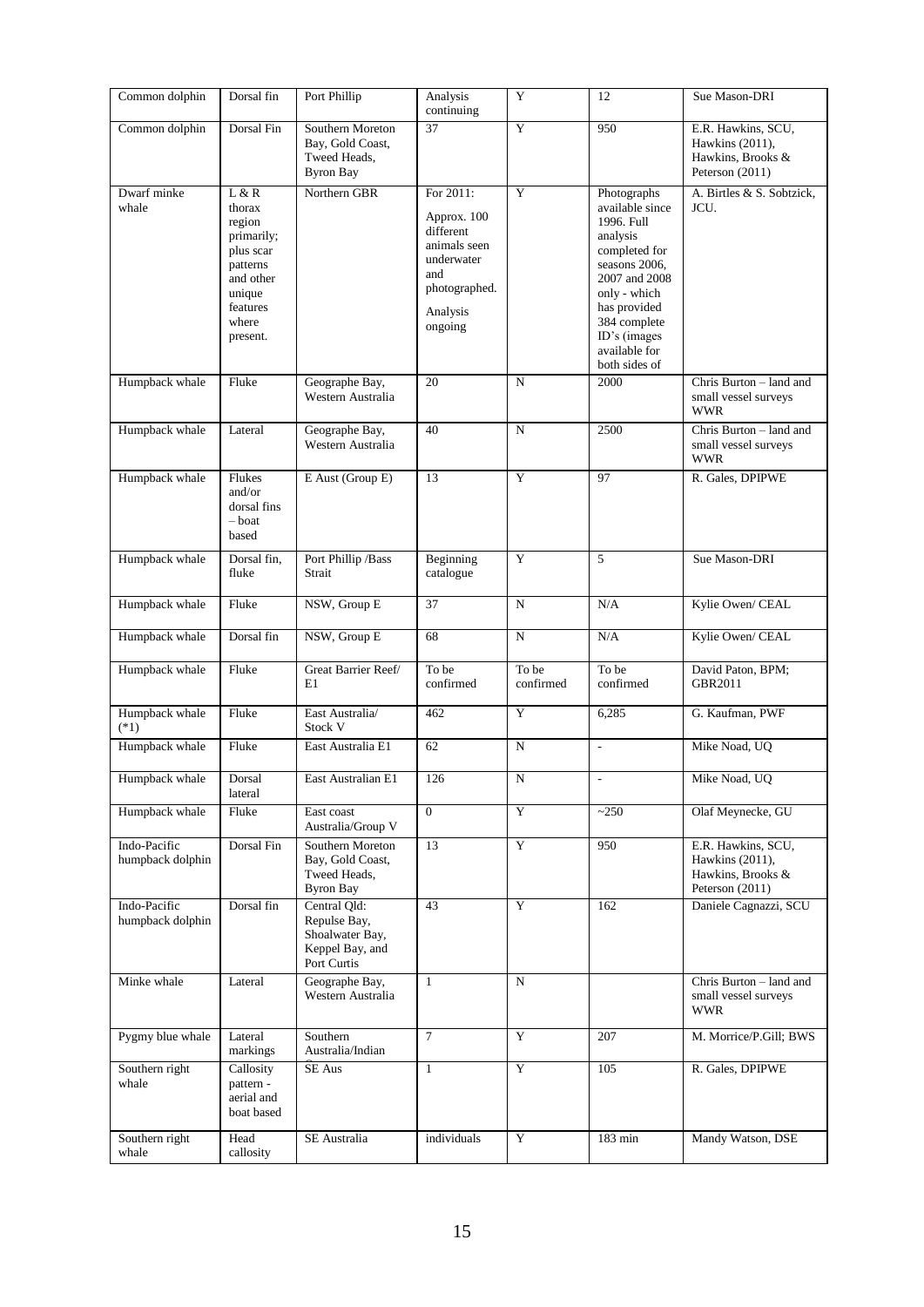| 'western' Australian<br>Southern right<br>Head<br>callosity<br>whale<br>pattern | 486 photos<br>selected for<br>subsequent<br>ʻmatchingʻ | 1861<br>individually<br>identified.<br>mainly to 2010 | J L Bannister/WAM:<br>Bannister 2012 |
|---------------------------------------------------------------------------------|--------------------------------------------------------|-------------------------------------------------------|--------------------------------------|
|---------------------------------------------------------------------------------|--------------------------------------------------------|-------------------------------------------------------|--------------------------------------|

**(\*1)** This catalogue includes dolphin IDs from the four areas covering the Perth metropolitan waters (Swan-Canning Estuary, Cockburn Sounds, Owen Anchorage, and Gage Roads)

**(\*2)** This catalogue regroups dolphins from Bunbury Backbeach, Inshore and Buffalo areas and was updated late 2010 by Delphine Chabanne. Since, the catalogue has been updated by Kate Sprogis. Unfortunately, this information is not available when completing the report. For more details, contact K.Sprogis.

**(\*3)** Submitted as the Burrunan dolphin, *Tursiops australis*, however, the taxonomy of this classification is not yet confirmed so has been entered as Bottlenose dolphin, *Tursiops sp.*

# *3.1.2. Artificial marking data*

DPIPWE aim to attach approved Floy "spaghetti" tags on individuals released at stranding events. Please contact R. Gales, DPIPWE, for further information.

| <b>Species</b>                             | <b>Floy Tag</b> |
|--------------------------------------------|-----------------|
| Tursiops truncatus<br>(Bottlenose dolphin) | WOO 040         |

### *3.1.3 Telemetry data*

| Species                    | Tag type                                  | No. successfully<br>deployed | Maximum time<br>transmitting                  | Contact person/institute; refs                   |
|----------------------------|-------------------------------------------|------------------------------|-----------------------------------------------|--------------------------------------------------|
| Humpback<br>whale $(*1)$   | Satellite/VHF<br>Entanglement<br>Response |                              | 5 days 10 hours and 4<br>minutes (130 hours). | D. Coughran/DEC                                  |
| Humpback<br>whale $(*2)$   | Satellite                                 | 28                           | 47 days/ 28,893 km                            | C. Jenner/ CWR & AMMC<br>N. Gales, M. Double/AAD |
| Humpback<br>whale          | $D$ -tag                                  | $\overline{4}$               | 2.5 hours                                     | Kylie Owen/ CEAL                                 |
| Humpback<br>whale          | Detachable<br>satellite                   | 4                            | 30h max attachment<br>time                    | Mike Noad, UO                                    |
| Humpback<br>whale          | $D$ -tag                                  | 19                           | 8h max attachment<br>time                     | Mike Noad, UO                                    |
| Humpback<br>whale          | Camera                                    | $\Omega$                     | 2 days                                        | Olaf Meynecke, GU                                |
| Pygmy blue<br>whale $(*2)$ | Satellite                                 | 12                           | 43 days                                       | N. Gales, M. Double/AAD<br>C. Jenner/ CWR & AMMC |

Notes:

#### **(\*1) Department of Environment and Conservation, Western Australia**

The buoy was tracked for 387.69 nautical miles (718 kilometres), for all but the last few miles the buoy was attached to the whale. The whale was followed using 79 Argos fixes that were tested as plausible over a period of 5 days 10 hours and 4 minutes (130 hours). It swam at speed, 120km south west without stopping initially, before turning north and making a line for the Abrolhos Islands. The decision to deploy a large whale disentanglement response team to Geraldton was based on the satellite data. It was at times over 200km west of the mainland in 5000 metres of water. The tracking buoy and all entanglement gear was recovered, it is known from collaboration with the Department of Fisheries and commercial fishery the type and length of gear involved, supported by observations at time of tagging. This was the first satellite tagged response to an entangled healthy whale in the southern hemisphere, successfully disentangles, gear and tracking equipment recovered.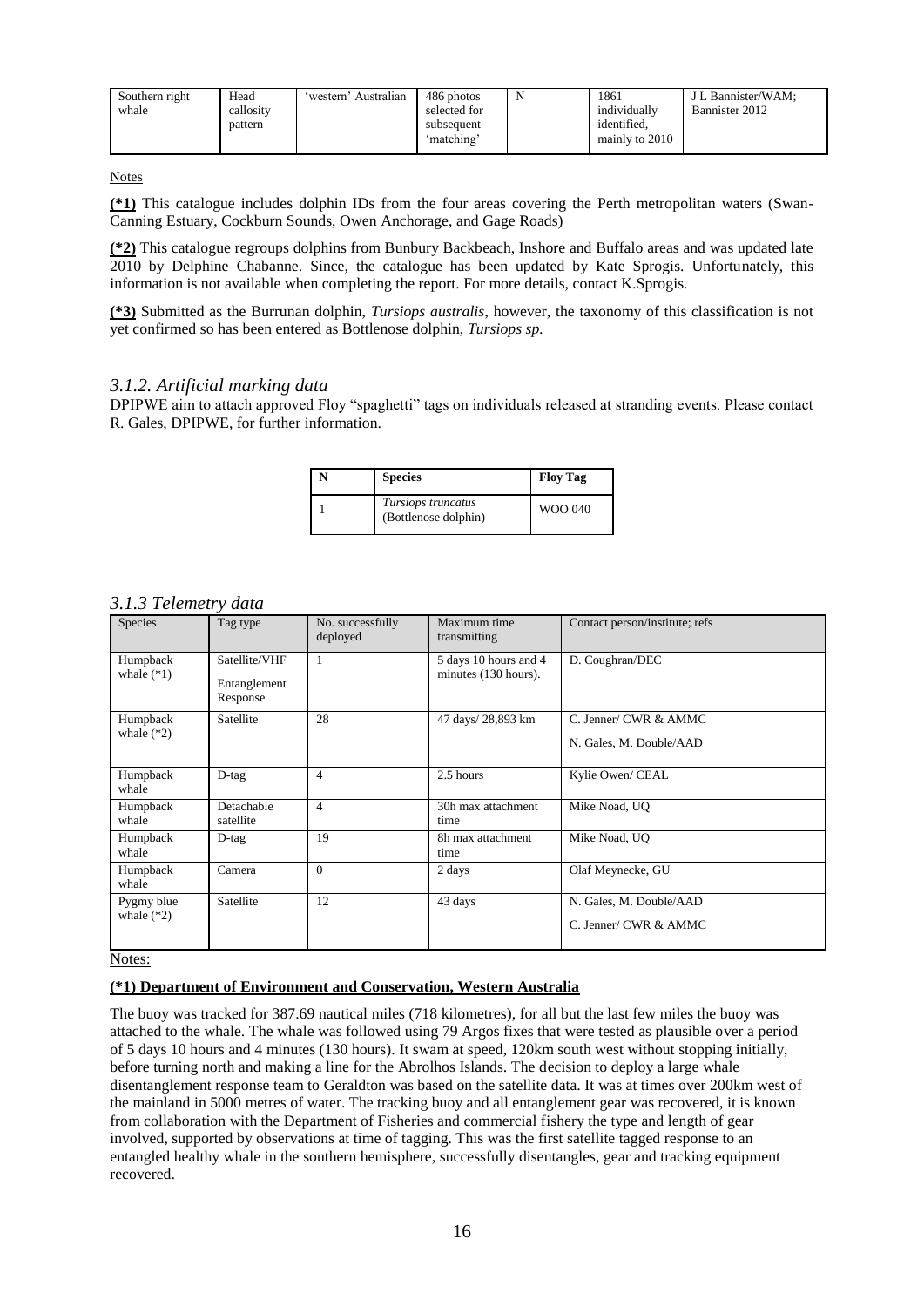### **(\*2) Australian Marine Mammal Centre, Australian Antarctic Division in collaboration with the Centre for Whale Research**

### Humpback whales

This study was the first large-scale deployment of satellite tags on northbound humpback whales and aimed to describe the migratory distribution and behaviour of these whales off north-western Australia. A total of 28 tags were successfully deployed on migrating humpback whales between the  $8<sup>th</sup>$  and the 23rd July 2011. Of these tags, 15 performed poorly providing no uplinks, only Z class data or the tag ceased transmitting within the first six days of deployment. Whales were tracked from one to 47 days (mean = 16.04 days;  $SD = 15.1$ ) for a total of 28,893 km (mean = 1,256 km; max: 3,612) and the total net distance moved from the first to the last location was 11,702 km (mean = 509 km; max: 1,283). The tagged whales revealed the consistently narrow, inshore distribution of migrating whales along the north-western coast of Australia. Surprisingly many whales terminated their northern migration well short of the recognised calving and breeding area for this population. Also while deploying tags many females with calves were sighted off North West Cape. These observations highlight the diversity of migration and calving behaviour that occurs through this region of Western Australia.

(Double *et al*., 2011a).

# Pygmy blue whales

This study aimed to describe the migratory distribution and behaviour of pygmy blue whales that feed in the Perth Canyon region off the coast of Western Australia. A total of twelve tags were successfully deployed on blue whales between the 14<sup>th</sup> March and the 6<sup>th</sup> April although four performed poorly with no uplinks, only Z class data or the tag ceased transmitting within a few days of deployment. The 10 whales that provided some location data were tracked from 1 to 162 days (mean = 43.3 days;  $SD = 47.8$ ) for a total of 20,621 km (mean = 2,291 km; max:  $8,815$ ) and the total net distance moved from the first to last location was 9,606 km (mean = 1,067 km; max: 3227 km). Following tagging several whales remained in the Perth Canyon/Naturaliste Plateau for over a month whereas others migrated north immediately. On their migration north the tagged whales were located offshore (usually between 40 and 100km) and showed distinct changes from high (~100km/day) to lower (<50km/day) travel distances. The lower rates of travel were seen in the Perth Canyon/Naturaliste Plateau, North West Cape/Ningaloo Reef and the Banda/Molucca Sea regions. Three whales were tracked through to North West Cape and each then took a similar bearing (approximately NE) to cross the Timor Sea as did a tracked whale from a previous study. Two whales provided locations from the northern terminus of their migration in the Banda and Molucca Seas. These observations confirm that the Banda and Molucca Seas is the northern destination for this population of pygmy blue whales and is therefore the likely calving area. These data also show that the greater Perth Canyon/Naturaliste Plateau region of Western Australia is a region of high and often prolonged activity for these whales. (Double *et al*., 2011b).

# 3.2 Analyses/development of techniques

# **Victoria**

DRI processing of identification images and subsequent analyses is continuing.

# **New South Wales**

PWF - Fluke identification photographs are first matched within-season and the best photograph of each individual is selected and then matched to the overall catalogue. The photographs and accompanying data enable us to produce sighting histories of known individuals. These sightings records are then used to generate Capture-Mark-Recapture profiles for individuals across years and field sites.

Reproductive parameters (i.e. calving rates and intervals) were calculated based upon mark-recapture data (obtained via photo-ID) from eastern Australia from 1984 – 2007 and are currently being updated to include 2008 to 2011. Analyses of rates of interchange across several sites within eastern Australia are currently underway.

# **Pacific Whale Foundation (research in NSW and Queensland)**

Fluke identification photographs were first matched within-season and the best photograph of each individual was selected and then matched to the overall catalogue. The photographs and accompanying data were used to produce sighting histories of known individuals. These sightings records were then used to generate Capture-Mark-Recapture profiles for individuals across years and field sites.

Reproductive parameters (i.e. calving rates and intervals) were calculated based upon mark-recapture data (obtained via photo-ID) from eastern Australia from 1984 – 2007 and are currently being updated to include 2008 to 2011. Analyses of rates of interchange across several sites across eastern Australia are currently underway.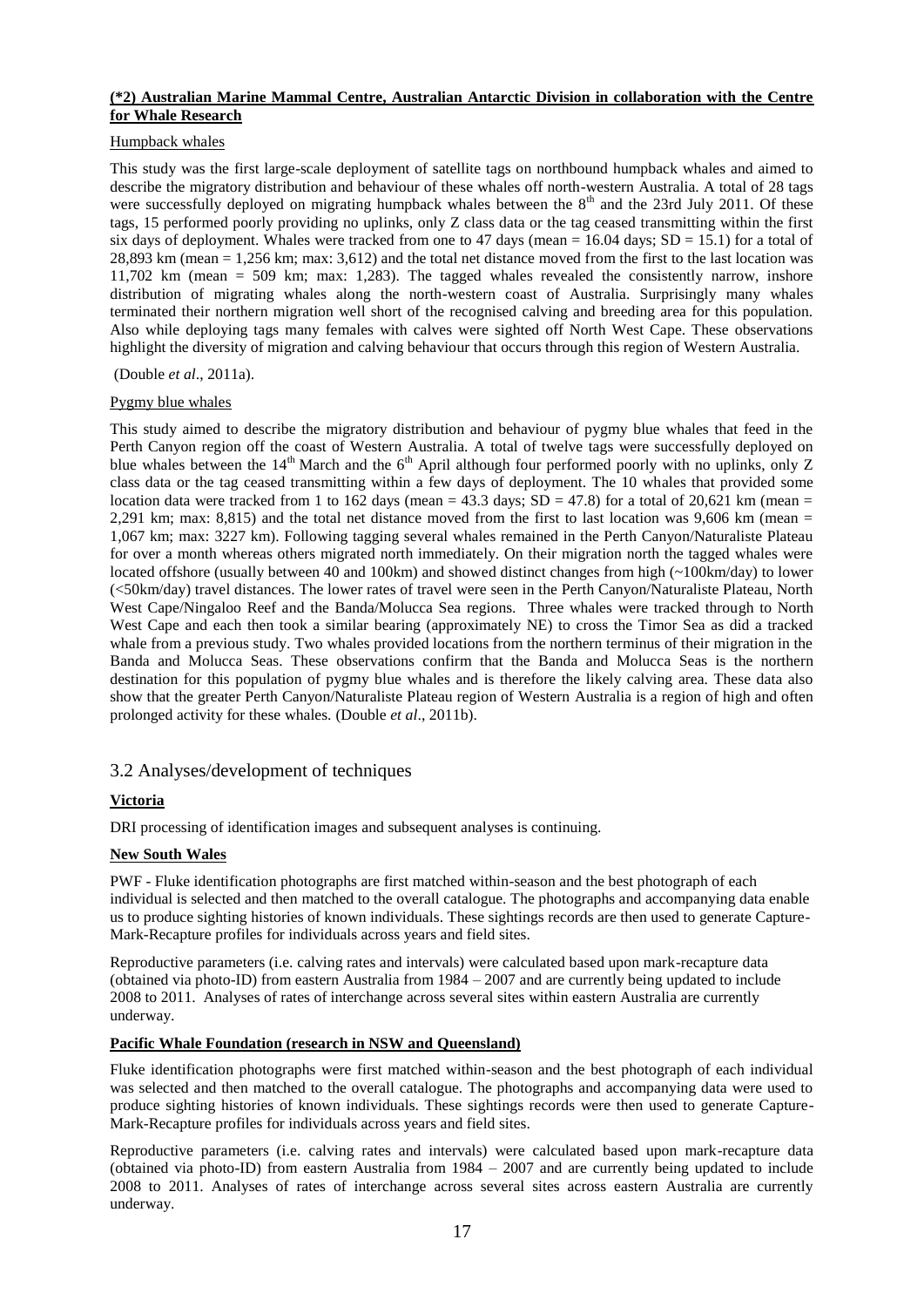| Target species               | Date          | Area             | Methods/effort                                                          | Parameters/factors<br>measured                                                         | Contact<br>person/institute; refs |
|------------------------------|---------------|------------------|-------------------------------------------------------------------------|----------------------------------------------------------------------------------------|-----------------------------------|
| <b>Bottlenose</b><br>dolphin | 2008-<br>2011 | Moreton Bay, QLD | Photo-ID (using data<br>collected during boat<br>surveys in $2008-10$ ) | Social structure /<br>association patterns;<br>abundance estimates<br>(mark-recapture) | I. C. Ansmann (UO)                |

# **4. TISSUE/BIOLOGICAL SAMPLES COLLECTED**

# **4.1 Biopsy samples (summary only)**

| Species                       | Area/stock                                                                                    | Calendar year/<br>season - no.<br>collected | Archived<br>(Y/N) | No.<br>analysed | Total holdings | Contact person/institute                                                     |
|-------------------------------|-----------------------------------------------------------------------------------------------|---------------------------------------------|-------------------|-----------------|----------------|------------------------------------------------------------------------------|
| Australian snubfin<br>dolphin | Central<br>Qld:<br>Repulse<br>Bay,<br>Shoalwater<br>Bay,<br>Keppel<br>Bay, and<br>Port Curtis | 2011/Winter -<br>28 samples                 | Y                 | 28              | 53             | Daniele Cagnazzi, SCU                                                        |
| Australian snubfin<br>dolphin | Oueensland                                                                                    | 2011                                        | Y                 | 20              | 103            | G. Parra, CEBEL                                                              |
| Bottlenose dolphin            | Pilbara                                                                                       | $2011 - 29$                                 | Y                 |                 | 58             | MUCRU (information from DEC<br>fauna database)                               |
| Bottlenose dolphin            | Macquarie<br>Harbour                                                                          | 2011(1)                                     | $\mathbf Y$       |                 | 14             | R. Gales, DPIPWE                                                             |
| Bottlenose dolphin            | WA Shark<br>Bay and<br>Bunbury                                                                |                                             |                   |                 |                | W Sherwin UNSW (Reported by<br>L Bejder U Murdoch and M<br>Krutzen U Zurich) |
| <b>Bottlenose</b> dolphin     | Cockburn<br>Sound                                                                             | $2011 - 21$                                 | Y                 |                 | 42             | MUCRU (information from DEC<br>fauna database)                               |
| Bottlenose dolphin            | Swan River                                                                                    | $2011 - 3$                                  | Y                 |                 | 6              | MUCRU (information from DEC<br>fauna database)                               |
| Bottlenose dolphin            | Bunbury                                                                                       | $2011 - 62$                                 | $\mathbf Y$       |                 | 124            | MUCRU (information from DEC<br>fauna database)                               |
| Bottlenose dolphin            | Augusta                                                                                       | $2011 - 16$                                 | Y                 |                 | 32             | MUCRU (information from DEC<br>fauna database)                               |
| <b>Bottlenose</b> dolphin     | Coral Bay                                                                                     | $2011 - 4$                                  | Y                 |                 | 8              | MUCRU (information from DEC<br>fauna database)                               |
| Bottlenose dolphin            | <b>Broome</b>                                                                                 | $2011 - 9$                                  | $\mathbf Y$       |                 | 18             | MUCRU (information from DEC<br>fauna database)                               |
| Bottlenose dolphin            | Dampier                                                                                       | $2011 - 1$                                  | Y                 |                 | $\overline{2}$ | MUCRU (information from DEC<br>fauna database)                               |
| Bottlenose dolphin            | Shark Bay-<br>Eastern<br>Gulf                                                                 | $Oct 2011 - 11$<br>blow samples             | $\mathbf Y$       |                 | 22             | Janet Mann<br>GU                                                             |
| Bottlenose dolphin            | Central<br>Qld:<br>Repulse<br>Bay,<br>Shoalwater<br>Bay,<br>Keppel<br>Bay, and<br>Port Curtis | $2011/Winter -$<br>28 samples               | Y                 | 10              | 10             | Daniele Cagnazzi, SCU                                                        |
| Bottlenose dolphin<br>$(*1)$  | Port Phillip                                                                                  | 9                                           | Y                 | $\Omega$        | 135            | K. Charlton-Robb (MU)                                                        |
| Common dolphin (*2)           | Southern<br>Australia                                                                         | 2011                                        | $\mathbf Y$       | 111             | 111            | Bilgmann, Moller, Parra, CEBEL                                               |
| Dwarf minke whale             | Northern<br><b>GBR</b>                                                                        | $2011 - 2$<br>samples                       | $\mathbf Y$       | $\theta$        | ~50            | A. Birtles, JCU.                                                             |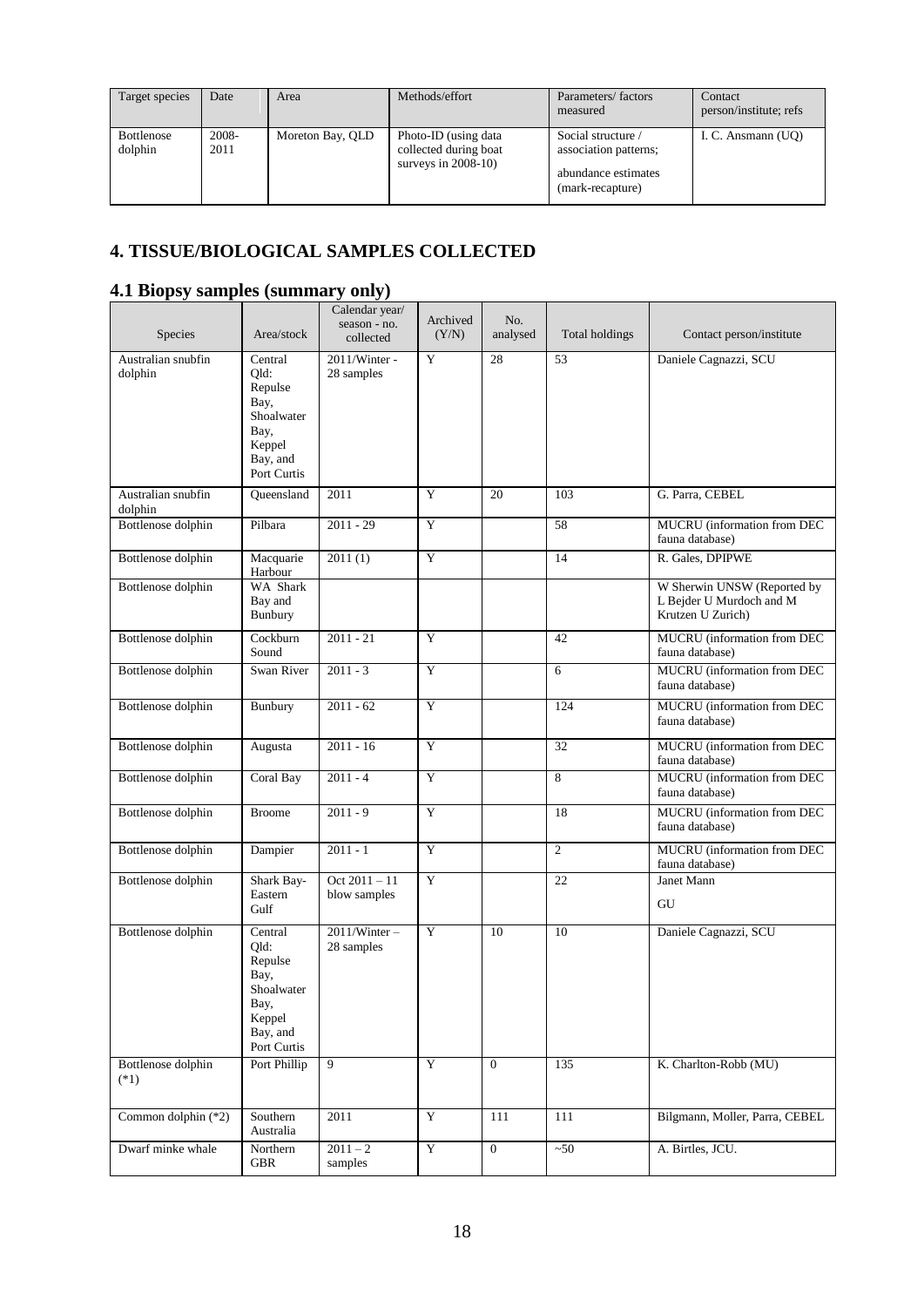| Humpback whale                   | Off North<br>West Cape                                                                        | July 2011 - 18                        | Y                    | 18             |                | Curt Jenner CWR/ AMMC<br>Nick Gales/ Mike Double -<br>AAD/AMMC |
|----------------------------------|-----------------------------------------------------------------------------------------------|---------------------------------------|----------------------|----------------|----------------|----------------------------------------------------------------|
| Humpback whale                   | E Aus.<br>Group E                                                                             | 2011(1)                               | $\overline{Y}$<br>79 |                |                | R. Gales, DPIPWE                                               |
| Humpback whale                   | NSW.<br>Group E                                                                               | 19                                    | $\overline{Y}$       | $\Omega$       | 19             | Kylie Owen/ CEAL                                               |
| Humpback whale                   | Hervey<br>Bay, Qld<br>Australia                                                               | $2011 - 10$<br>individuals<br>sampled | Y                    | 10             | 10             | Tracey Rogers/UNSW                                             |
| Humpback whale                   | Group E1                                                                                      | 2011                                  | $\mathbf N$          | $\mathbf N$    | 31 from GBR    | David Paton, BPM                                               |
| Humpback whale                   | Hervey<br>Bay, Qld                                                                            | $\overline{2011}$                     | $\overline{Y}$       | 10             | 10             | Tracey Rogers, UNSW                                            |
| Humpback whale                   | Group E1                                                                                      | 36                                    | $\overline{Y}$       | $\overline{0}$ | 61             | Mike Noad, UQ                                                  |
| Humpback whale                   | Group E1                                                                                      | 26 samples                            | Y                    | 26             | 26             | Susan Bengston-Nash, GU                                        |
| Indo-Pacific<br>humpback dolphin | Dampier                                                                                       | $2011 - 2$                            | $\overline{Y}$       |                | $\overline{4}$ | MUCRU (information from DEC<br>fauna database)                 |
| Indo-Pacific<br>humpback dolphin | Central<br>Qld:<br>Repulse<br>Bay,<br>Shoalwater<br>Bay,<br>Keppel<br>Bay, and<br>Port Curtis | 2011/Winter -<br>27 samples           | $\overline{Y}$       | 27             | 103            | Daniele Cagnazzi, SCU                                          |
| Indo-Pacific<br>humpback dolphin | Queensland                                                                                    | 2011                                  | $\overline{Y}$       | $\tau$         | 108            | G. Parra, CEBEL                                                |
| Southern right whale             | <b>SE</b><br>Australia                                                                        | $\overline{c}$                        | $\overline{Y}$       | $\Omega$       | $\overline{c}$ | Mandy Watson. DSE                                              |

**(\*1)** Submitted as the Burrunan dolphin, *Tursiops australis*, however, the taxonomy of this classification is not yet confirmed so has been entered as Bottlenose dolphin, *Tursiops sp.*

**(\*2)** During 2011, no dolphin biopsy samples were collected or analysed under DRI's research permit. However, assistance (vessel and staff) was provided to Flinders University (Dr Kerstin Bilgmann) to help obtain shortbeaked common dolphin samples using pole biopsy methods.

| Species                       | Area/stock                                                                        | Tissue type(s)* | No.<br>collected | Archived<br>(Y/N) | No.<br>analysed | Contact person/institute |
|-------------------------------|-----------------------------------------------------------------------------------|-----------------|------------------|-------------------|-----------------|--------------------------|
| Australian snubfin<br>dolphin | Central Old:<br>Repulse Bay,<br>Shoalwater Bay,<br>Keppel Bay, and<br>Port Curtis | Skin, blubber   | 26               | Y                 | 26              | Daniele Cagnazzi, SCU    |
| Common dolphin                | Tasmania                                                                          | Skin            | $\overline{4}$   | Y                 |                 | R. Gales, DPIPWE         |
| Common dolphin                | Tasmania                                                                          | <b>Blubber</b>  | $\overline{4}$   | Y                 |                 | R. Gales, DPIPWE         |
| Common dolphin                | Tasmania                                                                          | Stomach         | 2                | Y                 |                 | R. Gales, DPIPWE         |
| Common dolphin                | Tasmania                                                                          | Tooth           | $\overline{c}$   | Y                 |                 | R. Gales, DPIPWE         |

# **4.2 Samples from directed catches (commercial, aboriginal and scientific permits) or by catches**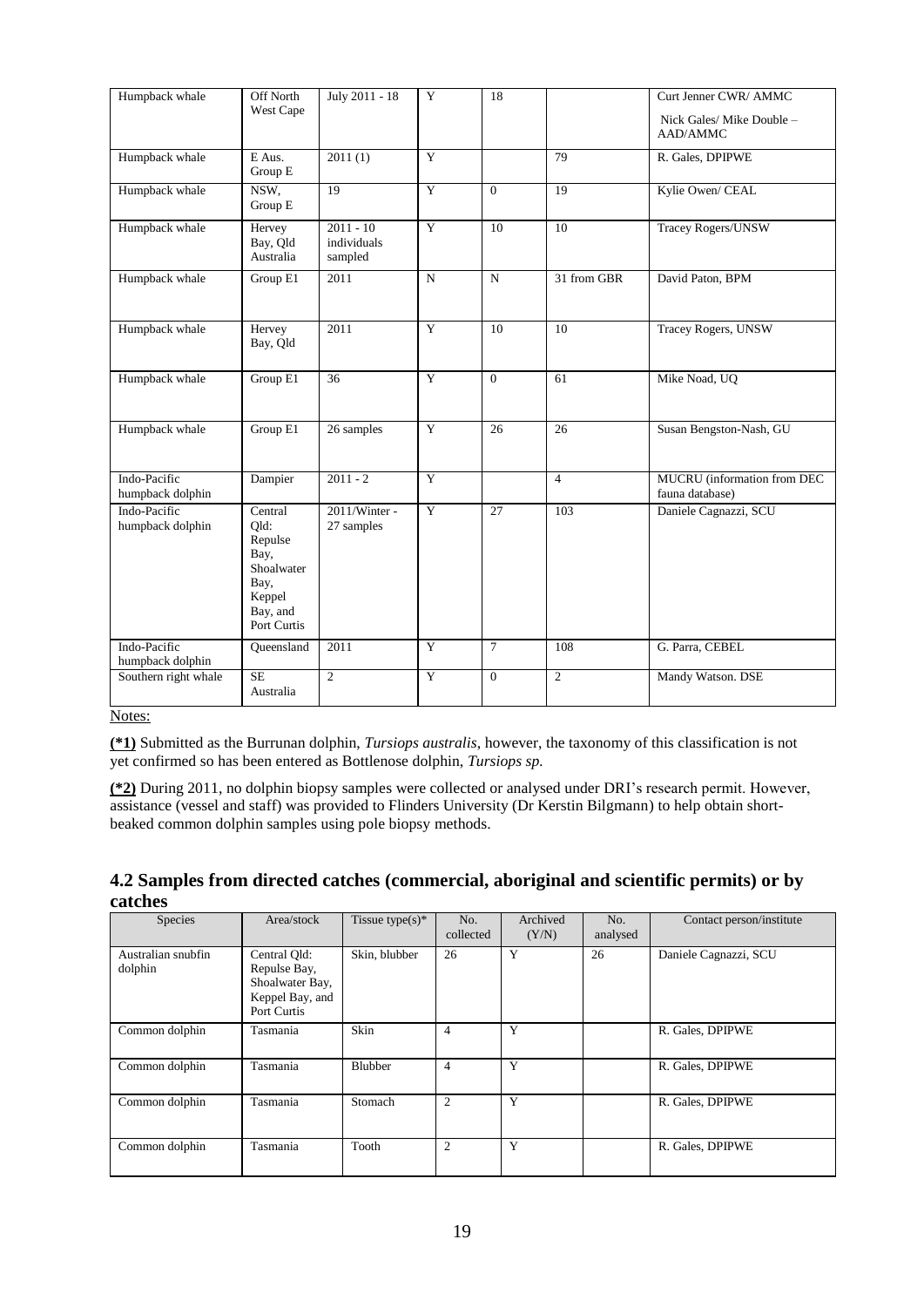| Common dolphin                   | SA                                                                                | Genetic<br>tissues, (blood,<br>liver, kidney,<br>muscle, skin)<br>reproductive's,<br>stomach and<br>intestines,<br>toxic<br>contaminants<br>(liver, kidney,<br>muscle,<br>blubber) | 6               | Y              | $\theta$        | C. Kemper, SAM        |
|----------------------------------|-----------------------------------------------------------------------------------|------------------------------------------------------------------------------------------------------------------------------------------------------------------------------------|-----------------|----------------|-----------------|-----------------------|
| Bottlenose dolphin               | Central Qld:<br>Repulse Bay,<br>Shoalwater Bay,<br>Keppel Bay, and<br>Port Curtis | Skin, blubber                                                                                                                                                                      | 10              | Y              | 10              | Daniele Cagnazzi, SCU |
| Bottlenose dolphin               | <b>SA</b>                                                                         | Genetic<br>tissues, (blood,<br>liver, kidney,<br>muscle, skin)<br>reproductive's,<br>stomach and<br>intestines.<br>toxic<br>contaminants<br>(liver, kidney,<br>muscle,<br>blubber) | $\mathbf{1}$    | Y              | $\overline{0}$  | C. Kemper, SAM        |
| Indo-Pacific<br>humpback dolphin | Central Qld:<br>Repulse Bay,<br>Shoalwater Bay,<br>Keppel Bay, and<br>Port Curtis | Skin, blubber                                                                                                                                                                      | $\overline{24}$ | $\overline{Y}$ | $\overline{24}$ | Daniele Cagnazzi, SCU |
| Southern right whale             | SA                                                                                | Genetic tissues<br>$(\sin)$                                                                                                                                                        | $\mathbf{1}$    | Y              | $\overline{0}$  | C. Kemper, SAM        |

# **4.3 Samples from stranded animals**

| <b>Species</b>                | Area/stock                            | Tissue type $(s)$ <sup>*</sup>                                                                                                                                                                                | No.<br>collected      | Archived<br>(Y/N)      | No.<br>analysed | Contact person/institute                                  |
|-------------------------------|---------------------------------------|---------------------------------------------------------------------------------------------------------------------------------------------------------------------------------------------------------------|-----------------------|------------------------|-----------------|-----------------------------------------------------------|
| Australian snubfin<br>dolphin | Central Old                           | Skin, blubber                                                                                                                                                                                                 | 3                     | Y                      | 3               | Daniele Cagnazzi, SCU                                     |
| Blainville's beaked<br>whale  | Lord Howe<br>Island                   | Blubber sample                                                                                                                                                                                                | 3                     | Y<br>(M43481)<br>$-3)$ |                 | Australian Museum-Sandy<br>Ingleby                        |
| Bottlenose dolphin            | Perth.<br>Mandurah,<br>and<br>Bunbury | Any lesions, skin,<br>blubber, liver,<br>kidney, spleen,<br>lung, brain,<br>stomach & stomach<br>contents, gonads,<br>lymph nodes,<br>adrenal glands,<br>thyroid, teeth bone,<br>muscle, faeces,<br>parasites | From 6<br>individuals | Y                      | 6               | Carly Holyoake and Nahiid<br>Stephens, Murdoch University |
| Bottlenose dolphin            | Tasmania                              | Skin                                                                                                                                                                                                          | 5                     | Y                      | $\mathbf{1}$    | R. Gales, DPIPWE                                          |
| Bottlenose dolphin            | Tasmania                              | Blubber                                                                                                                                                                                                       | 3                     | Y                      |                 | R. Gales, DPIPWE                                          |
| Bottlenose dolphin            | Tasmania                              | Stomach                                                                                                                                                                                                       | $\mathbf{1}$          | Y                      |                 | R. Gales, DPIPWE                                          |
| Bottlenose dolphin            | Tasmania                              | Tooth                                                                                                                                                                                                         | 3                     | Y                      |                 | R. Gales, DPIPWE                                          |
| Bottlenose dolphin            | <b>Bass Strait</b>                    | Skin, blubber                                                                                                                                                                                                 | $\mathbf{1}$          | Y                      | $\Omega$        | <b>Kirsty Greengrass</b>                                  |
| Bottlenose dolphin            | Evans Head<br><b>NSW</b>              | Images only                                                                                                                                                                                                   | 1                     | Y                      | $\mathbf{0}$    | <b>ARWH</b>                                               |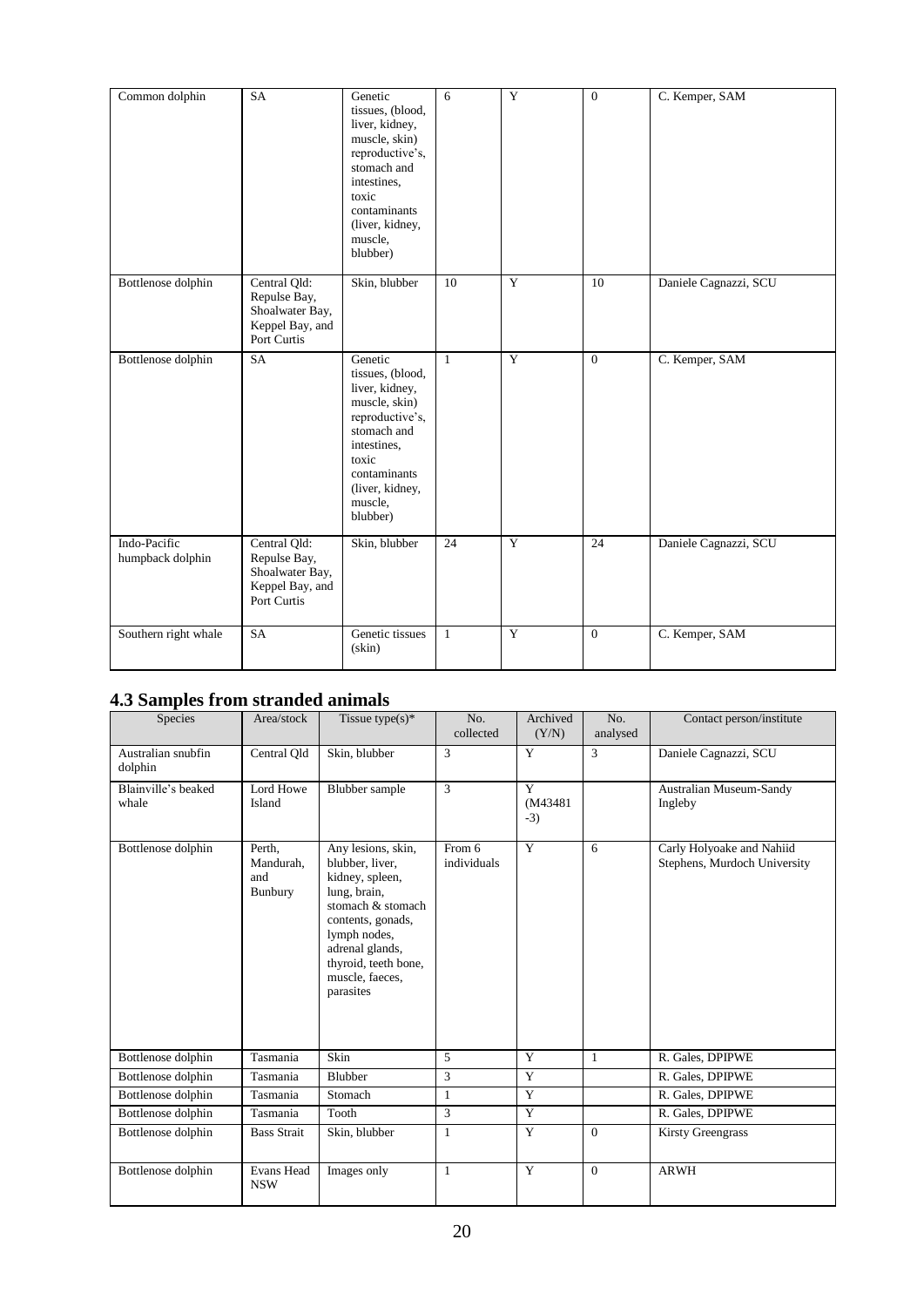| Bottlenose dolphin                          | SA                 | Genetic tissues,<br>(blood, liver,<br>kidney, muscle,<br>skin),<br>reproductives,<br>stomach and<br>intestines, toxic<br>contaminants (liver,<br>kidney, muscle,<br>blubber)  | 8                | $\mathbf Y$ | $\overline{0}$ | C. Kemper, SAM                          |
|---------------------------------------------|--------------------|-------------------------------------------------------------------------------------------------------------------------------------------------------------------------------|------------------|-------------|----------------|-----------------------------------------|
| Indo-Pacific<br>bottlenose dolphin          | SA                 | Genetic tissues,<br>(blood, liver,<br>kidney, muscle,<br>skin),<br>reproductive's,<br>stomach and<br>intestines, toxic<br>contaminants (liver,<br>kidney, muscle,<br>blubber) | 10               | Y           | $\mathbf{0}$   | C. Kemper, SAM                          |
| Indo-Pacific<br>bottlenose dolphin          | Fraser<br>Island   | Skin, blubber                                                                                                                                                                 | $\mathbf{1}$     | Y           | $\overline{0}$ | Dan Clifton, QPWS                       |
| Common dolphin                              | Tasmania           | Skin                                                                                                                                                                          | $\mathfrak{2}$   | Y           |                | R. Gales, DPIPWE                        |
| Common dolphin                              | Tasmania           | Blubber                                                                                                                                                                       | $\boldsymbol{2}$ | $\mathbf Y$ |                | R. Gales, DPIPWE                        |
| Common dolphin                              | Tasmania           | Tooth                                                                                                                                                                         | $\mathfrak{2}$   | $\mathbf Y$ |                | R. Gales, DPIPWE                        |
| Common dolphin                              | <b>Bass Strait</b> | Skin, blubber,<br>blood                                                                                                                                                       | 5                | Y           | $\mathbf{0}$   | <b>Kirsty Greengrass</b>                |
| Common dolphin<br>(washed up<br>01/01/2011) | <b>Bass Strait</b> | Skin, blubber                                                                                                                                                                 | unknown          | Unknown     | unknown        | Kate Charlton-Robb Monash<br>University |
| Common dolphin<br>(washed up<br>12/01/2011) | <b>Bass Strait</b> | Skin, blubber                                                                                                                                                                 | 2                | yes         | $\mathbf{0}$   | David Donnelly - DRI                    |
| Common dolphin<br>(washed up<br>04/11/2011  | <b>Bass Strait</b> | Skin, blubber                                                                                                                                                                 | $\overline{c}$   | yes         | $\mathbf{0}$   | Jeff Weir - DRI                         |
| Common dolphin<br>(02/01/2011)              | <b>Bass Strait</b> | Skin, blubber,<br>kidney, liver, melon                                                                                                                                        | $\mathbf{1}$     | Y           | $\mathbf{0}$   | K. Charlton-Robb (MU)                   |
| Common dolphin<br>(05/05/2011)              | Port Phillip       | Skin, blubber,<br>kidney, liver, melon                                                                                                                                        | $\mathbf{1}$     | Y           | $\overline{0}$ | K. Charlton-Robb (MU)                   |
| Common dolphin                              | SA                 | Genetic tissues,<br>(blood, liver,<br>kidney, muscle,<br>skin),<br>reproductive's,<br>stomach and<br>intestines, toxic<br>contaminants (liver,<br>kidney, muscle,<br>blubber) | $\mathbf{1}$     | Y           | $\overline{0}$ | C. Kemper, SAM                          |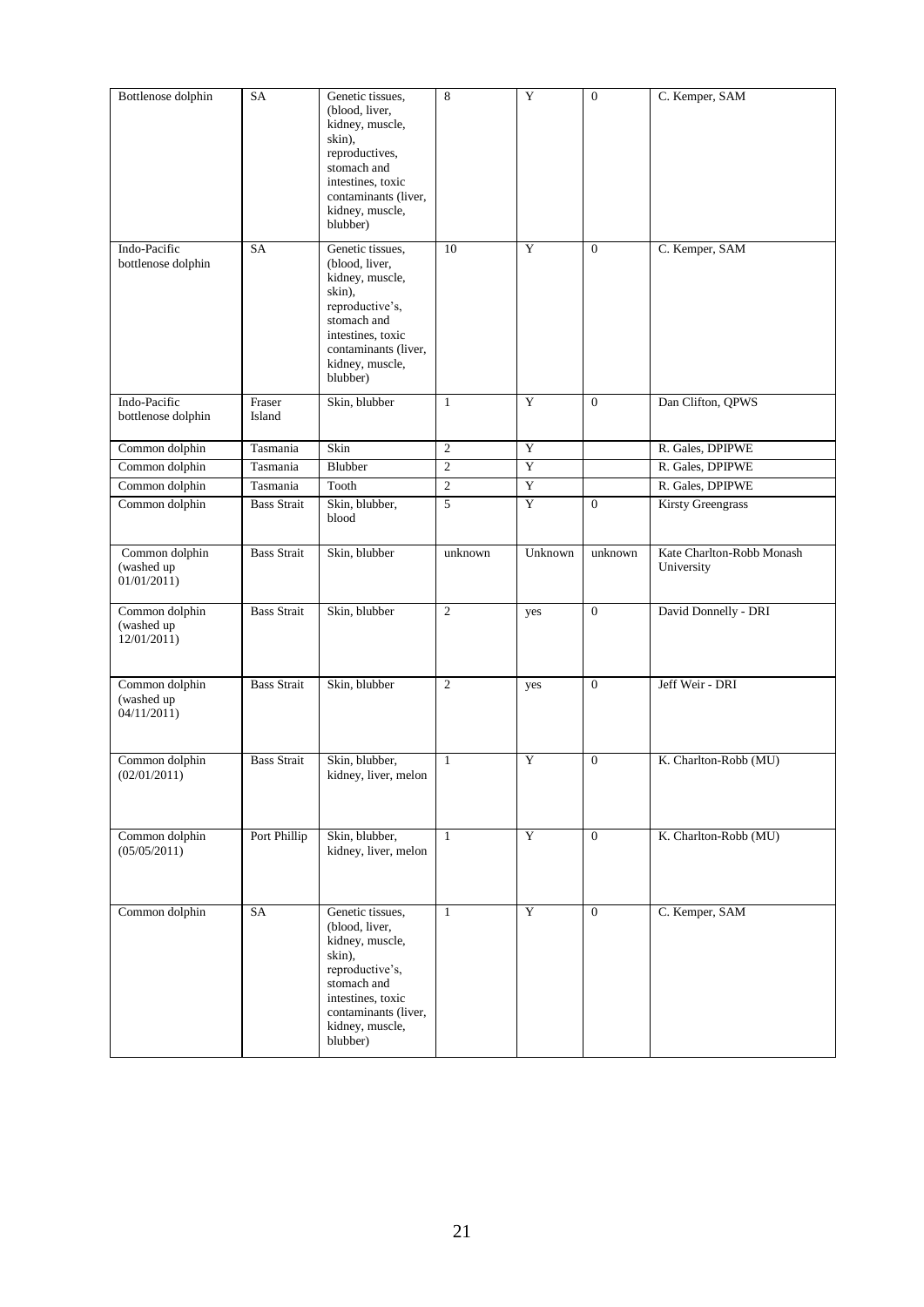| Humpback whale                               |                        | Any lesions, skin,<br>blubber, liver,<br>kidney, spleen,<br>lung, brain,<br>stomach & stomach<br>contents, urine,<br>gonads, lymph<br>nodes, adrenal<br>glands, eyes,<br>thyroid, baleen<br>bone, muscle,<br>faeces, parasites | From 3<br>individuals | Y              | 3                | Carly Holyoake and Nahiid<br>Stephens, Murdoch University |
|----------------------------------------------|------------------------|--------------------------------------------------------------------------------------------------------------------------------------------------------------------------------------------------------------------------------|-----------------------|----------------|------------------|-----------------------------------------------------------|
| Humpback whale                               |                        | Skin, blubber,<br>baleen, eye                                                                                                                                                                                                  | From 4<br>individuals | $\mathbf Y$    | $\overline{4}$   | Carly Holyoake and Nahiid<br>Stephens, Murdoch University |
| Humpback whale                               | E Aust<br>(Group E)    | Skin                                                                                                                                                                                                                           | $\tau$                | Y              |                  | R. Gales, DPIPWE                                          |
| Humpback whale                               | E Aust<br>(Group E)    | Blubber                                                                                                                                                                                                                        | $\overline{4}$        | Y              |                  | R. Gales, DPIPWE                                          |
| Humpback whale                               | E Aust<br>(Group E)    | Baleen                                                                                                                                                                                                                         | 2                     | Y              |                  | R. Gales, DPIPWE                                          |
| Humpback whale                               | E Aust<br>(Group E)    | Bone                                                                                                                                                                                                                           | $\mathbf{1}$          | Y              |                  | R. Gales, DPIPWE                                          |
| Humpback whale                               | Group E                | Skin, blubber                                                                                                                                                                                                                  | $\overline{4}$        | Y              | $\overline{0}$   | <b>Kirsty Greengrass</b>                                  |
| Humpback whale<br>(washed up)<br>04/11/2011) | <b>Bass Strait</b>     | Skin, blubber                                                                                                                                                                                                                  | $\mathbf{2}$          | yes            | $\mathbf{0}$     | Jeff Weir - DRI                                           |
| Humpback whale                               | Tallebudger<br>a Qld   | Multiple tissues                                                                                                                                                                                                               | $\mathbf{1}$          | $\overline{Y}$ | $\mathbf{1}$     | ARWH                                                      |
| Humpback whale                               | Wollongon<br>g, NSW    | Skin, blubber                                                                                                                                                                                                                  | $\mathbf{1}$          | $\overline{Y}$ | $\mathbf{1}$     | <b>ARWH</b>                                               |
| Humpback whale                               | SA                     | Genetic tissues<br>$(\sin)$                                                                                                                                                                                                    | $\mathbf{1}$          | Y              | $\mathbf{0}$     | C. Kemper, SAM                                            |
| Humpback whale                               | Hervey Bay             | Skin, blubber                                                                                                                                                                                                                  | $\mathbf{1}$          | $\mathbf Y$    | $\overline{0}$   | Matt Lowry, QPWS                                          |
| Humpback whale                               | <b>GBRCMP</b>          | Skin, blubber                                                                                                                                                                                                                  | $\mathfrak{2}$        | Y              | $\boldsymbol{0}$ | Ben Geddes, QPWS                                          |
| Humpback whale                               | Moreton<br>Bay         | Skin, blubber                                                                                                                                                                                                                  | $\overline{2}$        | Y              | $\Omega$         | David Blyde, Sea World                                    |
| Humpback whale                               | Group E1               | Skin, blubber                                                                                                                                                                                                                  | 5                     | Y              | $\overline{0}$   | Susan Bengston-Nash, GU                                   |
| Indo-Pacific<br>humpback dolphin             | Central Qld            | Skin, blubber                                                                                                                                                                                                                  | $\overline{2}$        | $\overline{Y}$ | $\overline{2}$   | Daniele Cagnazzi, SCU                                     |
| Long-finned pilot<br>whale                   | Tasmania               | Skin                                                                                                                                                                                                                           | 18                    | Y              |                  | R. Gales, DPIPWE                                          |
| Long-finned pilot<br>whale                   | Tasmania               | Blubber                                                                                                                                                                                                                        | 18                    | Y              | $\tau$           | R. Gales, DPIPWE                                          |
| Long-finned pilot<br>whale                   | Tasmania               | Tooth                                                                                                                                                                                                                          | 15                    | Y              |                  | R. Gales, DPIPWE                                          |
| Long-finned pilot<br>whale                   | Tasmania               | Dorsal fin                                                                                                                                                                                                                     | $\overline{4}$        | $\overline{Y}$ |                  | R. Gales, DPIPWE                                          |
| Melon-headed whale                           | Sunshine<br>Coast      | Skin, blubber                                                                                                                                                                                                                  | $\mathbf{1}$          | $\overline{Y}$ | $\overline{0}$   | Natalie Reed, QPWS                                        |
| Minke whale                                  | Tasmania               | Skin                                                                                                                                                                                                                           | $\overline{3}$        | $\overline{Y}$ |                  | R. Gales, DPIPWE                                          |
| Pygmy killer whale                           | Cronulla<br><b>NSW</b> | Full set tissues                                                                                                                                                                                                               | $\mathbf{1}$          | $\overline{Y}$ | $\mathbf{1}$     | ARWH                                                      |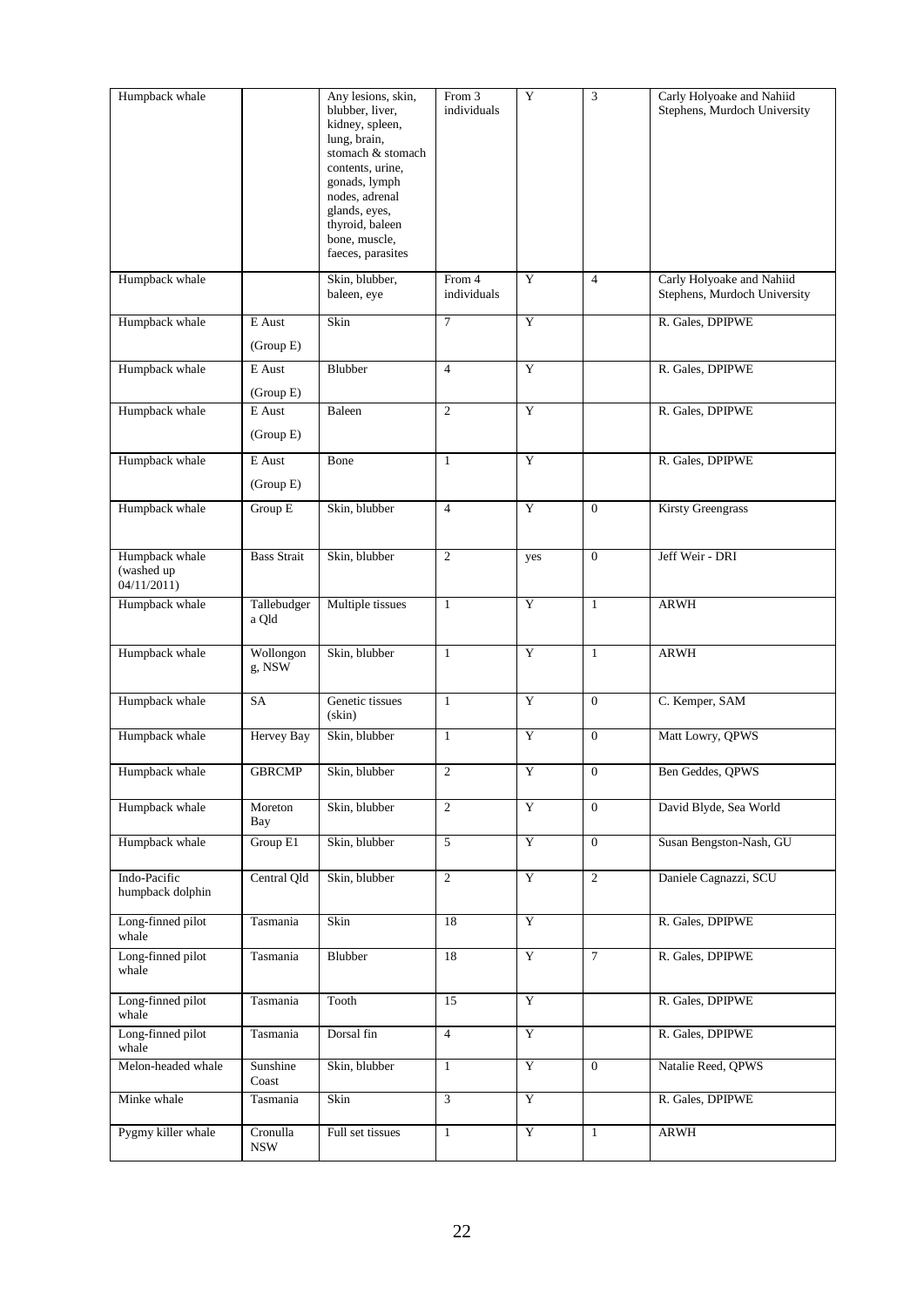| Pygmy killer whale | Elouera<br>Beach<br><b>NSW</b> | Skull and flipper                                                                                                                               | $\mathbf{1}$ | Y<br>(M43533)<br>$\lambda$ |              | Australian Museum-Sandy<br>Ingleby    |
|--------------------|--------------------------------|-------------------------------------------------------------------------------------------------------------------------------------------------|--------------|----------------------------|--------------|---------------------------------------|
| Pygmy right whale  | SA                             | Genetic tissues.<br>(blood, liver,<br>kidney, muscle,<br>skin),<br>reproductive's,<br>toxic contaminants<br>(liver, kidney,<br>muscle, blubber) | $\mathbf{1}$ | Y                          | $\Omega$     | C. Kemper, SAM                        |
| Striped dolphin    | SW WA                          | Skin, blubber, lung                                                                                                                             | 1 individual | $\mathbf N$                | $\theta$     | Carly Holyoake, Murdoch<br>University |
| Striped dolphin    | Bellambi<br><b>NSW</b>         | Full set tissues                                                                                                                                | $\mathbf{1}$ | Y                          | $\mathbf{1}$ | ARWH                                  |
| Sperm whale        | Tasmania                       | Skin                                                                                                                                            | 26           | Y                          |              | R. Gales, DPIPWE                      |
| Sperm whale        | Tasmania                       | Blubber                                                                                                                                         | 20           | Y                          |              | R. Gales, DPIPWE                      |
| Sperm whale        | Tasmania                       | Teeth and lower<br>jaw                                                                                                                          | 23           | $\overline{Y}$             |              | R. Gales, DPIPWE                      |
| Sperm whale        | Newport<br><b>NSW</b>          | Blubber, muscle,<br>liver                                                                                                                       | $\mathbf{1}$ | Y                          | $\mathbf{1}$ | ARWH                                  |
| Sperm whale        | Newport,<br><b>NSW</b>         | Skin, blubber                                                                                                                                   | $\mathbf{1}$ | $\overline{Y}$             | $\mathbf{1}$ | <b>ARWH</b>                           |
| Sperm whale        | Newport<br>Beach<br><b>NSW</b> | Mandible                                                                                                                                        | $\mathbf{1}$ | Y<br>(M43368)<br>$\lambda$ |              | Australian Museum-Sandy<br>Ingleby    |
| Sperm whale        | <b>SA</b>                      | Genetic tissues<br>(muscle)                                                                                                                     | 1            | Y                          | $\mathbf{0}$ | C. Kemper, SAM                        |

# **4.4 Analyses/development of techniques**

# **(\*1) Western Australian Museum**

Southern right whale

Increase rate, 1993-2011, calculated as 6.82% for all animals, CI 4.24-9.47), 7.21% for cow/calf pairs, CI 3.70- 10.85; population size *ca* 2900 (total 'Australian' *ca* 3500); see Bannister 2012

# **(\*2) Victoria**

During 2011, nine Burrunan dolphins from the resident population in Port Phillip Bay were successfully biopsied. The samples collected during 2011 will be processed in the genetics laboratory at Museum Victoria, as a part of the continuing research conducted by Kate Charlton-Robb. DNA of these samples will be subject to mitochondrial DNA control region and cytochrome b region sequencing, along with genotyping at several microsatellite markers.

#### **(\*3) University of New South Wales**

#### Tracey Rogers

Has developed techniques for detecting the minute quantities of hormones in blow (Hogg et al. 2005; 2009) and are now adapting this technique to examine the microbial flora in the blow or 'snot' of a whale. This is a much easier way to assess population health than getting blood from a free-swimming whale. We initially focused on using a captive model (dolphins) as a proof of concept and this has proven successful (Lima et al. 2012 description below in 9.).

Over the past two years blow samples from free-swimming humpback whales have been collected to identify microbial communities associated with respiratory system. Microbial communities are important for the immune system and may provide a proxy to follow population health as well as being a tool to look at social relationships between whales by examining the patterns of shared microbial communities between whales. In addition we are exploring whether blow samples provide enough DNA material for genetic analysis as this may provide a noninvasive alternative to biopsy sampling which may be possible in some circumstances. We are using next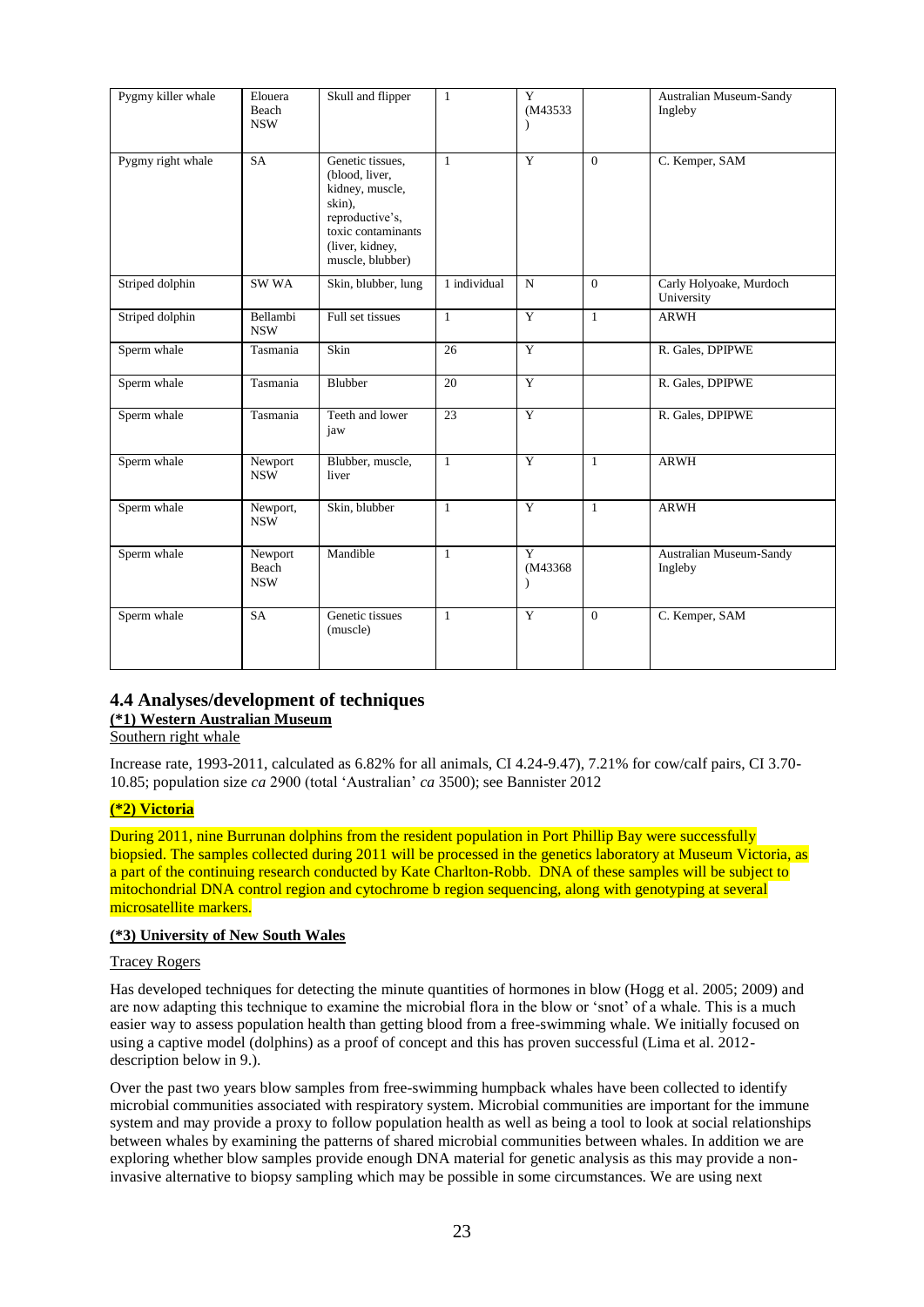generation pyrosequencing (454 analyses) as it is a powerful technique particularly as we have minute quantities of material.

# **(\*4) SCU**

Two different research projects were carried out in 2011 – one located in Southern Qld, Northern New South Wales that aimed to model the habitat selection and outline environmental parameters influencing habitat use and assesses the abundance of coastal dolphins within this region. These data are still being analyzed, but there are extensive measurements of water quality throughout the study area. The photo-id catalogue for this population is also very extensive.

The second study is focused in Byron Bay, northern New South Wales. This study is a long-term study that assesses the levels of dolphin-human encounters, the habitat use, population trends, social structure and communication of the coastal dolphins in this region. The data have been collected since 2003 on this population. The data are still being compiled, but a recent unpublished report outlines some key findings on habitat use and human-dolphin encounters within the Bay.

#### Daniele Cagnazzi, SCU

1. To investigate the presence of polycyclic hydrocarbons (PAHs) in subcutaneous bubbler samples: Levels of PAHs and PAH fingerprint will be evaluated by High Performance Liquid Chromatography (Waters 600 HPLC) with Fluorescence Detector (Waters 474 Scanning Fluorescence Detector) and UV Detector (Waters 2487 Dual ë Absorbance Detector); PAH separation will be performed using a reversed phase column with an acetonitrile/water gradient (Marsili et al. 1997).

2. To assess levels of organochlorines (OCs) such as hexachlorobenzenes (HCBs), polychlorinated biphenyls (PCBs) and dichlorodiphenyltrichloroethane (DDTs) and their derivatives from blubber samples: The analytical method used for quantitative and qualitative analysis of HCB, DDT and PCB will be High Resolution Capillary Gaschromatograph (GC) equipped with an electron capture detector (63Ni ECD)(AGILENT 6890/N ), according a modification of the approach of U.S. Environmental Protection Agency 8081/8082 (Marsili et al. 1996). The GC has a SPB-5 bonded phase in a fused silica capillary column, 30 m long. Total PCBs will be quantified as the sum of 30 congeners. Total DDT will be calculated as the sum of the op' and pp' forms of DDT, DDD and DDE.

3. To determine concentrations of heavy metals from superficial skin samples: For heavy metal analysis, tissues will be lyophilised, homogenised, weighed and then digested with HNO3 in high-pressure vessels. Metal concentrations in samples will be determined by atomic absorption spectrometry with graphite furnace (Pb, Cd, Cr) and flow injection mercury system (Hg) detection.

4. To develop and apply a set of sensitive non-lethal biomarkers in skin biopsies of inshore dolphins: A multidisciplinary approach is being used to explore the effects of the exposure of inshore dolphin species to anthropogenic contaminants, using skin biopsies as a diagnostic tool, and combining the analysis of molecular biomarkers (CYP1A1 and CYP2B). CYP1A1 and CYP2B have been detected in cetacean skin and induction of these isoforms was found after exposure to various contaminants such as OCs, PAHs and PBDE both in vitro and in field studies (Fossi et al., 2006; Fossi et al., 2008). Induction of CYP isoforms can thus be considered as a powerful biomarker of exposure to known or unknown contaminants. In Western Blot analysis, S9 fractions of tissue homogenates (biopsy and slice biopsies, in duplicate for each sample) will be separated by SDS-PAGE (10% polyacrylamide gels – Criterion XT Precast Gel-BioRad) and blotted onto nitrocellulose sheets for 1 hour at the constant voltage of 200 V. The membranes will be saturated by incubating them with a blocking solution for 1 hour at room temperature. Goat anti-rabbit CYP1A1 and anti CYP2B, diluted 1:5000 and 1:1000, respectively, in TTBS-1% gelatine, will be incubated overnight at room temperature with cetacean proteins. Incubation with anti-rabbit HRP-labelled secondary antibody (1:3000 final dilution) will be performed for 1.5 hours at room temperature and protein detection will be done according to the BioRad Immun-Star HRP Chemiluminescent Kit booklet, using standardized times (Fossi et al., 2008). Semi-quantitative analysis will be performed for each WB (in triplicate) with Quantity One software (BioRad, 1-D Analysis Software) using the methods proposed by Fossi et al. (2008). Contact Daniele Cagnazzi at SCU for further details.

# **ARWH**

Pathology reports pertaining to all ARWH lodged cases can be retrieved by contacting the Australian Registry of Wildlife Health [\(arwh@zoo.nsw.gov.au\)](mailto:arwh@zoo.nsw.gov.au).

#### **University of Queensland. School of Veterinary Science**

#### Michael Noad

UQ researchers are currently developing methods for dealing with behavioural response study data collected during exposure of humpback whales to air guns off the east coast of Australia. This is part of the Behavioural Responses of Humpback whales to Seismic Surveys (BRAHSS) project being conducted from 2010 – 2014.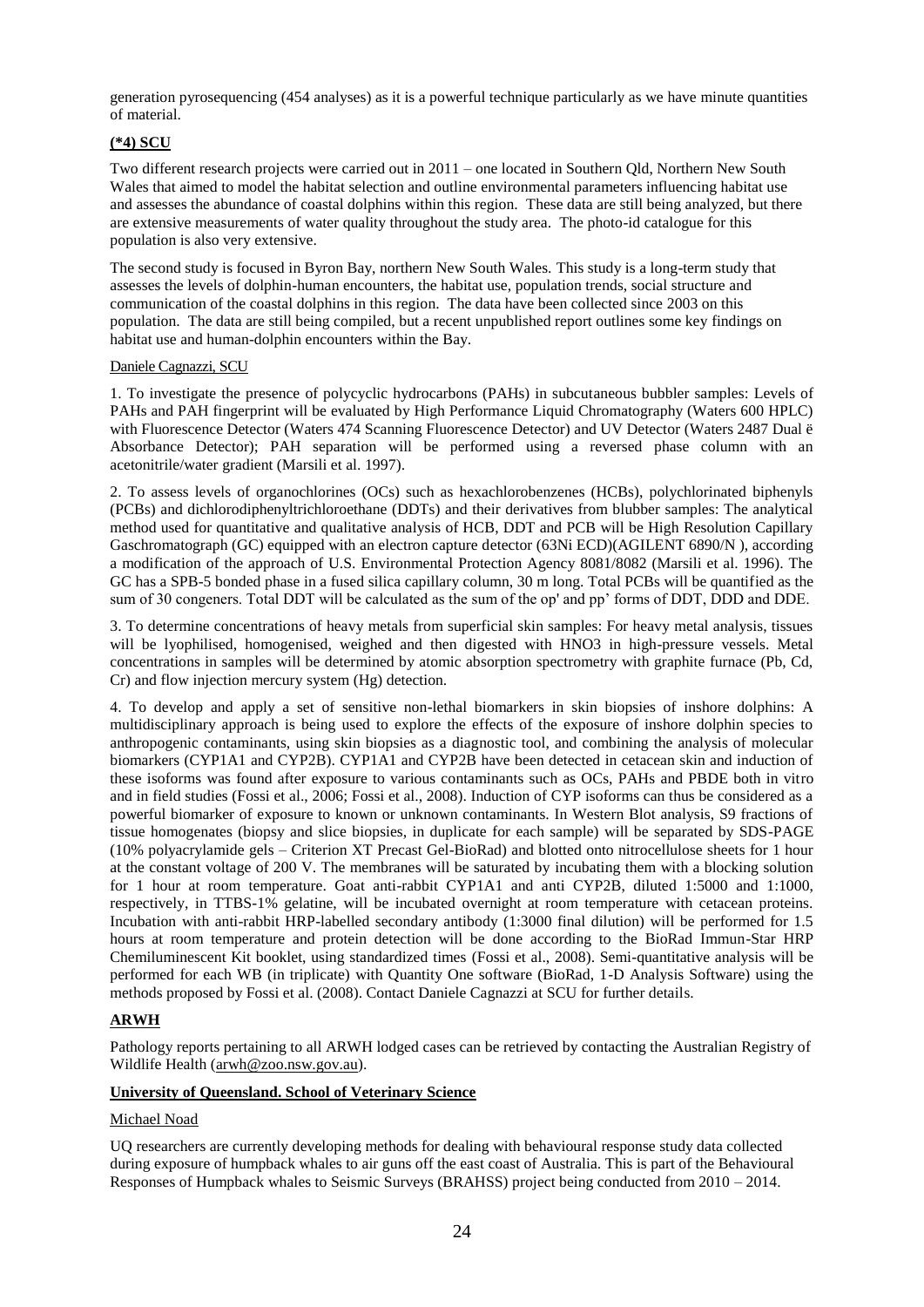Data are being consolidated, checked and validated and initial data exploration within modelling and nonmodelling frameworks initiated. Contact Mike Noad or Rebecca Dunlop at UQ for more information.

| Target species               | Date             | Area             | Methods/effort                                                                                    | Parameters/factors<br>measured  | Contact<br>person/institute; refs |
|------------------------------|------------------|------------------|---------------------------------------------------------------------------------------------------|---------------------------------|-----------------------------------|
| <b>Bottlenose</b><br>dolphin | $2008 -$<br>2011 | Moreton Bay, QLD | Genetics – microsatellites,<br>mtDNA (using skin biopsy<br>samples collected in 2008-<br>10)      | <b>Population Structure</b>     | I. C. Ansmann (UO)                |
|                              |                  |                  | Stable isotope analysis<br>(using skin biopsy samples)<br>collected in 2008-10)                   | Resource use patterns           |                                   |
|                              |                  |                  | Trace element analysis<br>(using blubber biopsy)<br>samples collected in 2008-<br>10 <sub>0</sub> | Trace element<br>concentrations |                                   |

# **5. POLLUTION STUDIES**

# **DPIPWE**

Blubber samples from 114 individual long-finned pilot whales (from 3 stranding events in 2008; 2 stranding events in 2011) sent to staff at the Ecotoxicology and Environmental Contaminants Section, Office of Environment & Heritage NSW for analysis of persistent organic pollutants in collaboration with the University of Antwerp. Analysis is ongoing.

# **Victoria**

Ms Alissa Monk is continuing the research at Monash University investigating the contaminant loads of dolphins in south-eastern Australia. The PhD study aims to monitor levels of contaminants; investigate trophic transfer of contaminants and investigate the health effects of contaminants on dolphins. The blubber portion of the biopsy samples, along with samples collected from dead beach-cast dolphins will be used in the ongoing study.

# **Southern Cross University**

# Daniele Cagnazzi

A total of 35 biopsy samples from *Sousa chinensis* = 13, *Orcaella heinsohni* = 12, *Tursiops aduncus* = 10 were analysed in 2011. The results presented in this summary are therefore based on the initial samples collected and analysed, and need to be evaluated accordingly. Due to the small sample size, for the purpose of this report samples of *Tursiops truncatus* from the Mediterranean Sea (MS), which is known for its high pollution level, were used for comparison.

- The cytochromes 1A1 and 2B were detected in 9 samples of *O. heinsohni*, 12 of *S. chinensis* and 7 of *T. aduncus*.
	- 1. *S. chinensis* had the highest CYP1A1 and CYP2B induction followed by *O. heinsohni*, *T. aduncus* and *T. truncatus*. A KW test showed an overall significant difference among species in CYP1A1 (KW=13.86, df = 3, p = 0.003) and CYP2B (KW=12.45, df = 3, p = 0.006) induction.
	- 2. A subsequent *post hoc* test, adjusted with Bonferroni correction, showed significant differences only when the three target species were compared to *T. truncatus*.
- PAHs were extracted from all samples but so far have only been quantified for three samples of humpback and snubfin dolphins and three for bottlenose dolphin.
	- 1. Mean levels of PAHs in Australian samples (Mean  $= 77,552$  ng/g, 95% CI  $= 0-201,146$ ) tended to be higher than Mediterranean samples (Mean 24,385, 95% CI =0-143,284), but a two-sample randomization test with Monte-Carlo simulation showed that PAHs levels in Australian samples did not significantly differ from Mediterranean samples (MCM: Mean = 0.99, Var. = 1.41  $p = 0.05$ ).
	- 2. Results from the analysis on carcinogenic HPAs were similar. Mean level of carcinogenic PAHs was higher in samples from Australia (Mean  $AU = 12,563$ , Mean  $MS = 3,095$ ), however a randomisation test was not significant (MCM: Mean = 1, Var. =  $0.3$ , p =  $0.7$ ).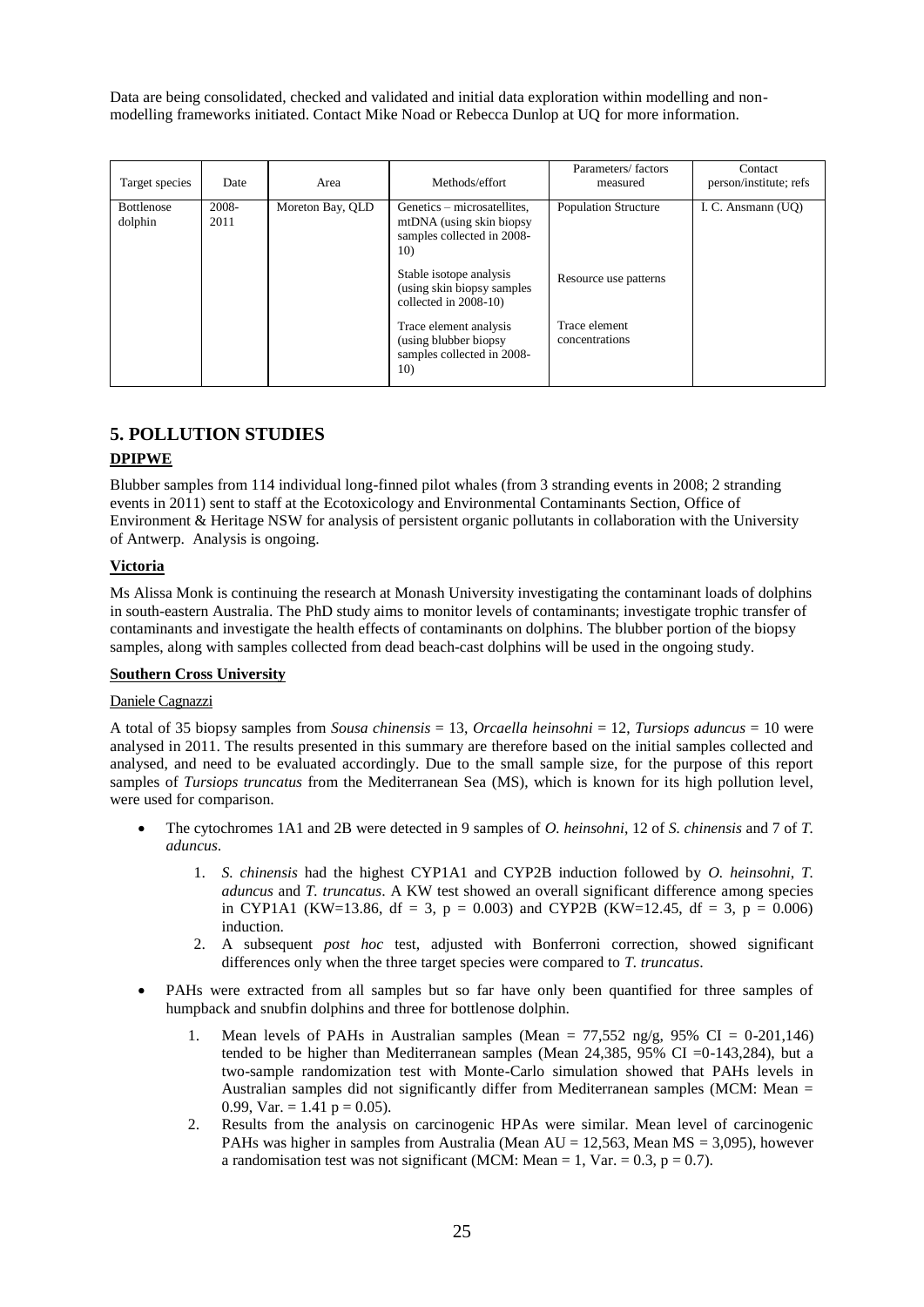- OCs were extracted from all samples and have been quantified from four humpback dolphins, three snubfin dolphins and five bottlenose dolphins.
	- 1. Overall OC levels in Qld samples were substantially lower than in MS samples. Within Qld samples, a simple visual comparison indicated that OCs levels were higher in *O. heinsohni* than in *S. chinensis* and *T. aduncus*.
	- 2. Results from a two-sample randomization test showed that DDT levels in MS samples were higher than in Qld samples (DDT: Mean = 1.20, Var. = 1.99,  $p = 0$ ). PCBs levels did not significantly differ between MS and Qld samples (Mean =  $0.98$ , Var. =  $1.18$ , p =  $0.09$ ).

Please contact Daniele Cagnazzi at SCU for further details in regards to these preliminary results.

# **6. STATISTICS FOR LARGE CETACEANS**

# **6.1 Corrections to earlier years' statistics for large whales**

# **6.2 Direct catches of large whales (commercial, aboriginal and scientific permits) for the calendar year 2009 or the season 2008/09**

# **6.3 Anthropogenic mortality of large whales for the calendar year 2009 or the season 2008/09**

# *6.3.1 Observed or reported ship strikes of large whales (including non-fatal events)*

| Whale<br>species         | <b>Sex</b>       | No.            | Date           | Location                                                                                          | Vessel<br>type | Speed        | Fate         | How<br>observed                           | Contact person/institute<br>and refs                                                                                        |
|--------------------------|------------------|----------------|----------------|---------------------------------------------------------------------------------------------------|----------------|--------------|--------------|-------------------------------------------|-----------------------------------------------------------------------------------------------------------------------------|
| Humpback<br>whale        | Mother<br>& Calf | $\overline{2}$ | 15/11/11       | Fremantle                                                                                         | PC             | High         | XI           | Public/<br>Photos                         | D. Coughran/ DEC - WA                                                                                                       |
| Humpback<br>whale $(*3)$ | $\mathbf{U}$     | $\mathbf{1}$   | 9/10/201       | Moreton Bay<br>$(27.21833^{\circ} S;$<br>$153.3205$ ° E)                                          | <b>HSF</b>     | U            | X            | Passenge<br><b>rs</b>                     | Natalie Reed, QPWS.                                                                                                         |
| Humpback<br>whale $(*4)$ | U                | $\mathbf{1}$   | 19/06/20<br>11 | Moreton Bay,<br>$(27.4165 \degree S)$<br>153.3205 ° E)                                            | U              | $\mathbf{U}$ | I            | From<br>vessel                            | Mike Carr, OPWS.                                                                                                            |
| Humpback<br>whale $(*2)$ | $\mathbf{U}$     | 1              | 28/06/20<br>11 | Blue Pearl Bay,<br>Hayman Island,<br>Whitsundays,<br>Qld                                          | U              | U            | $\mathbf{U}$ | From<br>research<br>vessel                | David Paton, BPM                                                                                                            |
| Southern<br>right whale  | $\mathbf{F}$     | $\mathbf{1}$   | 27/8/11        | 10 km ESE<br>Border Village,<br><b>SA</b><br>$31^{\circ} 41' 00'' S$ ,<br>$129^{\circ}$ 05' 46" E | U              | U            | D            | Probable<br>vessel<br>collision<br>$(*1)$ | C. Kemper, SAM                                                                                                              |
|                          |                  |                |                |                                                                                                   |                |              |              |                                           | High-speed ferry (HSF) Unknown (U) whale swam away (X) appeared seriously injured (D) Queensland Parks and Wildlife Service |

m away (X), appeared seriously injured (I),  $(OPWS)$ .

Notes

**(\*1)** Large haematoma on right side of the body observed in the photos. Examined by C. Kemper and I. Tomo.

**(\*2)** Not reported to StrandNet, data have not been verified by DERM.

**(\*3)** Blood observed in water but whale never found.

**(\*4)** Vessel damaged. Blubber and skin removed from vessel.

*6.3.2 Fishery bycatch of large whales*

| Whale<br>species | Sex | No. | Date | ocation | Fate | $\sim$<br>$\mathbf{r}$<br>l argeted fish<br>species | Gear | 10<br>How observed? | Source or contact |
|------------------|-----|-----|------|---------|------|-----------------------------------------------------|------|---------------------|-------------------|
|                  |     |     |      |         |      |                                                     |      |                     |                   |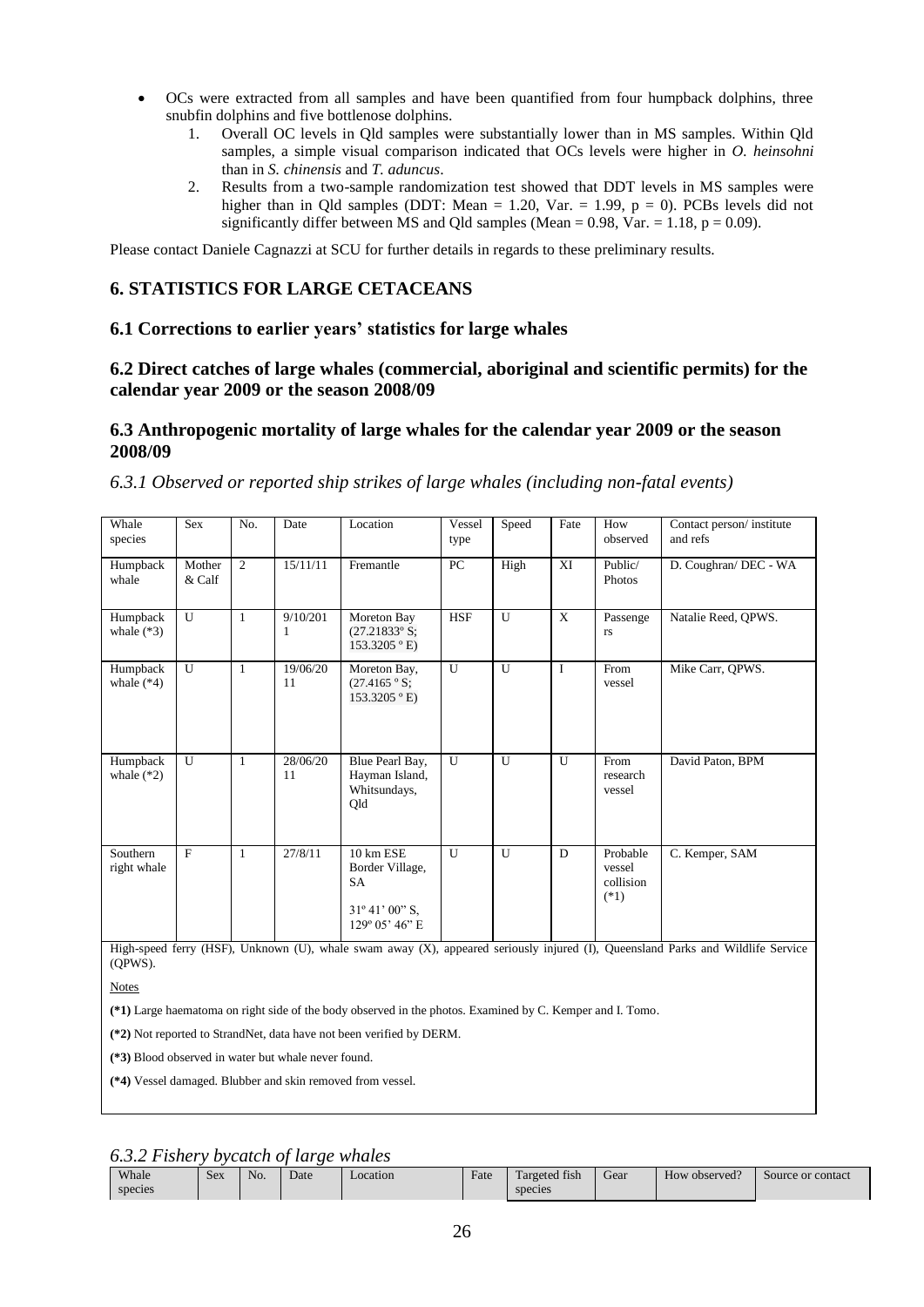| Humpback<br>whale                 | $\overline{\text{U}}$ | $\mathbf{1}$   | 17/5/11                  | N/E of Rottnest<br>Island              | ${\bf R}$      | Lobster        | <b>FPO</b>                    | $\mathbf M$             | $D$ Coughran / $DEC$<br>$-WA$  |
|-----------------------------------|-----------------------|----------------|--------------------------|----------------------------------------|----------------|----------------|-------------------------------|-------------------------|--------------------------------|
|                                   |                       |                |                          |                                        |                |                |                               |                         |                                |
| Humpback<br>whale                 | U                     | $\mathbf{1}$   | 23/5/11                  | North West of<br>Dongara               | U              | Lobster        | <b>FPO</b>                    | $\mathbf M$             | D Coughran / DEC<br>- WA       |
| Humpback<br>whale                 | $\overline{U}$        | $\mathbf{1}$   | 26/5/11                  | Wedge Island                           | ${\bf R}$      | Lobster        | <b>FPO</b>                    | $\mathbf M$             | D Coughran / DEC<br>$-WA$      |
| Humpback<br>whale                 | U                     | $\mathbf{1}$   | 12/6/11                  | Scarborough                            | U              | U              | Rope &<br>float               | $\mathbf M$             | D Coughran-<br>/DEC-WA         |
| Humpback<br>whale                 | ${\bf U}$             | $\mathbf{1}$   | 16/6/11                  | Ocean Reef                             | ${\bf U}$      | Lobster        | <b>FPO</b>                    | $\mathbf M$             | D Coughran-<br>/DEC-WA         |
| Humpback<br>whale                 | U                     | $\mathbf{1}$   | 15/7/11                  | South Kalbarri                         | U              | Lobster        | FPO                           | $\mathbf M$             | D Coughran -<br>/DEC -WA       |
| Humpback<br>whale                 | $\overline{U}$        | $\mathbf{1}$   | 30/7/11                  | Passed under "Stag"<br>Oil Platform    | $\overline{U}$ | $\overline{U}$ | Rope &<br>3 floats            | Rig worker              | D Coughran -<br>/DEC-WA        |
| Humpback<br>whale                 | $\overline{U}$        | $\mathbf{1}$   | 26/8/11                  | Off Leeman                             | $\overline{R}$ | U              | Rope &<br>floats              | $\mathbf M$             | D Coughran -<br>/DEC-WA        |
| Humpback<br>whale                 | ${\bf U}$             | $\mathbf{1}$   | 10/9/11                  | Lancelin                               | ${\bf U}$      | Octopus gear   | Rope &<br>$2$ green<br>floats | $\mathbf M$             | D Coughran-<br>/DEC-WA         |
| Humpback<br>whale                 | M                     | $\mathbf{1}$   | 8/08/201<br>$\mathbf{1}$ | 27.9991°S,<br>153.4316°E               | D              | <b>TWW</b>     | <b>NSC</b>                    | $\overline{\mathbf{V}}$ | QDPI&F                         |
| Humpback<br>whale                 | $\bf I$               | $\mathbf{1}$   | 30/09/20<br>11           | 25.89417°S<br>153.097°E                | $\mathbf R$    | <b>TWW</b>     | <b>NSC</b>                    | $\mathbf{V}$            | QDPI&F                         |
| Short-finned<br>pilot whale       | U                     | 1              | 18/02/11                 | $-25.1S$<br>156.1E                     | R              | Tuna           | <b>LLD</b>                    | V                       | Sally McCarthy,<br><b>AFMA</b> |
| Short-finned<br>pilot whale       | $\overline{U}$        | $\mathbf{1}$   | 22/06/11                 | $-25S$<br>155.1E                       | $\mathbb{R}$   | Tuna           | ${\rm LLD}$                   | $\overline{\mathbf{V}}$ | Sally McCarthy,<br><b>AFMA</b> |
| Southern<br>right whale<br>$(*1)$ | $\overline{U}$        | $\overline{1}$ | 25/7/11                  | Fowlers Bay, SA<br>31°58'S<br>132°32'E | $\overline{R}$ | Unknown        | N <sub>K</sub>                | DA                      | C. Kemper, SAM                 |
| Unidentified<br>whale             | $\bf I$               | $\mathbf{1}$   | 14/08/20<br>11           | 26.675S 153.1375°E                     | $\mathbb{R}$   | TWW            | $_{\rm NSC}$                  | $\mathbf V$             | QDPI&F                         |
| Notes:                            |                       |                |                          |                                        |                |                |                               |                         |                                |

**(\*1)** Found with net wrapped around head. The net was collected and stored in the Great Australian Bight Marine Park office.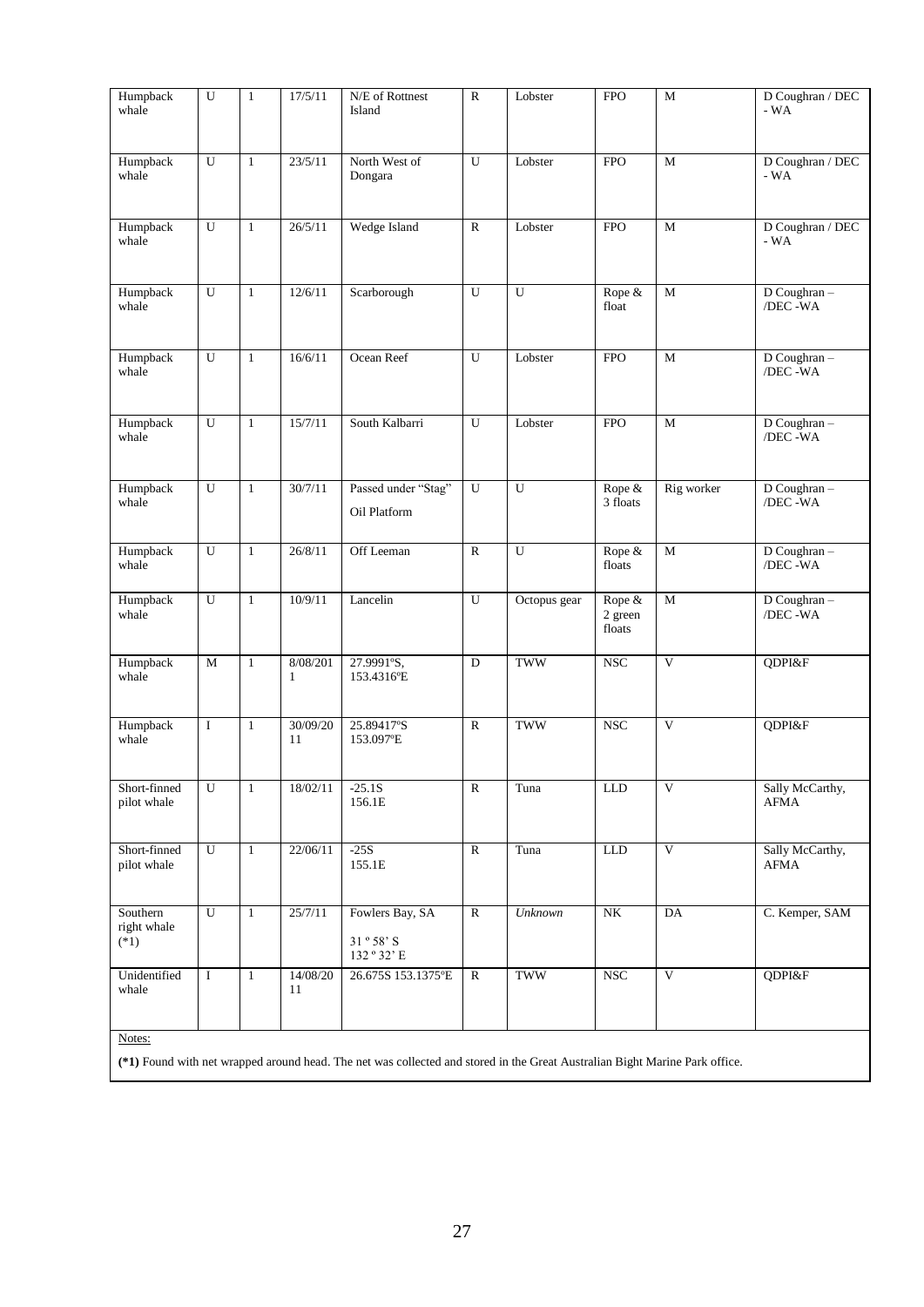# **7. STATISTICS FOR SMALL CETACEANS**

**7.1 Corrections to earlier years' statistics for small cetaceans**

# **7.2 Direct catches of small cetaceans for the calendar year 20011 or the season 2010/11**

# **7.3 Anthropogenic mortality of small cetaceans for the calendar year 2011 or the season 2010/11**

*7.3.1 Observed or reported ship strikes of small cetaceans (including non fatal events)*

| Species                                    | <b>Sex</b>      | No.          | Date         | Location                                                                            | Vessel<br>type                         | Speed       | Fate                                                       | How<br>observed                                                | Contact person/<br>institute and refs |  |  |
|--------------------------------------------|-----------------|--------------|--------------|-------------------------------------------------------------------------------------|----------------------------------------|-------------|------------------------------------------------------------|----------------------------------------------------------------|---------------------------------------|--|--|
| <b>Bottlenose</b><br>dolphin<br>$(*1)$     | Unk<br>now<br>n | $\mathbf{1}$ | 6/1/201<br>1 | Lat -32.771219<br>Long. 152.119919<br>Tomaree NP One<br>mile beach northern<br>end. | Unkno<br>wn                            | Unkno<br>wn | Alive<br>when<br>washed<br>up but<br>subseque<br>ntly died | Monitored<br>on-site                                           | Geoffrey Ross,<br>OEH, NSW            |  |  |
| <b>Bottlenose</b><br>Dolphin               | $\mathbf{F}$    | $\mathbf{1}$ | 17/4/11      | 4.3 km WSW Port<br>Adelaide (PO), SA<br>34° 51' 38" S<br>138° 27' 43" E             | U                                      | U           | D                                                          | Post-mortem<br>by Byard et<br>al. (propeller<br>wounds) $(*2)$ | C. Kemper, SAM                        |  |  |
| Common<br>dolphin                          | $\mathbf{F}$    | $\mathbf{1}$ | 7/1/11       | Portsea back beach.<br>Mornington<br>Peninsular                                     | Jetski<br><b>or</b><br>small<br>vessel | U           | D                                                          | Post mortem                                                    | Kirsty Greengrass,<br><b>DSE</b>      |  |  |
| Common<br>dolphin                          | M               | $\mathbf{1}$ | 16/1/11      | Point Lonsdale                                                                      | U<br>large<br>vessel                   | U           | D                                                          | Post mortem                                                    | Kirsty Greengrass,<br><b>DSE</b>      |  |  |
| <b>Notes</b>                               |                 |              |              |                                                                                     |                                        |             |                                                            |                                                                |                                       |  |  |
| (*1) Suspected boat strike.                |                 |              |              |                                                                                     |                                        |             |                                                            |                                                                |                                       |  |  |
| (*2) Could not confirm pre or post-mortem. |                 |              |              |                                                                                     |                                        |             |                                                            |                                                                |                                       |  |  |

# *7.3.2 Fishery bycatch of small cetaceans*

| Species                       | female<br>Rati<br>Ö<br>ď<br>Ë,<br>male<br>known)<br>$\overline{c}$ | No.<br>игоа)<br>ទ<br>extrapolated<br>flee<br>estimate<br>total | Range<br>$\Box$<br>$\overline{a}$ | Date<br>of bycatch | Location (description or<br>lat/long) | area<br>ᆔ<br>$\rm H$<br>atistical<br>known) | <b>FAO</b><br>area | Fate | Targeted<br>species | Gear       | Ho<br>obser<br>ed? | Source<br>$\overline{a}$<br>contact |
|-------------------------------|--------------------------------------------------------------------|----------------------------------------------------------------|-----------------------------------|--------------------|---------------------------------------|---------------------------------------------|--------------------|------|---------------------|------------|--------------------|-------------------------------------|
| Australian<br>snubfin dolphin | U                                                                  |                                                                |                                   | 19/04/11           | 21.12154°S; 49.22629°E                |                                             |                    | D    | <b>TWW</b>          | <b>NSC</b> | V                  | ODPI&F<br>$(*2)$                    |
| Australian<br>snubfin dolphin | $\mathbf{U}$                                                       |                                                                |                                   | 19/04/11           | 21.12154°S; 49.22629°E                |                                             |                    | D    | <b>TWW</b>          | <b>NSC</b> | V                  | ODPI&F<br>$(*2)$                    |
| Australian<br>snubfin dolphin | M                                                                  |                                                                |                                   | 8/10/11            | 26.67088°S; 53.11353°E                |                                             |                    | D    | <b>TWW</b>          | <b>NSC</b> | V                  | ODPI&F<br>$(*2)$                    |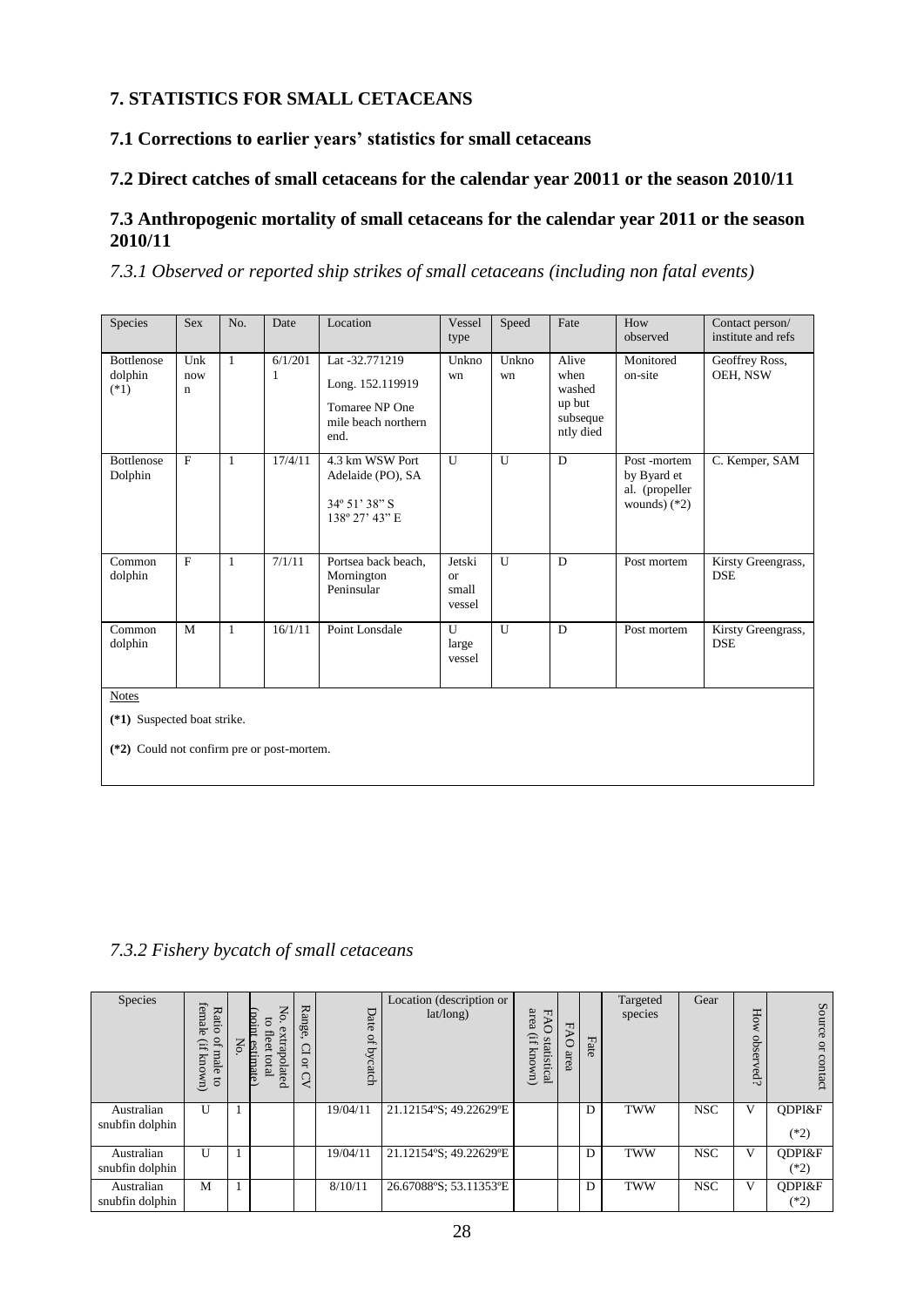| <b>Bottlenose</b><br>dolphin | $\mathbf F$               | 1            |   | 23/11/11         | 28.1583°S; 53.53807°E           | D       | <b>TWW</b>                           | <b>NSC</b>      | V                | QDPI&F<br>$(*2)$                    |
|------------------------------|---------------------------|--------------|---|------------------|---------------------------------|---------|--------------------------------------|-----------------|------------------|-------------------------------------|
| Bottlenose<br>dolphin        | $\overline{F}$            | $\mathbf{1}$ |   | 23/11/11         | 28.1583°S; 53.53807°E           | D       | <b>TWW</b>                           | <b>NSC</b>      | V                | QDPI&F<br>$(*2)$                    |
| Bottlenose<br>dolphin        | $\overline{U}$            | $\mathbf{1}$ |   | 27/09/11         | 25.89412°S; 53.097°E            | R       | <b>TWW</b>                           | Drumline        | V                | QDPI&F<br>$(*2)$                    |
| Bottlenose<br>dolphin        | U                         | $\mathbf{1}$ |   | 5/11/11          | 25.89998°S; 53.10002°E          | R       | tiger, white<br>and whaler<br>sharks | Drumline        | V                | QDPI&F<br>$(*2)$                    |
| <b>Bottlenose</b><br>dolphin | M                         | $\mathbf{1}$ |   | 23/11/11         | 28.00167°S; 53.43867°E          | D       | tiger, white<br>and whaler<br>sharks | <b>NSC</b>      | V                | QDPI&F<br>$(*2)$                    |
| Common dolphin               | 0:1                       | $\mathbf{1}$ |   | 06/09/11         | Dover, Tasmania                 | D       | Salmonoid<br>aquaculture             | Farm<br>pens    |                  | R. Gales,<br><b>DPIPWE</b>          |
| Common dolphin               | 0:3                       | 3            |   | 29/11/11         | Dover, Tasmania                 | D       | Salmonoid<br>aquaculture             | Farm<br>pens    |                  | R. Gales,<br><b>DPIPWE</b>          |
| Common dolphin<br>$(*1)$     |                           | $\mathbf{1}$ | U | Approx<br>5/5/11 | Queenscliff                     | D       | unknown                              | net             |                  | Kirsty<br>Greengrass,<br><b>DSE</b> |
| Common dolphin               | U                         | $\mathbf{1}$ |   | 21/01/2011       | $-36.47; 138.27$                | D       | shark                                | <b>GNS</b>      | F.V              | Sally<br>McCarthy,<br><b>AFMA</b>   |
| Common dolphin               | $\mathbf F$               | $\mathbf{1}$ |   | 21/01/2011       | $-36.47; 138.27$                | D       | shark                                | <b>GNS</b>      | F.V              | Sally<br>McCarthy,<br><b>AFMA</b>   |
| Common dolphin               | U                         | $\mathbf{1}$ |   | 22/01/2011       | $-36.52; 138.37$                | D       | shark                                | <b>GNS</b>      | $\overline{F.V}$ | Sally<br>McCarthy,<br><b>AFMA</b>   |
| Common dolphin               | $\boldsymbol{\mathrm{F}}$ | 1            |   | 22/01/2011       | $-36.52; 138.32$                | D       | shark                                | <b>GNS</b>      | F.V              | Sally<br>McCarthy,<br><b>AFMA</b>   |
| Common dolphin               | $\mathbf F$               | $\mathbf{1}$ |   | 24/01/2011       | $-36.47; 138.45$                | D       | shark                                | <b>GNS</b>      | F.V              | Sally<br>McCarthy,<br><b>AFMA</b>   |
| Common dolphin               | M                         | $\mathbf{1}$ |   | 26/01/2011       | $-36.53; 138.58$                | D       | shark                                | <b>GNS</b>      | F,V              | Sally<br>McCarthy,<br><b>AFMA</b>   |
| Common dolphin               | U                         | $\mathbf{1}$ |   | 28/01/2011       | $-36.46; 138.43$                | D       | shark                                | <b>GNS</b>      | F,V              | Sally<br>McCarthy,<br><b>AFMA</b>   |
| Common dolphin               | $\mathbf F$               | 1            |   | 18/05/2011       | $-39.20; 148.65$                | D       | Mixed species                        | OT              | F.V              | Sally<br>McCarthy,<br><b>AFMA</b>   |
| Common dolphin               | $\overline{\mathrm{F}}$   | $\mathbf{1}$ |   | 21/05/2011       | $-39.67; 148.75$                | D       | Mixed species                        | $\overline{OT}$ | F.V              | Sally<br>McCarthy,<br>AFMA          |
| Common dolphin               | U                         | $\mathbf{1}$ |   | 6/08/2011        | $-36.65; 139.37$                | D       | shark                                | <b>GNS</b>      | F,V              | Sally<br>McCarthy,<br>AFMA          |
| Common dolphin               | U                         | $\mathbf{1}$ |   | 7/08/2011        | $-36.63; 139.38$                | D       | shark                                | <b>GNS</b>      | F.V              | Sally<br>McCarthy,<br><b>AFMA</b>   |
| Common dolphin               | U                         | $\mathbf{1}$ |   | 7/08/2011        | $-36.63; 139.38$                | D       | shark                                | <b>GNS</b>      | F,V              | Sally<br>McCarthy,<br><b>AFMA</b>   |
| Common dolphin               | U                         | $\mathbf{1}$ |   | 7/08/2011        | $-36.63; 139.38$                | D       | shark                                | ${\rm GNS}$     | F,V              | Sally<br>McCarthy,<br>AFMA          |
| Common dolphin               | U                         | $\mathbf{1}$ |   | 21/08/2011       | $-35.92; 138.97$                | D       | shark                                | ${\rm GNS}$     | F, V             | Sally<br>McCarthy,<br>AFMA          |
| Common dolphin               | 0:1                       | $\mathbf{1}$ |   | 19/3/11          | ~4.5 km E Thistle Island,<br>SA | $\bf K$ | SA Sardine<br>Fishery                | PS1/PS2         | $\mathbf{F}$     | C. Kemper,<br>SAM                   |
|                              |                           |              |   |                  | $34^{\circ}57'$ S<br>136° 10' E |         |                                      |                 |                  |                                     |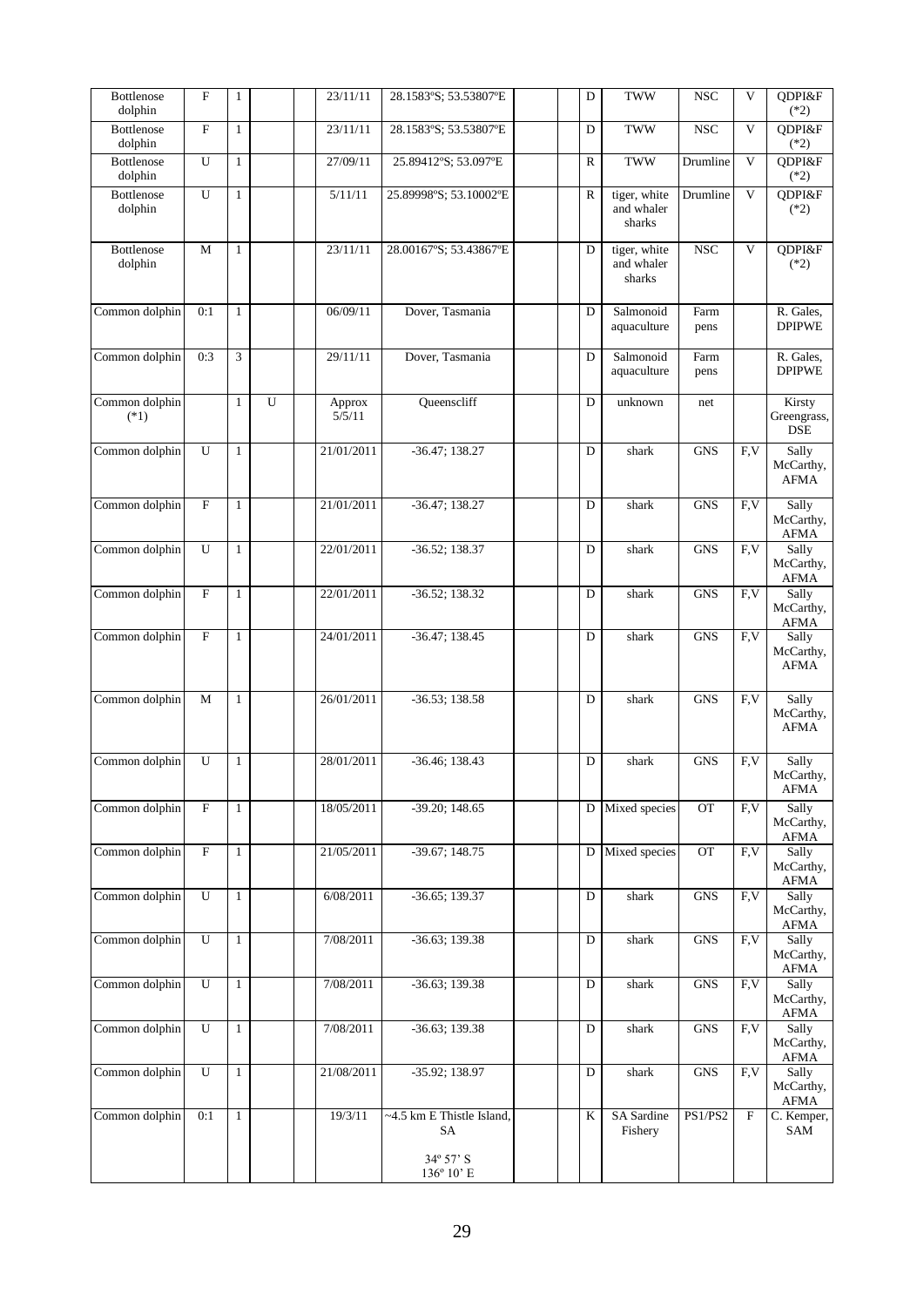| Common dolphin                      | 1:0            | 1            | 22/3/11    | $~5.5$ km SSE Port Neill<br>(township), SA | K              | SA Sardine<br>Fishery                | PS1/PS2        | F                       | C. Kemper,<br>SAM                 |
|-------------------------------------|----------------|--------------|------------|--------------------------------------------|----------------|--------------------------------------|----------------|-------------------------|-----------------------------------|
|                                     |                |              |            | 34° 10' S<br>136° 22' E                    |                |                                      |                |                         |                                   |
| Common dolphin                      | 0:1            | $\mathbf{1}$ | 15/4/11    | $~11.5$ km E Spilsby<br>Island, SA         | K              | SA Sardine<br>Fishery                | PS1/PS2        | $\mathbf F$             | C. Kemper,<br><b>SAM</b>          |
|                                     |                |              |            | $34^{\circ}41'$ S<br>136° 28' E            |                |                                      |                |                         |                                   |
| Common dolphin                      | 0:1            | $\mathbf{1}$ | 30/4/11    | Southern Spencer Gulf,<br>SA               | K              | <b>SA</b> Sardine<br>Fishery         | <b>PS1/PS2</b> | $\mathbf{F}$            | C. Kemper,<br><b>SAM</b>          |
|                                     |                |              |            | 34° 33' S<br>$136^{\circ} 46^{\circ}$ E    |                |                                      |                |                         |                                   |
| Common dolphin                      | 1:0            | $\mathbf{1}$ | 26/5/11    | 45 km WNW Adelaide<br>(GPO), SA            | K              | SA Sardine<br>Fishery                | PS1/PS2        | $\mathbf{F}$            | C. Kemper,<br>SAM                 |
|                                     |                |              |            | 34° 51' 37" S<br>138° 07' 10" E            |                |                                      |                |                         |                                   |
| Common dolphin                      | 0:1            | $\mathbf{1}$ | 30/6/11    | 56 km E Port Lincoln<br>(PO), SA           | $\bf K$        | SA Sardine<br>Fishery                | PS1/PS2        | $\mathbf{F}$            | C. Kemper,<br><b>SAM</b>          |
|                                     |                |              |            | 34° 37' 48" S<br>136° 27' 23" E            |                |                                      |                |                         |                                   |
| Common dolphin                      | 0:1            | 1            | 19/3/11    | ~4.5 km E Thistle Island,<br>SA            | K              | <b>SA</b> Sardine<br>Fishery         | PS1/PS2        | $\mathbf{F}$            | C. Kemper,<br><b>SAM</b>          |
|                                     |                |              |            | 34° 57' S<br>136° 10' E                    |                |                                      |                |                         |                                   |
| Common dolphin                      | 1:0            | 1            | 22/3/11    | ~5.5 km SSE Port Neill<br>(township), SA   | $\bf K$        | SA Sardine<br>Fishery                | PS1/PS2        | $\mathbf{F}$            | C. Kemper,<br>SAM                 |
|                                     |                |              |            | 34° 10' S<br>136° 22' E                    |                |                                      |                |                         |                                   |
| Common dolphin                      | $\mathbf F$    | 1            | 20/01/11   | 26.74733°S; 53.14033°E                     | D              | tiger, white<br>and whaler<br>sharks | <b>NSC</b>     | V                       | QDPI&F<br>$(*2)$                  |
| Common dolphin                      | U              | $\mathbf{1}$ | 2/02/11    | 26.74733°S; 53.14033°E                     | D              | tiger, white<br>and whaler<br>sharks | <b>NSC</b>     | V                       | QDP&F<br>$(*2)$                   |
| Common dolphin                      | M              | $\mathbf{1}$ | 2/02/11    | 26.74733°S; 53.14033°E                     | D              | tiger, white<br>and whaler<br>sharks | NSC            | $\overline{\mathbf{V}}$ | QDPI&F<br>$(*2)$                  |
| Common dolphin                      | $\mathbf F$    | $\mathbf{1}$ | 9/07/11    | 28.15783°S; 53.53283°E                     | D              | tiger, white<br>and whaler<br>sharks | <b>NSC</b>     | V                       | QDPI&F<br>$(*2)$                  |
| Common dolphin                      | $\mathbf M$    | $\mathbf{1}$ | 15/07/11   | 28.1275°S; 53.49382°E                      | $\overline{D}$ | tiger, white<br>and whaler<br>sharks | <b>NSC</b>     | $\overline{V}$          | QDPI&F<br>$(*2)$                  |
| Common dolphin                      | $\overline{F}$ | 1            | 17/09/11   | 28.0951°S; 53.46862°E                      | R              | tiger, white<br>and whaler<br>sharks | <b>NSC</b>     | $\overline{V}$          | QDPI&F<br>$(*2)$                  |
| Indo-Pacific<br>humpback<br>dolphin | $\mathbf{F}$   | $\mathbf{1}$ | 28/09/11   | 21.03133°S; 49.16716°E                     | D              | tiger, white<br>and whaler<br>sharks | $_{\rm NSC}$   | $\mathbf{V}$            | QDPI&F<br>$(*2)$                  |
| Spinner dolphin                     | M              | 1            | 10/05/11   | 26.3811°S; 53.09003°E                      | D              | tiger, white<br>and whaler<br>sharks | $_{\rm NSC}$   | $\mathbf V$             | QDPI&F<br>$(*2)$                  |
| Unidentified<br>dolphin             | U              | $\mathbf{1}$ | 25/08/2011 | $-36.28; 137.33$                           | D              | shark                                | <b>GNS</b>     | V                       | Sally<br>McCarthy,<br>AFMA        |
| Unidentified<br>dolphin             | U              | $\mathbf{1}$ | 27/08/2011 | $-36.15; 137.53$                           | D              | shark                                | <b>GNS</b>     | V                       | Sally<br>McCarthy,<br><b>AFMA</b> |
| Unidentified<br>dolphin             | U              | $\mathbf{1}$ | 30/08/2011 | $-36.27; 138.5$                            | D              | shark                                | <b>GNS</b>     | V                       | Sally<br>McCarthy,<br><b>AFMA</b> |
| Unidentified<br>dolphin             | $\overline{U}$ | $\mathbf{1}$ | 9/09/2011  | $-36.33; 139.17$                           | $\mathbf D$    | shark                                | <b>GNS</b>     | $\overline{\mathbf{V}}$ | Sally<br>McCarthy,<br>AFMA        |
| Unidentified<br>dolphin             | U              | $\mathbf{1}$ | 12/09/2011 | $-36.33; 139.3$                            | D              | shark                                | <b>GNS</b>     | V                       | Sally<br>McCarthy,<br>AFMA        |
| Unidentified<br>dolphin             | U              | $\mathbf{1}$ | 13/09/2011 | $-36.63; 139.52$                           | D              | shark                                | <b>GNS</b>     | $\overline{\mathbf{V}}$ | Sally<br>McCarthy,<br><b>AFMA</b> |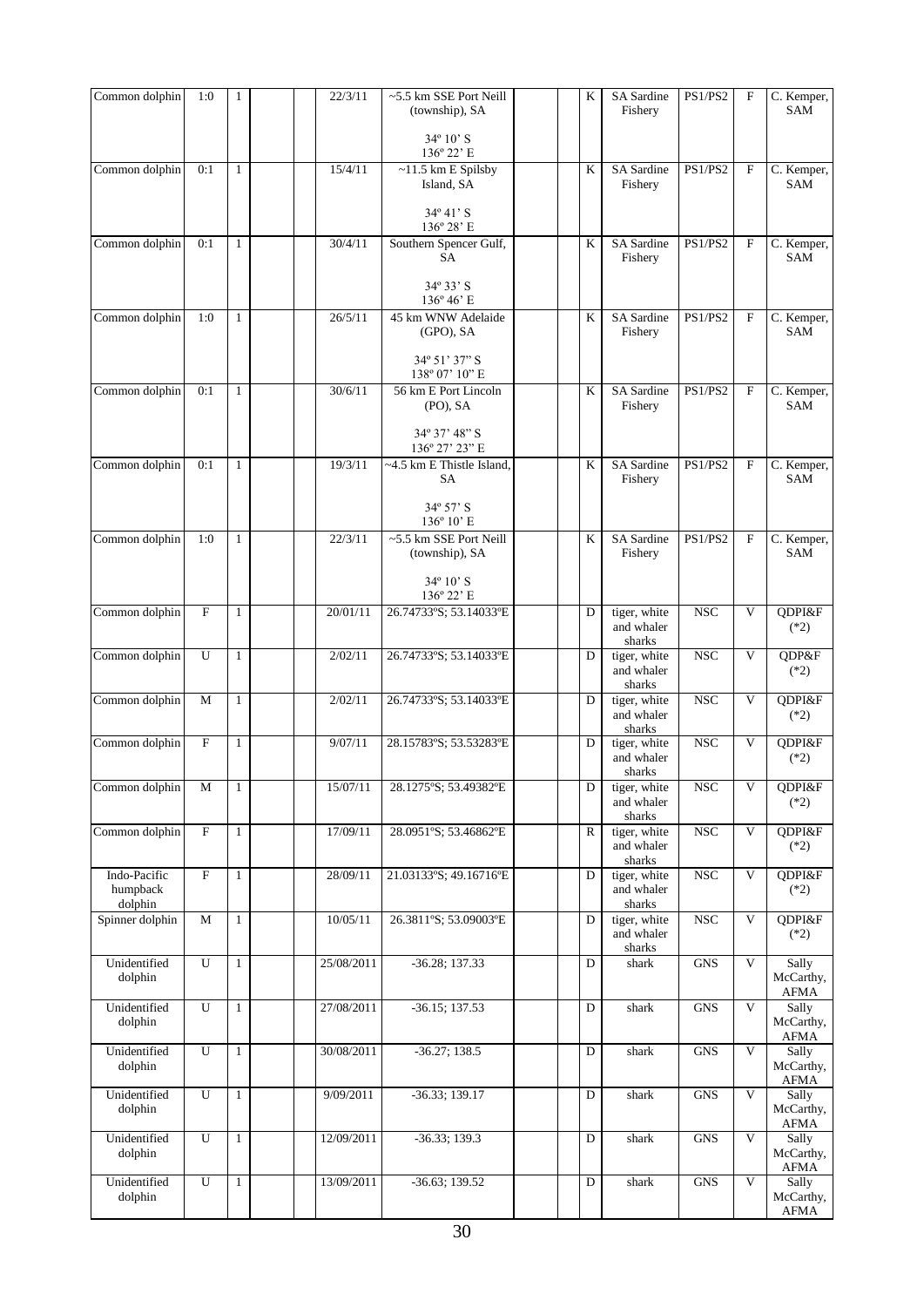| Unidentified<br>dolphin | U              | $\mathbf{1}$   | 14/09/2011 | $-36.58; 139.55$ | D            | shark | <b>GNS</b> | V                       | Sally<br>McCarthy,<br><b>AFMA</b> |
|-------------------------|----------------|----------------|------------|------------------|--------------|-------|------------|-------------------------|-----------------------------------|
| Unidentified<br>dolphin | U              | $\mathbf{1}$   | 18/09/2011 | $-35.95:138.48$  | D            | shark | <b>GNS</b> | V                       | Sally<br>McCarthy,<br><b>AFMA</b> |
| Unidentified<br>dolphin | U              | $\overline{c}$ | 5/11/2011  | $-32.55; 133.63$ | D            | shark | <b>GNS</b> | V                       | Sally<br>McCarthy,<br><b>AFMA</b> |
| Unidentified<br>dolphin | U              | $\mathbf{1}$   | 13/11/2011 | $-33.6; 134.52$  | D            | shark | <b>GNS</b> | $\overline{\mathbf{V}}$ | Sally<br>McCarthy,<br>AFMA        |
| Unidentified<br>dolphin | U              | $\mathbf{1}$   | 18/11/2011 | $-33.57; 134.47$ | D            | shark | <b>GNS</b> | $\overline{\mathsf{V}}$ | Sally<br>McCarthy,<br><b>AFMA</b> |
| Unidentified<br>dolphin | U              | $\mathbf{1}$   | 1/12/2011  | $-33.48; 134.55$ | D            | shark | <b>GNS</b> | $\mathbf{V}$            | Sally<br>McCarthy,<br><b>AFMA</b> |
| Unidentified<br>dolphin | U              | $\mathbf{1}$   | 2/12/2011  | $-33.5; 134.45$  | D            | shark | <b>GNS</b> | $\overline{\mathsf{V}}$ | Sally<br>McCarthy,<br><b>AFMA</b> |
| Unidentified<br>dolphin | U              | $\overline{c}$ | 3/12/2011  | $-34.32; 135.05$ | D            | shark | <b>GNS</b> | V                       | Sally<br>McCarthy,<br>AFMA        |
| Unidentified<br>dolphin | $\overline{U}$ | $\mathbf{1}$   | 10/12/2011 | $-40.1; 147.83$  | D            | shark | <b>GNS</b> | $\overline{\mathsf{V}}$ | Sally<br>McCarthy,<br><b>AFMA</b> |
| Unidentified<br>dolphin | $\overline{U}$ | $\mathbf{1}$   | 14/08/2011 | $-36.37; 139.02$ | D            | shark | <b>GNS</b> | $\overline{\mathsf{V}}$ | Sally<br>McCarthy,<br><b>AFMA</b> |
| Unidentified<br>dolphin | U              | $\overline{c}$ | 14/01/2011 | $-36.68;139$     | D            | shark | <b>GNS</b> | V                       | Sally<br>McCarthy,<br><b>AFMA</b> |
| Unidentified<br>dolphin | U              | $\mathbf{1}$   | 10/02/2011 | $-36.35; 138.27$ | D            | shark | <b>GNS</b> | V                       | Sally<br>McCarthy,<br><b>AFMA</b> |
| Unidentified<br>dolphin | $\overline{U}$ | $\mathbf{1}$   | 15/02/2011 | $-36.38; 138.67$ | ${\bf R}$    | shark | <b>GNS</b> | $\overline{\mathsf{V}}$ | Sally<br>McCarthy,<br><b>AFMA</b> |
| Unidentified<br>dolphin | $\overline{U}$ | $\mathbf{1}$   | 12/03/2011 | $-36.2; 138.1$   | D            | shark | <b>GNS</b> | V                       | Sally<br>McCarthy,<br><b>AFMA</b> |
| Unidentified<br>dolphin | U              | $\mathbf{1}$   | 28/05/2011 | $-33.8; 134.62$  | $\mathbb{R}$ | shark | <b>GNS</b> | V                       | Sally<br>McCarthy,<br><b>AFMA</b> |
| Unidentified<br>dolphin | U              | $\mathbf{1}$   | 30/05/2011 | $-36.9; 139.35$  | D            | shark | <b>GNS</b> | V                       | Sally<br>McCarthy,<br><b>AFMA</b> |
| Unidentified<br>dolphin | U              | $\mathbf{1}$   | 2/06/2011  | $-39.7; 148.58$  | D            | shark | <b>GNS</b> | V                       | Sally<br>McCarthy,<br><b>AFMA</b> |
| Unidentified<br>dolphin | U              | $\mathbf{1}$   | 7/06/2011  | $-33.9; 134.72$  | D            | shark | <b>GNS</b> | V                       | Sally<br>McCarthy,<br><b>AFMA</b> |
| Unidentified<br>dolphin | U              | $\mathbf{1}$   | 28/06/2011 | $-36.03; 139.4$  | D            | shark | <b>GNS</b> | $\mathbf{V}$            | Sally<br>McCarthy,<br>AFMA        |
| Unidentified<br>dolphin | U              | $\mathbf{1}$   | 28/06/2011 | $-36.1; 138.72$  | D            | shark | <b>GNS</b> | V                       | Sally<br>McCarthy,<br><b>AFMA</b> |
| Unidentified<br>dolphin | $\overline{U}$ | $\overline{c}$ | 1/07/2011  | $-35.93; 138.48$ | D            | shark | <b>GNS</b> | $\overline{\mathbf{V}}$ | Sally<br>McCarthy,<br><b>AFMA</b> |
| Unidentified<br>dolphin | U              | $\mathbf{1}$   | 11/07/2011 | $-35.93; 138.5$  | D            | shark | <b>GNS</b> | V                       | Sally<br>McCarthy,<br><b>AFMA</b> |
| Unidentified<br>dolphin | U              | $\mathbf{1}$   | 26/03/2011 | $-36.55; 139.32$ | D            | shark | <b>GNS</b> | V                       | Sally<br>McCarthy,<br><b>AFMA</b> |
| Unidentified<br>dolphin | U              | $\mathbf{1}$   | 28/03/2011 | $-36.85; 138.93$ | D            | shark | OT         | $\overline{\mathbf{V}}$ | Sally<br>McCarthy,<br><b>AFMA</b> |
| Unidentified<br>dolphin | $\overline{F}$ | $\mathbf{1}$   | 5/04/2011  | $-38.78; 148.3$  | D            | shark | <b>GNS</b> | V                       | Sally<br>McCarthy,<br>AFMA        |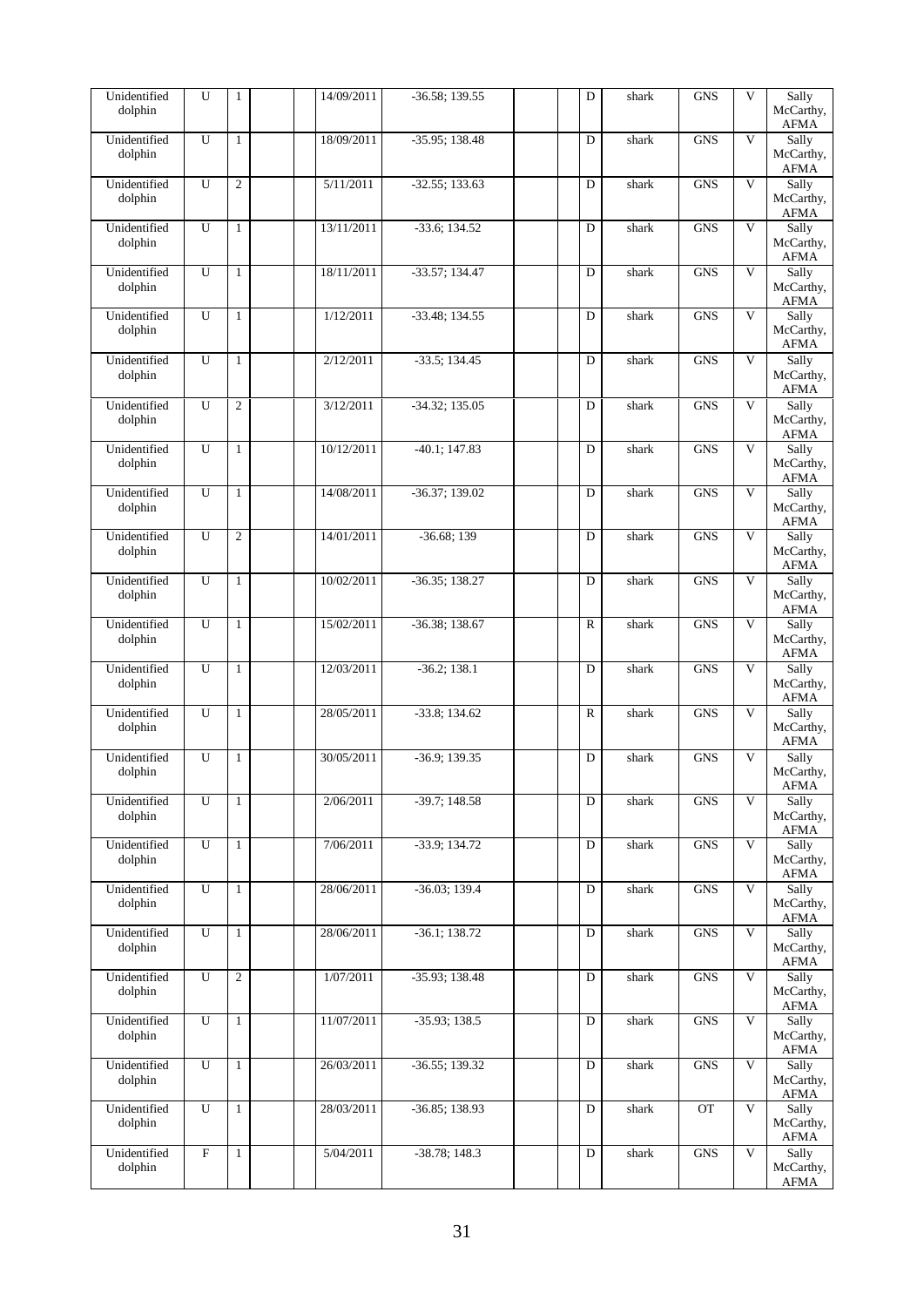| Unidentified<br>dolphin | U            | 1              | 8/05/2011  | $-36.63; 138.87$      | D | shark                                | <b>GNS</b> | $\mathbf{V}$ | Sally<br>McCarthy,<br><b>AFMA</b> |
|-------------------------|--------------|----------------|------------|-----------------------|---|--------------------------------------|------------|--------------|-----------------------------------|
| Unidentified<br>dolphin | U            | $\mathbf{1}$   | 10/02/2011 | $-36.35; 138.27$      | D | shark                                | <b>GNS</b> | V            | Sally<br>McCarthy,<br><b>AFMA</b> |
| Unidentified<br>dolphin | U            | $\overline{2}$ | 11/07/2011 | $-36; 138.55$         | D | shark                                | <b>GNS</b> | $\mathbf{V}$ | Sally<br>McCarthy,<br><b>AFMA</b> |
| Unidentified<br>dolphin | U            | 1              | 15/07/2011 | $-35.97; 138.58$      | D | shark                                | <b>GNS</b> | V            | Sally<br>McCarthy,<br><b>AFMA</b> |
| Unidentified<br>dolphin | U            | $\mathbf{1}$   | 19/07/2011 | $-36$ ; 138.47        | D | shark                                | <b>GNS</b> | V            | Sally<br>McCarthy,<br><b>AFMA</b> |
| Unidentified<br>dolphin | U            | 1              | 25/07/2011 | $-36.55$ ; 139.17     | D | shark                                | <b>GNS</b> | V            | Sally<br>McCarthy,<br><b>AFMA</b> |
| Unidentified<br>dolphin | U            | 1              | 6/08/2011  | $-36.12; 138.02$      | D | shark                                | <b>GNS</b> | V            | Sally<br>McCarthy,<br><b>AFMA</b> |
| Unknown                 | $\mathbf{F}$ | 1              | 28/06/11   | 26.3939°S; 53.0657°E  | D | tiger, white<br>and whaler<br>sharks | <b>NSC</b> | V            | QDPI&F<br>$(*2)$                  |
| Unknown<br>$M$ otosi    | $\mathbf{F}$ | 1              | 26/08/11   | 26.38099°S; 53.0951°E | D | tiger, white<br>and whaler<br>sharks | <b>NSC</b> | V            | QDPI&F<br>$(*2)$                  |

**(\*1)** Net marks on carcass.

**(\*2)** QDPI&F - Queensland Department of Primary Industries and Fisheries.

#### **8. STRANDINGS**

#### *Queensland*

The Queensland marine wildlife stranding and mortality database (StrandNet) summarises all records of sick, injured or dead marine wildlife reported to the DERM. Since 1996, this database has systematically recorded cetacean strandings and mortality south from Cairns to the Queensland–New South Wales border. There has been less comprehensive reporting of strandings and mortality from the less densely populated areas of Queensland throughout the Gulf of Carpentaria, Torres Strait and Eastern Cape York Peninsula. Most cetacean strandings are reported by the Queensland Parks and Wildlife Service (QPWS) and the Great Barrier Reef Marine Park Authority (GBRMPA) staff. Other records have been received directly from the public, including records reported via the state-wide stranding telephone hotline. Officers from DERM and GBRMPA inspect carcasses that are accessible. Records are also validated by the responsible Stranding Coordinator and expert DERM staff to ensure accuracy of reporting. In addition to general reports of strandings, the database contains all reported cetacean mortality within the Queensland Shark Control Program (SCP), which was managed by the Department of Employment, Economic Development and Innovation during the reporting period.

| <b>Species</b>                   | No.<br>strandings | No. post<br>mortems | Contact person(s)/ Institute(s) | Contact email address(es)   |
|----------------------------------|-------------------|---------------------|---------------------------------|-----------------------------|
| Australian snubfin<br>dolphin    | 5                 | $\Omega$            | Justin Meager, DERM             | strand.data@derm.qld.gov.au |
| Bottlenose dolphin               | 11                | $\overline{2}$      | Justin Meager, DERM             | strand.data@derm.qld.gov.au |
| Bottlenose dolphin               | 6                 | $\Omega$            | Justin Meager, DERM             | strand.data@derm.qld.gov.au |
| Common dolphin                   | $\tau$            | $\overline{0}$      | Justin Meager, DERM             | strand.data@derm.qld.gov.au |
| Cuvier's beaked whale            |                   | $\Omega$            | Justin Meager, DERM             | strand.data@derm.qld.gov.au |
| Humpback whale                   | 18                | $\overline{4}$      | Justin Meager, DERM             | strand.data@derm.qld.gov.au |
| Indo-Pacific humpback<br>dolphin | 13                | 3                   | Justin Meager, DERM             | strand.data@derm.qld.gov.au |
| Melon-headed whale               | 3                 |                     | Justin Meager, DERM             | strand.data@derm.qld.gov.au |
| Pantropical spotted<br>dolphin   | 3                 | $\Omega$            | Justin Meager, DERM             | strand.data@derm.qld.gov.au |
| Pygmy sperm whale                |                   |                     | Justin Meager, DERM             | strand.data@derm.qld.gov.au |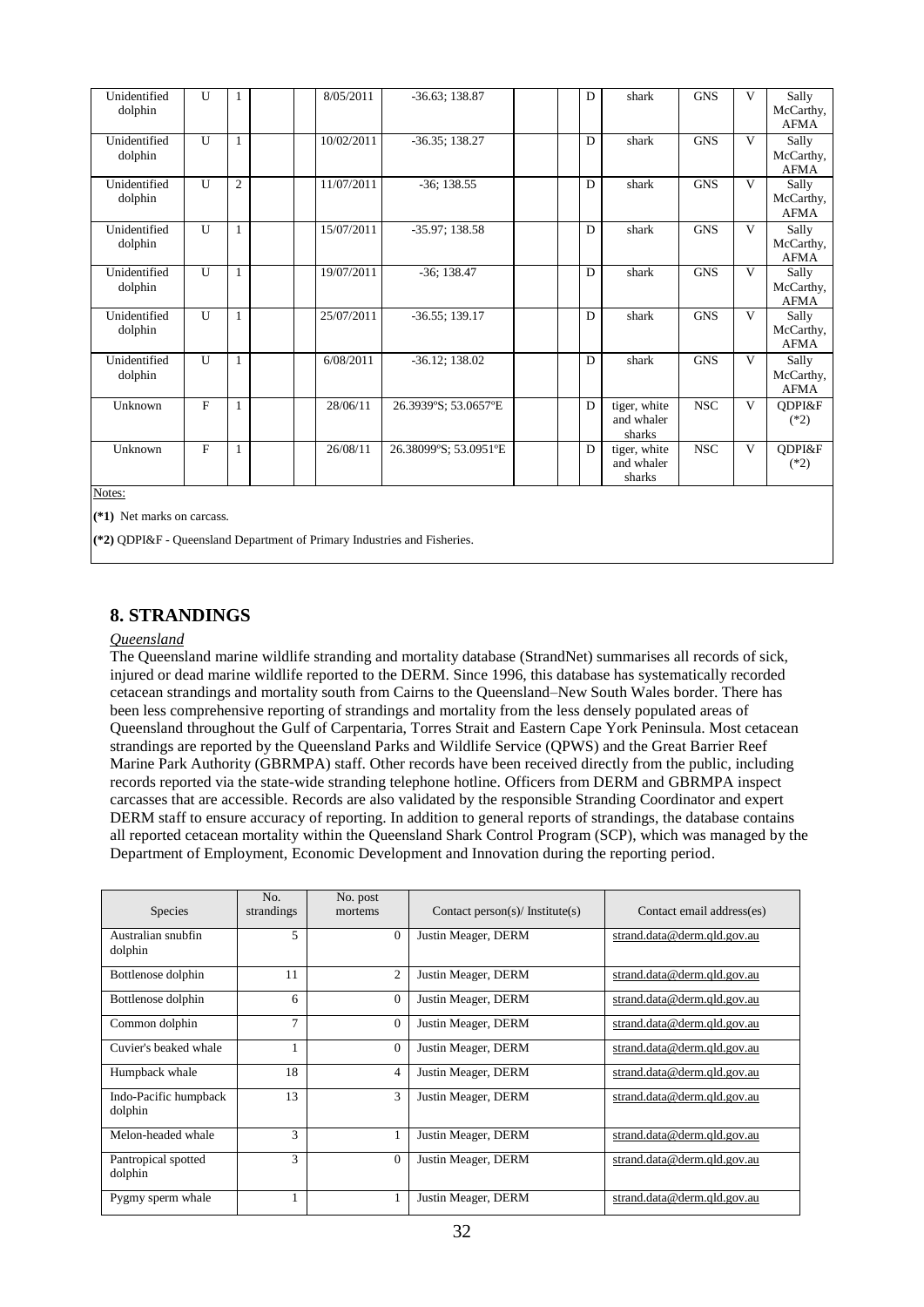| Short-finned pilot<br>whale |  | Justin Meager, DERM | strand.data@derm.qld.gov.au |
|-----------------------------|--|---------------------|-----------------------------|
| Spinner dolphin             |  | Justin Meager, DERM | strand.data@derm.qld.gov.au |
| Unidentified dolphin        |  | Justin Meager, DERM | strand.data@derm.qld.gov.au |
| Unidentified whale          |  | Justin Meager, DERM | strand.data@derm.qld.gov.au |
| Unidentified whale          |  | Justin Meager, DERM | strand.data@derm.qld.gov.au |

#### *Victoria*

Incidental opportunistic strandings records received by DSE

Strandings along the Victorian coastline are either directly reported to the Department of the Sustainability and Environment (DSE) or the Victorian Cetacean Strandings network. The appropriate DRI researchers / Victorian Cetacean Network members are contacted and suitable action taken. In 2011, strandings were attended by David Donnelly and Jeff Weir (DRI) and members of the Victorian Cetacean Network. Specimens are collected and distributed to the appropriate researcher, as well as a sample being collected and delivered to the Melbourne Museum for archival storage. The storage of samples at the Melbourne Museum is directed as condition of a DRI's research permit issued by DSE. The appropriate MU/DRI/DSE/Parks Victoria/Zoos Victoria personnel are contacted and suitable action taken.

| Species              | No.<br>strandings | No. post<br>mortems                                                                                                                          | Contact person(s)/ Institute(s) | Contact email address(es)        |
|----------------------|-------------------|----------------------------------------------------------------------------------------------------------------------------------------------|---------------------------------|----------------------------------|
| Bottlenose dolphin   | 1                 |                                                                                                                                              | Kirsty Greengrass, DSE          | Kirsty.greengrass@dse.vic.gov.au |
| Common dolphin       | $\tau$            | 1                                                                                                                                            | Kirsty Greengrass, DSE          | Kirsty.greengrass@dse.vic.gov.au |
| Common dolphin       | 3                 | 1                                                                                                                                            | Sue Mason - DRI                 | research@dolphinresearch.org.au  |
| Common dolphin       | $\overline{2}$    | 2 (conducted by<br>Dr Priscilla<br>Hodge,<br>Melbourne<br>University;<br>Michael Lynch,<br>Zoos Victoria<br>and Kate<br>Charlton-Robb,<br>MU | Kate Charlton-Robb - MU         | kate.charlton@monash.edu         |
| False killer whale   | 1                 |                                                                                                                                              | Kirsty Greengrass, DSE          | Kirsty.greengrass@dse.vic.gov.au |
| Humpback whale       | 8                 |                                                                                                                                              | Kirsty Greengrass, DSE          | Kirsty.greengrass@dse.vic.gov.au |
| Humpback whale       | 1                 | $\theta$                                                                                                                                     | Sue Mason - DRI                 | research@dolphinresearch.org.au  |
| Pilot whale          |                   |                                                                                                                                              | Kirsty Greengrass, DSE          | Kirsty.greengrass@dse.vic.gov.au |
| Unidentified dolphin | $\overline{2}$    |                                                                                                                                              | Kirsty Greengrass, DSE          | Kirsty.greengrass@dse.vic.gov.au |

#### *Western Australia*

| <b>Species</b>     | No.<br>strandings | No. post<br>mortems      | Contact person(s)/ Institute(s) | Contact email address(es)      |
|--------------------|-------------------|--------------------------|---------------------------------|--------------------------------|
| Bottlenose dolphin |                   | 4                        | Douglas Coughran - DEC          | Douglas.Coughran@dec.wa.gov.au |
| Common dolphin     |                   | Ni1                      | Douglas Coughran - DEC          | Douglas.Coughran@dec.wa.gov.au |
| Humpback whale     | 17                | 3 PM & 8 only<br>sampled | Douglas Coughran - DEC          | Douglas.Coughran@dec.wa.gov.au |
| Minke whale        | $\overline{c}$    | Ni1                      | Douglas Coughran - DEC          | Douglas.Coughran@dec.wa.gov.au |
| Risso's dolphin    |                   | Nil                      | Douglas Coughran - DEC          | Douglas.Coughran@dec.wa.gov.au |
| Spinner dolphin    |                   | Ni1                      | Douglas Coughran - DEC          | Douglas.Coughran@dec.wa.gov.au |
| Striped dolphin    | 6                 | Nil                      | Douglas Coughran - DEC          | Douglas.Coughran@dec.wa.gov.au |

#### *New South Wales*

A data base of stranding events is maintained by the NSW OEH for the entire NSW coast line. Sightings are reported year round by individuals, OEH and other agency officers and non government agencies.

| Species<br>N <sub>O</sub> | No. post | $\angle$ ontact person(s)<br>Institute(s) | Contact email address(es) |
|---------------------------|----------|-------------------------------------------|---------------------------|
|---------------------------|----------|-------------------------------------------|---------------------------|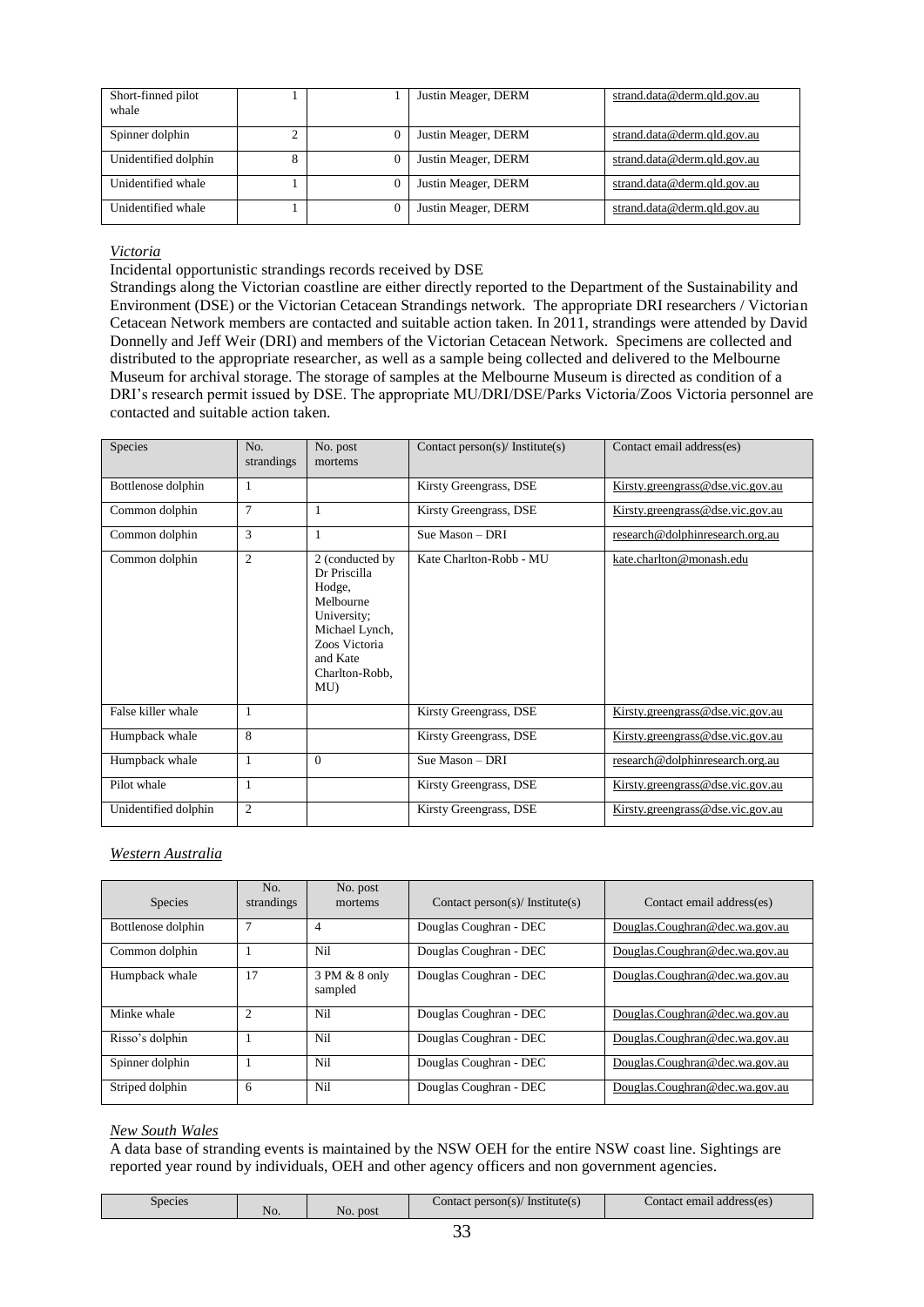|                                    | strandings      | mortems      |                       |                                   |
|------------------------------------|-----------------|--------------|-----------------------|-----------------------------------|
| <b>Blanville's beaked</b><br>whale | 3               | $\Omega$     | <b>Geoff Ross OEH</b> | geoff.ross@environment.nsw.gov.au |
| Bottlenose dolphin                 | 1               | $\Omega$     | Jane Hall ARWH        | jhall@zoo.nsw.gov.au              |
| Bottlenose dolphin                 | 8               | $\Omega$     | <b>Geoff Ross OEH</b> | geoff.ross@environment.nsw.gov.au |
| Common dolphin                     | $\overline{c}$  | $\Omega$     | <b>Geoff Ross OEH</b> | geoff.ross@environment.nsw.gov.au |
| Dwarf sperm whale                  | $\mathbf{1}$    | $\Omega$     | <b>Geoff Ross OEH</b> | geoff.ross@environment.nsw.gov.au |
| Humpback whale                     | $\mathbf{1}$    | $\mathbf{1}$ | Jane Hall ARWH        | jhall@zoo.nsw.gov.au              |
| Humpback whale                     | 1               | $\mathbf{1}$ | Jane Hall ARWH        | jhall@zoo.nsw.gov.au              |
| Humpback whale                     | $\overline{12}$ | $\Omega$     | <b>Geoff Ross OEH</b> | geoff.ross@environment.nsw.gov.au |
| Minke whale                        | $\overline{c}$  | $\Omega$     | <b>Geoff Ross OEH</b> | geoff.ross@environment.nsw.gov.au |
| Pantropical spotted<br>dolphin     | $\mathbf{1}$    | $\Omega$     | <b>Geoff Ross OEH</b> | geoff.ross@environment.nsw.gov.au |
| Pygmy killer whale                 | $\mathbf{1}$    | $\mathbf{1}$ | Jane Hall ARWH        | jhall@zoo.nsw.gov.au              |
| Pygmy killer whale                 | $\mathbf{1}$    | $\mathbf{1}$ | <b>Geoff Ross OEH</b> | geoff.ross@environment.nsw.gov.au |
| Pygmy sperm whale                  | $\mathbf{1}$    | $\Omega$     | <b>Geoff Ross OEH</b> | geoff.ross@environment.nsw.gov.au |
| Risso's dolphin                    | 1               | $\Omega$     | <b>Geoff Ross OEH</b> | geoff.ross@environment.nsw.gov.au |
| Sperm whale                        | $\mathbf{1}$    | $\mathbf{1}$ | Jane Hall ARWH        | jhall@zoo.nsw.gov.au              |
| Sperm whale                        | 1               | $\mathbf{1}$ | Jane Hall ARWH        | jhall@zoo.nsw.gov.au              |
| Sperm whale                        | $\overline{2}$  | $\Omega$     | <b>Geoff Ross OEH</b> | geoff.ross@environment.nsw.gov.au |
| Striped dolphin                    | $\mathbf{1}$    | $\mathbf{1}$ | Jane Hall ARWH        | jhall@zoo.nsw.gov.au              |
| Striped dolphin                    | $\overline{c}$  | $\Omega$     | <b>Geoff Ross OEH</b> | geoff.ross@environment.nsw.gov.au |
| Unidentified dolphin<br>$(*1)$     | 3               | $\Omega$     | <b>Geoff Ross OEH</b> | geoff.ross@environment.nsw.gov.au |
| Unknown species                    | 6               | $\mathbf{1}$ | <b>Geoff Ross OEH</b> |                                   |

**(\*1)** Submitted as "inshore dolphins"

The above statistics include numbers of entrapments and entanglements in NSW. Details of these events are provided in the table below.

| Species                             | <b>Sex</b>          | N <sub>o</sub> | Date    | Location                                                                                 | Fate                             | Event<br>Type/Gear                | How<br>observed      | Source or contact                     |
|-------------------------------------|---------------------|----------------|---------|------------------------------------------------------------------------------------------|----------------------------------|-----------------------------------|----------------------|---------------------------------------|
| <b>Blainville's</b><br>beaked whale | F                   | 3              | 12/8/11 | Lord Howe<br>island<br>lagoon<br>fringing<br>reef                                        | Live but<br>subsequently<br>died | Entrapment                        | NPWS officer         | geoff.ross@environment.nsw<br>.gov.au |
| <b>Bottlenose</b><br>dolphin        |                     | 1              | 28/4/11 | Stockton<br>Beach<br>Newcastle<br>Lat. $-$<br>32.8068244<br>8 Long.<br>151.966773<br>8   | Dead                             | Entangleme<br>nt in shark<br>net  | Land<br>Observer     | geoff.ross@environment.nsw<br>.gov.au |
| Humpback<br>whale                   | Unknown<br>immature | $\mathbf{1}$   | 6/7/11  | Forster<br>Booti Booti<br>Seven Mile<br>Beach Lat.<br>$-32.26025$<br>Long.<br>152.540347 | Released.                        | Entangleme<br>$nt$ – line<br>rope | Commercial<br>vessel | geoff.ross@environment.nsw<br>.gov.au |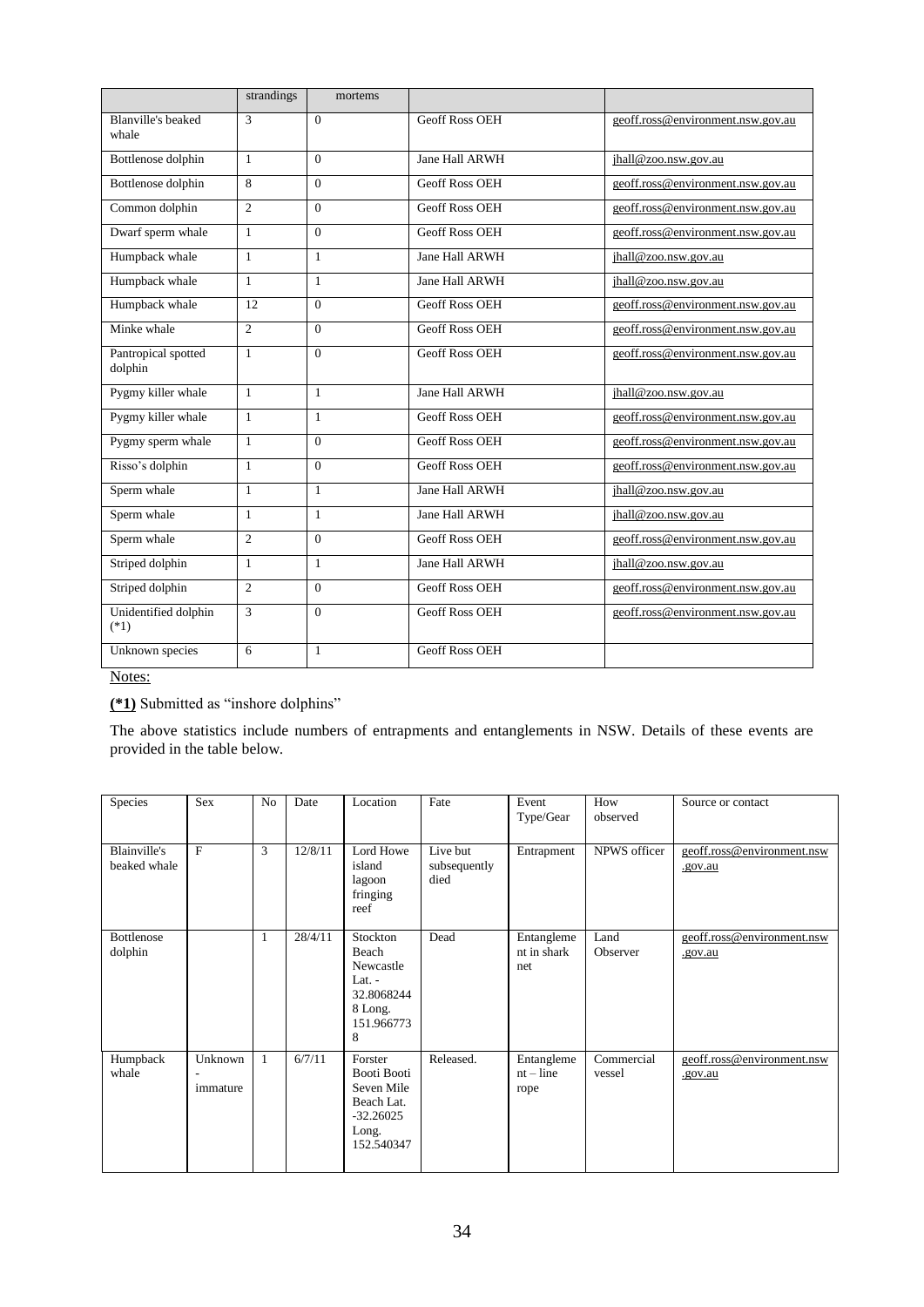| Humpback<br>whale       | Unknown            | $\mathbf{1}$ | 16/7/11                 | Stockton<br>Beach<br>Newcastle                         | Fit and<br>coping                    | Entangleme<br>$nt$ – line<br>rope             | Recreational<br>vessel      | geoff.ross@environment.nsw<br>.gov.au |
|-------------------------|--------------------|--------------|-------------------------|--------------------------------------------------------|--------------------------------------|-----------------------------------------------|-----------------------------|---------------------------------------|
| Humpback<br>whale       | Unknown            | $\mathbf{1}$ | 19/7/11                 | Red Rock                                               | Fit and<br>coping                    | Entangleme<br>$nt$ – line<br>rope             | Recreational<br>vessel      | geoff.ross@environment.nsw<br>.gov.au |
| Humpback<br>whale       | Unknown            | $\mathbf{1}$ | 19/7/11                 | Station<br>Creek                                       | Fit and<br>coping                    | Entangleme<br>$nt$ – line<br>rope             | Recreational<br>vessel      | geoff.ross@environment.nsw<br>.gov.au |
| Humpback<br>whale       | Unknown            | $\mathbf{1}$ | 29/7/11                 | Port<br>Macquarie<br>Queen's<br>Head                   | Fit and<br>coping                    | Entangleme<br>nt/line<br>rope/buoys           | Commercial<br>vessel        | geoff.ross@environment.nsw<br>.gov.au |
| Humpback<br>whale       | Unknown            | $\mathbf{1}$ | 30/7/11                 | Crescent<br>Head                                       | Fit and<br>coping                    | Entangleme<br>nt/line<br>rope/buoys           | Recreational<br>vessel      | geoff.ross@environment.nsw<br>.gov.au |
| Humpback<br>whale       | Unknown            | $\mathbf{1}$ | 3/8/11                  | 2nm off<br>Manly<br>Beach                              | Fit and<br>coping                    | Entangleme<br>$nt - crab$<br>pot/fish<br>trap | <b>NSW Marine</b><br>Rescue | geoff.ross@environment.nsw<br>.gov.au |
| Humpback<br>whale       | Unknown<br>- adult | $\mathbf{1}$ | 18/8/11                 | Port<br>Macquarie,<br>Tacking<br>Point                 | Released.                            | Entangleme<br>$nt - crab$<br>pot/fish<br>trap | Commercial<br>vessel        | geoff.ross@environment.nsw<br>.gov.au |
| Humpback<br>whale       | Unknown            | $\mathbf{1}$ | 31/8/11                 | North<br>Head, Eden                                    | Fit and<br>coping                    | Entangleme<br>$nt -$<br>line/monofi<br>lament | Commercial<br>Whale Watch   | geoff.ross@environment.nsw<br>.gov.au |
| Humpback<br>whale       | Unknown<br>- adult | $\mathbf{1}$ | 20/9/11                 | $2nm$ off<br>Cape Byron<br>285374S<br>and<br>15337411E | Coping but<br>sluggish               | Entangleme<br>$nt -$<br>rope/buoys            | <b>NPWS</b>                 | geoff.ross@environment.nsw<br>.gov.au |
| Humpback<br>whale       | Unknown            | $\mathbf{1}$ | 7/10/11                 | 1 km off<br>Lennox<br>Head                             | Fit and<br>coping                    | Entangleme<br>$nt -$<br>rope/buoys            | Land<br>observer            | geoff.ross@environment.nsw<br>.gov.au |
| Humpback<br>whale       | M                  | $\mathbf{1}$ | 13/10/1<br>$\mathbf{1}$ | Port<br>Kembla<br>harbour                              | Debilitated-<br>subsequently<br>died | Entangleme<br>$nt$ – line<br>rope/buoys       | Land<br>observer            | geoff.ross@environment.nsw<br>.gov.au |
| Humpback<br>whale       | M                  | $\mathbf{1}$ | 17/10/1<br>$\mathbf{1}$ | Gerringong<br>harbour                                  | Dead                                 | Entangleme<br>$nt$ – line<br>rope             | NPWS officer                | geoff.ross@environment.nsw<br>.gov.au |
| Unidentified<br>dolphin | Unknown            | $\mathbf{1}$ | 25/10/1<br>$\mathbf{1}$ | Port<br>Stephens                                       | Debilitated                          | Entangleme<br>$nt -$<br>rope/buoys            | Commercial<br>whale watch   | geoff.ross@environment.nsw<br>.gov.au |

#### *South Australia*

A network for DEH SA, PIRSA and community members report to SAM, even when carcasses are not collected. The contact person for this data is C. Kemper, SAM.

| <b>Species</b>     | No.<br>strandings | No. post<br>mortems | Contact person(s)/ Institute(s) | Contact email address(es)           |
|--------------------|-------------------|---------------------|---------------------------------|-------------------------------------|
| Bottlenose dolphin | 12                | 10                  | C. Kemper / S.A. Museum         | Catherine.Kemper@samuseum.sa.gov.au |
| Bottlenose dolphin | 14                |                     | C. Kemper / S.A. Museum         | Catherine.Kemper@samuseum.sa.gov.au |
| Common dolphin     | 12                |                     | C. Kemper / S.A. Museum         | Catherine.Kemper@samuseum.sa.gov.au |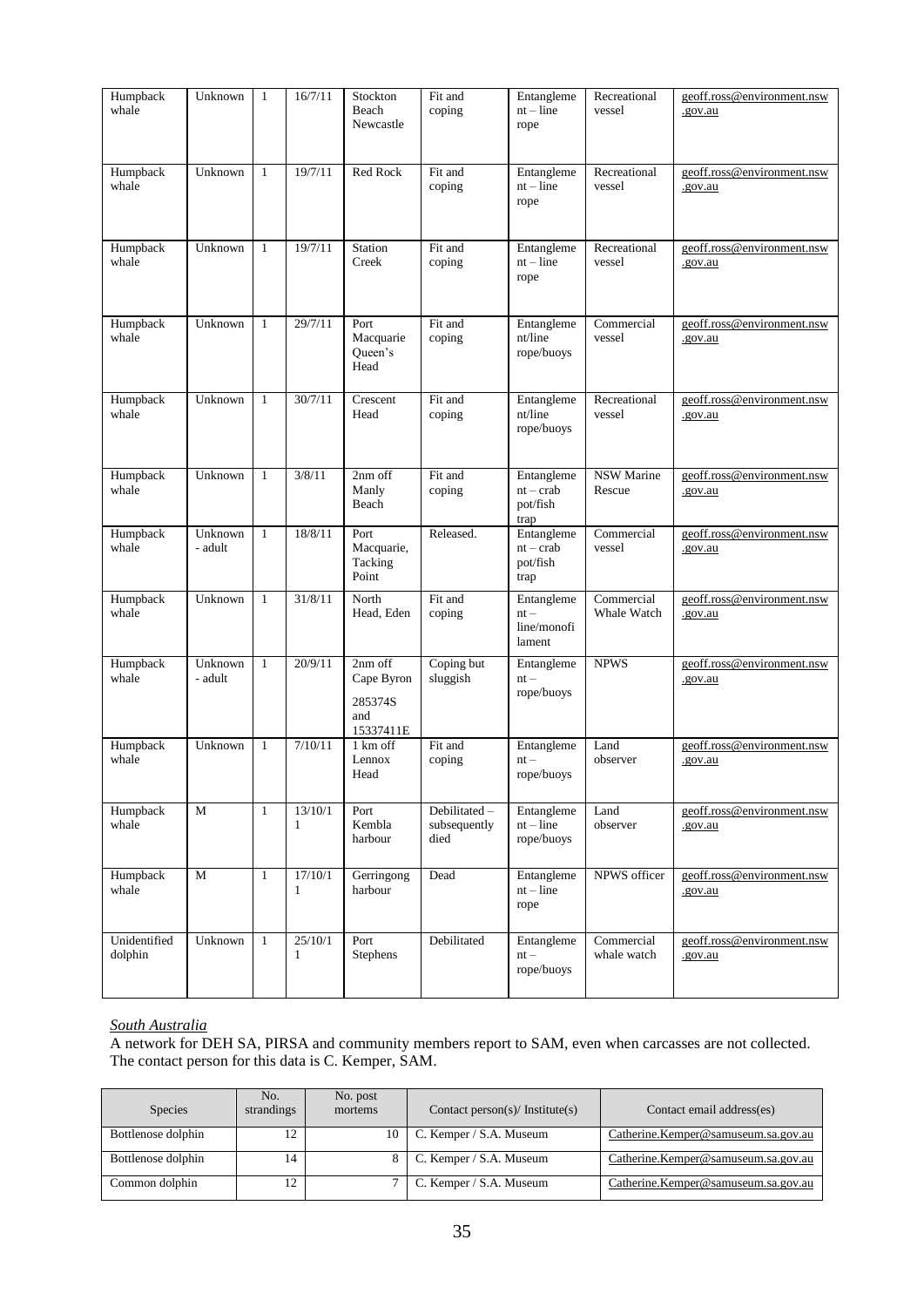| Cuvier's beaked whale |                | $\overline{0}$ | C. Kemper / S.A. Museum | Catherine.Kemper@samuseum.sa.gov.au |
|-----------------------|----------------|----------------|-------------------------|-------------------------------------|
| Humpback whale        |                | $\theta$       | C. Kemper / S.A. Museum | Catherine.Kemper@samuseum.sa.gov.au |
| Pygmy right whale     |                |                | C. Kemper / S.A. Museum | Catherine.Kemper@samuseum.sa.gov.au |
| Pygmy right whale     |                |                | C. Kemper / S.A. Museum | Catherine.Kemper@samuseum.sa.gov.au |
| Southern right whale  | $\overline{2}$ | $\theta$       | C. Kemper / S.A. Museum | Catherine.Kemper@samuseum.sa.gov.au |
| Southern right whale  | 2              | $\overline{0}$ | C. Kemper / S.A. Museum | Catherine.Kemper@samuseum.sa.gov.au |
| Southern right whale  |                |                |                         |                                     |
| dolphin $(*1)$        |                | $\overline{0}$ | C. Kemper / S.A. Museum | Catherine.Kemper@samuseum.sa.gov.au |
| Sperm whale           | 2              | $\theta$       | C. Kemper / S.A. Museum | Catherine.Kemper@samuseum.sa.gov.au |
| Unidentified cetacean | 2              | $\overline{0}$ | C. Kemper / S.A. Museum | Catherine.Kemper@samuseum.sa.gov.au |
| Unidentified dolphin  | 4              | $\theta$       | C. Kemper / S.A. Museum | Catherine.Kemper@samuseum.sa.gov.au |

**(\*1)** Species identification could not be confirmed due to no collected photos/specimen.

# *Tasmania*

Stranding events are typically reported via the DPIPWE Marine Mammal Hotline. The hotline provides a single point of call to report whale sightings and strandings within Tasmania and is serviced 24 hours per day/365 days a year.

| Species                    | No.<br><b>Strandings</b><br>(total)<br>animals) | No. post<br>mortems | Contact person(s)/ Institute(s) | Contact email address(es)        |
|----------------------------|-------------------------------------------------|---------------------|---------------------------------|----------------------------------|
| Bottlenose dolphin         | 4(42)                                           | $\Omega$            | R. Gales, DPIPWE                | Rosemary.gales@dpipwe.tas.gov.au |
| Common dolphin             | 2(8)                                            | $\Omega$            | R. Gales, DPIPWE                | Rosemary.gales@dpipwe.tas.gov.au |
| Humpback whale             | 8(8)                                            | $\Omega$            | R. Gales, DPIPWE                | Rosemary.gales@dpipwe.tas.gov.au |
| Long-finned pilot<br>whale | 3(35)                                           | $\Omega$            | R. Gales, DPIPWE                | Rosemary.gales@dpipwe.tas.gov.au |
| Minke whale                | 2(3)                                            | $\theta$            | R. Gales, DPIPWE                | Rosemary.gales@dpipwe.tas.gov.au |
| Sperm whale                | 4(29)                                           | $\overline{0}$      | R. Gales, DPIPWE                | Rosemary.gales@dpipwe.tas.gov.au |

# **9. OTHER STUDIES AND ANALYSES**

# **Woods Hole Oceanographic Institution**

Following field research in 2007 in Bunbury, West Australia, two new studies have finally been published. In 2007, we recorded bottlenose dolphin (*Tursiops aduncus*) whistles using a calibrated and geo-synchronized array of hydrophones to calculate the source level and energetic content of whistles (Jensen *et al.* 2011). We also recorded the biosonar signals of *Tursiops aduncus* to estimate the source levels, frequency content, and directionality of on-axis biosonar signals (Wahlberg *et al.* 2012).

#### Humpback whale orientation and navigation - Ann Allen

The research activities conducted under Queensland permit WISP07484410 formed an experimental investigation of navigation and orientation mechanisms in humpback whales. The research was conducted in the Moreton Bay Marine Park on Northward migrating humpback whales. Activities included observational and experimental methods to determine if whales are using either passive or active acoustic cues to navigate around obstacles, such as rocky islands.

During 2010, a hydrophone array was deployed 100 m south of a small rocky island, Boat Rock. The array continuously sampled the acoustic environment, with the objective of obtaining recordings of the sounds of waves breaking on the island, a cue that the whales may be able to use to navigate. During the time period of deployment the whales were visually monitored from shore in order to track their movements past the island.

In 2011, the recordings made of wave noise on the island were played back to the whales in an area where there was no island, in order to acoustically simulate an obstacle in their paths. The whales were monitored from shore in order to track their paths past the acoustic source.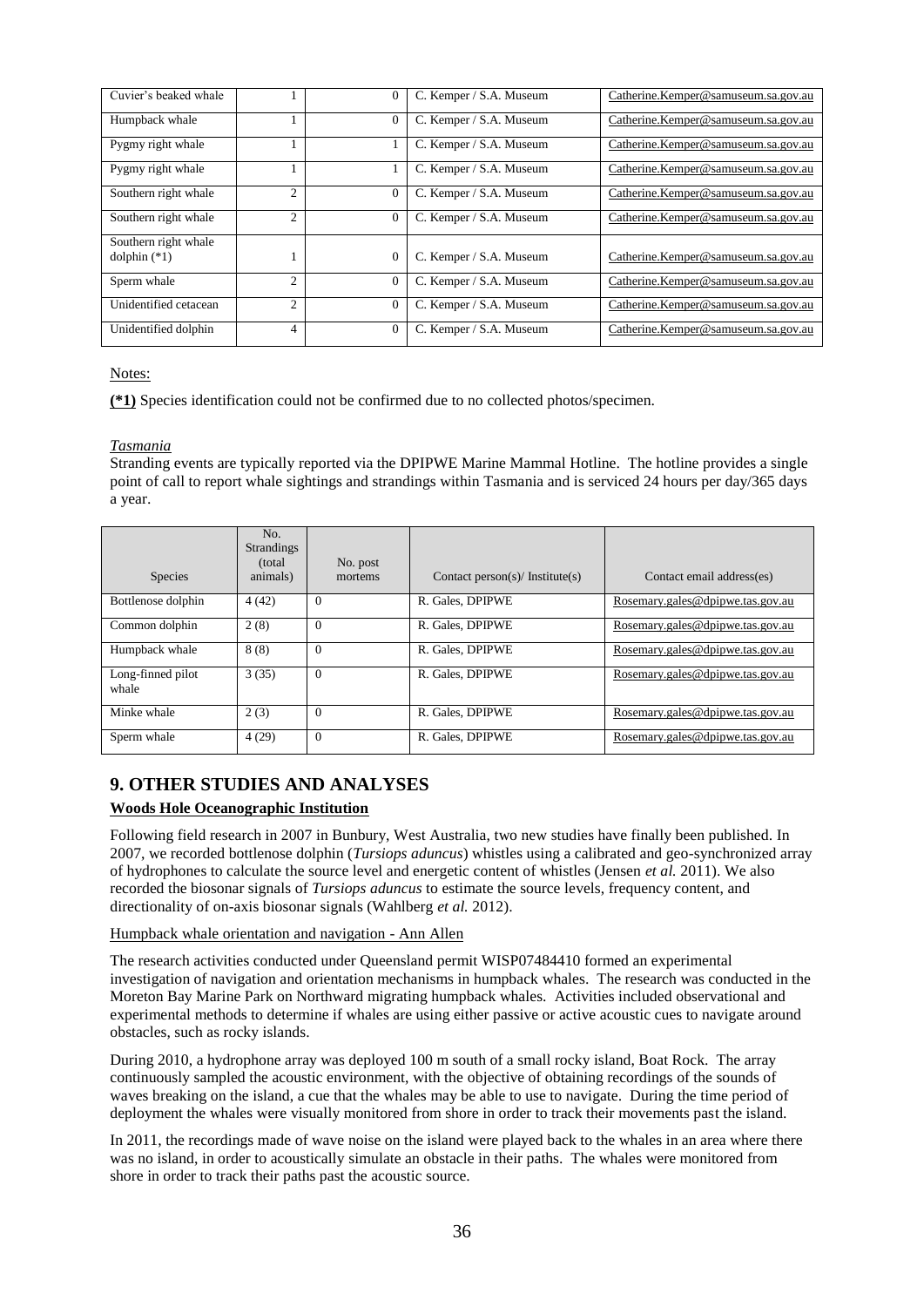Many whale tracks were collected during both years, and in 2011, 6 playbacks of noise were conducted. Analysis is still being conducted, but if the whales can be shown to use acoustic cues in navigation it would have broad implications for conservation. A study showing that the whales are using acoustics to navigate would be an important step in helping to regulate anthropogenic noise effects. If it is found that migrating whales react to an acoustically produced obstacle through avoidance it could aid in reducing entanglements in fishing gear and ship strikes in certain areas. Knowing how whales navigate can also be important in preventing strandings of otherwise healthy animals in high risk areas.

# **Department of Environment and Conservation , WA**

Licensed commercial whale watching in Western Australia (for southern right and humpback whales) for the 2011 season involved 116 licensed vessels. Data collected from whale watching operators regarding the number of passengers and whales seen during the 2010 season are still being analysed. Commercial dolphin watching licences were also issued during 2011 with a total of 97 for the year.

It is anticipated that once released and published, information from Holyoake *et al*. will be reported in the 2012 progress report (see item 11.2).

# **Australian National University**

# Dr Deborah Thiele

Dedicated surveys, line transect sampling, mark recapture and habitat use modelling studies have been conducted on the Kimberley Coast, WA at a number of locations including Roebuck Bay, Buccaneer Archipelago, Talbot Bay, Deception Bay, Napier Broome Bay & other sites. An update on surveys, sightings, boat strikes and other data from these surveys will be included in the IWC progress report for the 2012 calendar year (IWC 2013).

# **University of New South Wales**

# Tracey Rogers

We used captive dolphins as a model for great whales and demonstrate that the exhaled breath condensate, or 'blow', from marine mammals can be used to examine respiratory associated microbial communities using noninvasive sampling methods. Blow samples from two species of bottlenose dolphin, *Tursiops truncatus* and *T. aduncus*, along with hybrid offspring, were examined using molecular microbial ecology methods. A temporal analysis revealed that microbial community structure of each individual remained distinct from other individuals over a two-month period, indicating strong host specificity. The taxonomic composition of samples, based on pyrosequencing of the V1–V3 regions of the 16S rRNA gene, from 24 healthy individuals was dominated by the Cardiobacteraceae lineage of Gammaproteobacteria, comprising on average 52% of sequences in all samples. Sequences in this taxa were associated with novel clades that contain only sequences from dolphin respiratory tracts. Other genera that likely form part of the core biota include the Saccharospirillaceae (Gammaproteobacteria), Arcobacter (Epsilonproteobacteria), Hydrogenimonaceae (Epsilonproteobacteria), Halotalea (Gammaproteobacteria), Aquimarina (Flavobacteria) and Helococcus (Clostridia). Significant differences between samples from different species were observed only at the species/ strain level, driven by the relative contributions of strains from the most common phylogenetic lineages. Analysis of communities associated with hybrid animals provides tentative evidence for a paternal role in community assembly. Clear overlap was observed with data collected by capture and swabbing of bottlenose dolphins blowholes, indicating this method provides a novel non-invasive alternative to monitoring marine mammal population health.

# **Queensland**

In October 2011, a new T-QUAL project *"Implementing sustainable and World's Best Practice swim-withwhales tourism in Tropical North Queensland"* commenced, partially funded by the Commonwealth Department of Resources, Energy & Tourism. The project aims to enhance the sustainability of the unique swim-with-dwarf minke whales tourism industry in Tropical North Queensland and enrich the swimming-with-whales (SWW) tourist experience.

# **University of Queensland - School of Veterinary Science**

#### Michael Noad

UQ researchers have recently been developing a simple framework for looking at relatedness of humpback populations using songs as an indicator of stock relatedness in the context of east Australia and the South Pacific (Populations E & F). Garland et al. (2011) showed that humpback songs throughout this region are related with songs from eastern Australia propagating across the South Pacific basin over two to three years.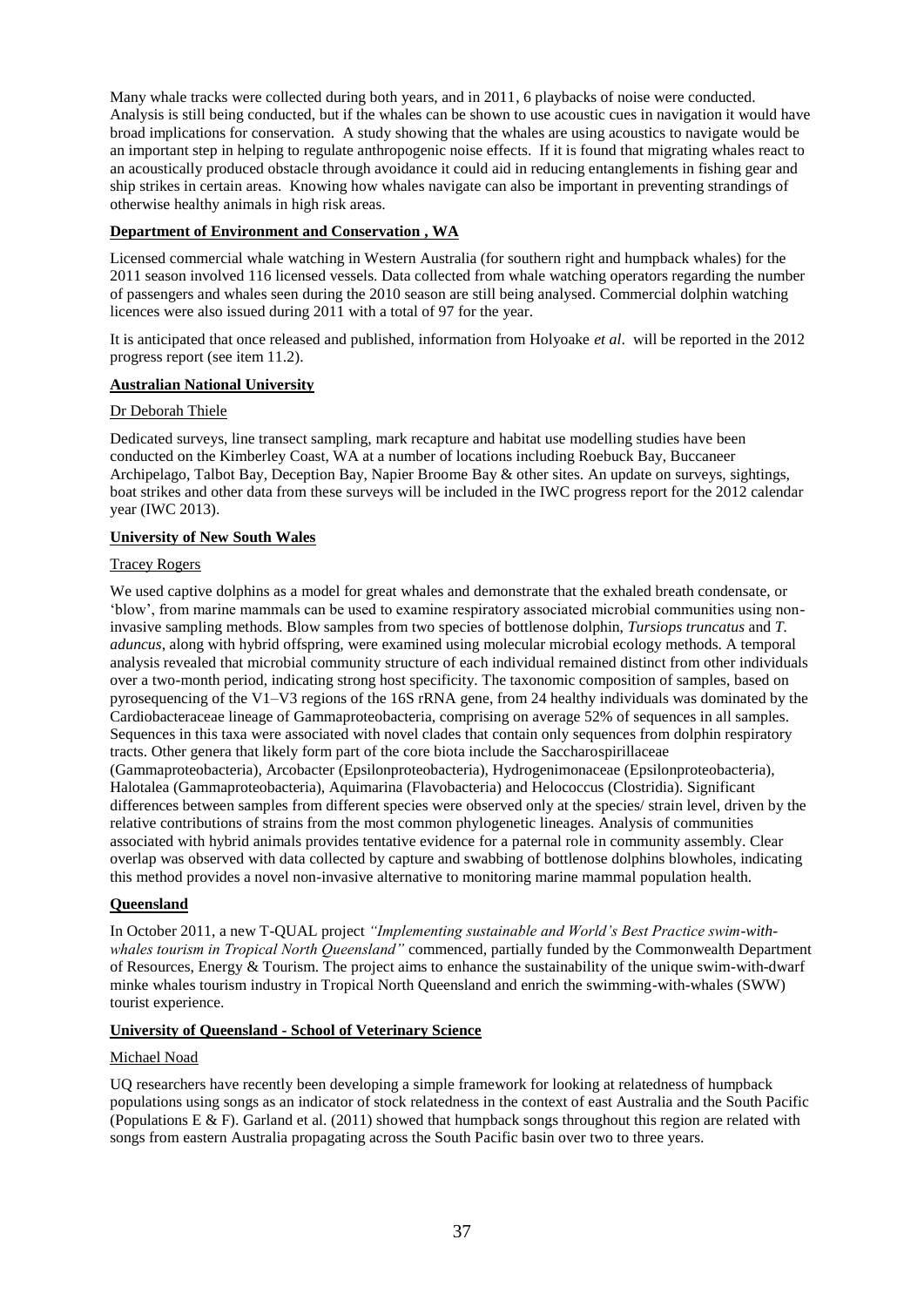# **10. LITERATURE CITED**

- Bannister JL, 2012. Southern right whale aerial survey, southern Australian coast, August 2011. Final Report on work funded through the Australian Marine Mammal Centre, 16 pp. (Unpublished, available from Bannister at [bannisj@bigpond.com\)](mailto:bannisj@bigpond.com)
- Fossi M Cristina; Casini, S., Bucalossi D. and Marsili, L. 2008. First detection of CYP1A1 and CYP2B induction in Mediterranean cetacean skin biopsies and cultured fibroblasts by Western blot analysis. *Marine Environmental Research* 66(1): 3-6.
- Fossi M Cristina; Marsili, L., Casini, S., Bucalossi D. 2006. Development of new-tools to investigate toxicological hazard due to endocrine disruptor organochlorines and emerging contaminants in Mediterranean cetaceans. *Marine Environmental Research* 62 Suppl(1): 200-204.
- Garland, E.C., Goldizen, A.W., Rekdahl, M.L., Constantine, R., Garrigue, C., Hauser, N.D., Poole, M.M., Robbins, J. and Noad, M.J. 2011. Dynamic horizontal cultural transmission of humpback whale song at the ocean basin scale. *Current Biology* 21(8): 687-691 + suppl.
- Hogg, C.J., Vickers, E.R. and Rogers, T.L. 2005. Determination of testosterone in saliva and blow of bottlenose dolphins (*Tursiops truncatus*) using liquid chromatography-mass spectrometry. *Journal of Chromatography B* 814: 339-346.
- Hogg, C. And Rogers, T., Shorter, A., Miller, P.J.O., Barton, K. and Nowacek, D. 2009. Determination of steroid hormones in whale blow: it is possible. *Marine Mammal Science,* 25(3): 605-618.
- Jensen F. H., Beedholm K., Wahlberg M., Bejder L. and Madsen P.T. 2012. Estimated communication range and energetic cost of bottlenose dolphin whistles in a tropical habitat. *J. Acoust. Soc. Am.* 131, 582-592
- Lima, N., Rogers, T., Acevedo-Whitehouse, K and Brown, M.V. 2012. Temporal Stability and Species Specificity in Bacteria Associated with the Bottlenose Dolphins Respiratory System. *Environmental Microbiology* 4(1): 89-96.
- Marsili, L., and Focardi, S. 1996. Organochlorine levels in subcutaneous blubber biopsies of fin whales (*Balaenoptera physalus*) and striped dolphins (*Stenella coeruleoalba*) from the Mediterranean Sea. *Environmental Pollution* 91(1): 1-9.
- Marsili, L., Fossi, M.C., Casini, S., Savelli, C., Jimenez, B., Junin, M. and Castello, H. 1997. Fingerprint of polycyclic aromatic hydrocarbons in two populations of southern sea lions (*Otaria flavescens*). *Chemosphere* 34(4):759–770.
- Smith, J., Hedley, S.G., Gales, N., Double, M., Noad, M. and Paton, D. 2012. Identification of humpback whale breeding and calving habitat in the Great Barrier Reef. *Marine Ecology Progress Series* 447: 259–272.
- Wahlberg M., Jensen F. H., Aguilar Soto N., Beedholm K., Bejder L., Johnson M. P., Oliveira C., Rasmussen M., Simon M., Villadsgaard A., Madsen P. T. 2011. Source parameters of echolocation clicks from wild bottlenose dolphins (*Tursiops Aduncus* and *Tursiops truncatus*). *J. Acoust. Soc. Am*. 130(4): 2263-2274

# **11. PUBLICATIONS**

# **11.1 Published or 'In Press' papers only**

- [Allen, S.J.,](http://mucru.org/group-members/simon-allen/) [Bejder, L.](http://mucru.org/group-members/lars-bejder/) and [Krützen, M.](https://www.uzh.ch/cmsssl/anthro/egg-3/groupmembers/kruetzenmichael.html) 2011[. Why do Indo-Pacific bottlenose dolphins \(](http://mucru.org/wp-content/uploads/2011/07/AllenBejderKrutzen2011Conk.pdf)*Tursiops sp.*) carry conch shells (*Turbinella sp.*[\) in Shark Bay, Western Australia?](http://mucru.org/wp-content/uploads/2011/07/AllenBejderKrutzen2011Conk.pdf) *Marine Mammal Science*. 27(2):449-454
- [Allen, S.,](http://mucru.org/group-members/simon-allen/) Cagnazzi, D., [Hodgson, A.,](http://mucru.org/group-members/amanda-hodgson/) Loneragan, N. and [Bejder, L.](http://mucru.org/group-members/lars-bejder/) 2012. Tropical inshore dolphins of northwestern Australia: Unknown populations in a rapidly changing region. *Pacific Conservation Biology*. 18: xx-xx
- Amaral AR, Möller LM, Beheregaray LB, Coelho MM. 2011. Evolution of two reproductive proteins, ZP3 and PKDREJ, in Cetaceans. *Journal of Heredity* 102: 275-282*.*
- Bilgmann, K., Moller, L. M., Harcourt, R. G., Kemper, C. M. and Beheregaray, L. B. 2011. The use of carcasses for the analysis of cetacean population genetic structure: a comparative study in two dolphin species. *PLoS ONE* 6 (5): 1–10.
- Bilgmann K, Möller LM, Harcourt RG, Kemper CM, Beheregaray LB 2011.The use of carcasses for the analysis of cetacean population genetic structure: a comparative study in two dolphin species*. PLoS One.* 10.1371/journal.pone.0020103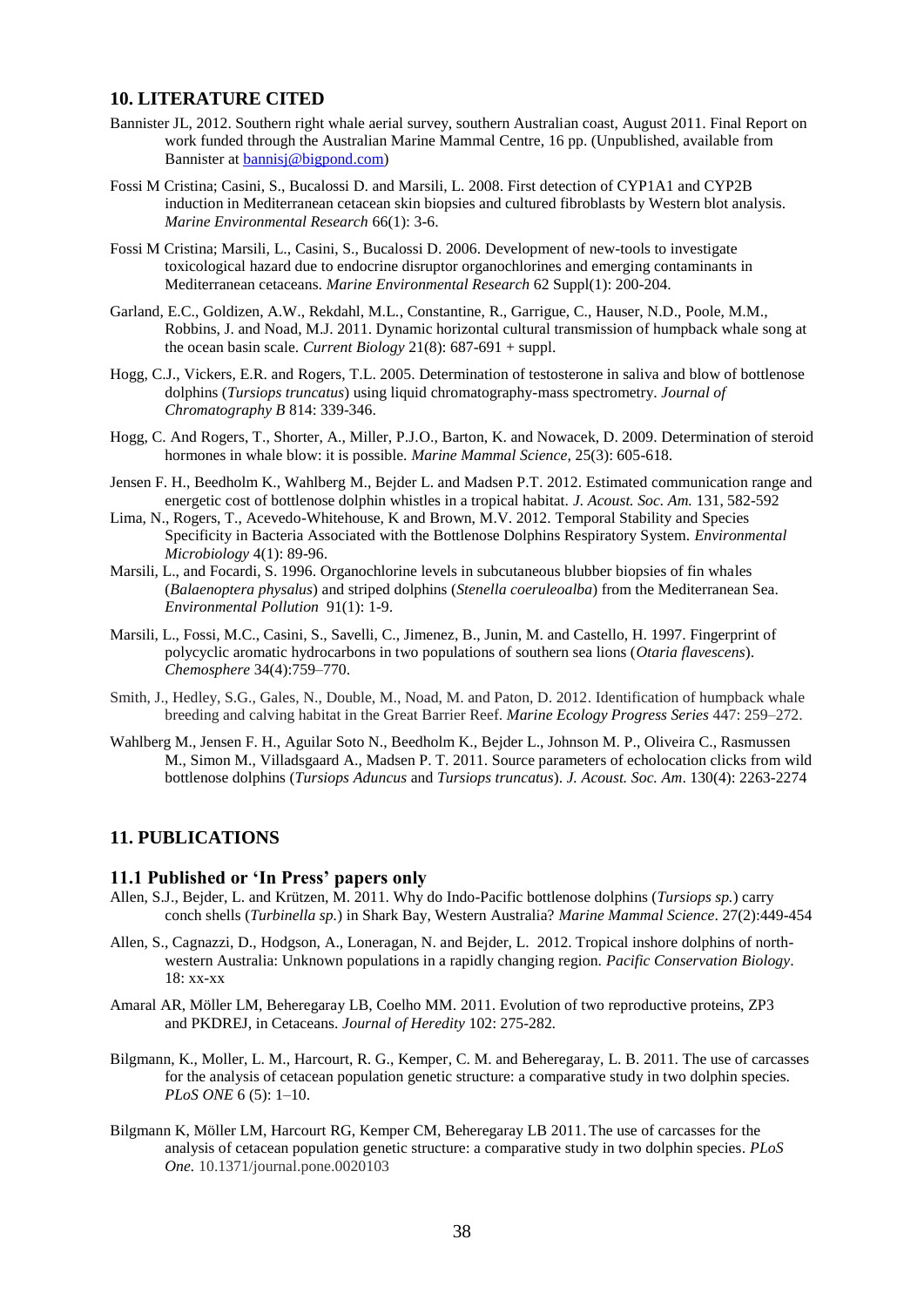- Birtles, A. & Mangott , A. 2011. Highly interactive behaviour of inquisitive dwarf minke whales. In Simmonds & Brakes (Eds). *Whales and Dolphins: cognition, culture, conservation and human perceptions*. Earthscan publications.
- [Bejder, L.](http://mucru.org/group-members/lars-bejder/), [Hodgson, A.,](http://mucru.org/group-members/amanda-hodgson/) Loneragan, N. and [Allen, S.](http://mucru.org/group-members/simon-allen/) 2012. The need for re-evaluation of species listings and short-comings in the Environmental Impact Assessment process. *Pacific Conservation Biology*. 18: xxxx
- Charlton-Robb, K., Gershwin L., Thompson, R., Austin, J., Owen, K., and McKechnie, S.W. 2011. A New Dolphin Species, the Burrunan Dolphin *Tursiops australis* sp. nov., Endemic to Southern Australian Coastal Waters. *PLoS ONE* 6(9): e24047. doi:10.1371/journal.pone.0024047
- Connor RC.; Watson-Capps J J.; Sherwin WB.; et al. 2011. A new level of complexity in the male alliance networks of Indian Ocean bottlenose dolphins (Tursiops sp.) *Biology Letters* Volume: 7 Issues: 4 Pages: 623-626 DOI: 10.1098/rsbl.2010.0852
- Coughran, D.K., Stiles, I., Mawson, P.R. (In Press) Euthanasia of beached humpback whales using explosives. *J Cetacean Res. Manag.* 12 (1): 137-144
- Donaldson, R., Finn, H., [Bejder, L.](http://mucru.org/group-members/lars-bejder/), Lusseau, D. and Calver, M. (In press). The social side of human-wildlife interaction: wildlife can learn harmful behaviours from each other. *Animal Conservation*.
- Dunlop, R.A., Noad, M.J. & Cato, D.H. 2011. Behavioural-response studies: Problems with statistical power. In: *"The Effects of Noise on Aquatic Life"*, A.N. Popper & A. Hawkins (eds). Springer: New York, Dordrecht, Heidelberg, London. pp. 293-298.
- Forestell, P.H., Kaufman, G.D., and Chaloupka, M. (in press). Long-term trends in abundance of humpback whales in Hervey Bay, Australia. *IWC Journal of Cetacean Research and Management - Southern Hemisphere Humpback Whale Special Issue*.
- Frère, C., Krützen M., Kopps, A., Ward, P., Mann, J., Sherwin, W.B. 2010. Inbreeding Tolerance and Fitness Costs in Wild Bottlenose Dolphins. *Proceedings of the Royal Society-B*. 277(1694): 2667-2673. doi: 10.1098/rspb.2010.0039
- Frère, C.H., Krützen, M., Mann, J., Connor, R., Bejder, L., Sherwin, W.B. 2010. Social and genetic interactions drive fitness variation in a wild population of bottlenose dolphins. *Proceedings of the National Academy of Sciences*. 107: 19949-19954 [www.pnas.org/cgi/doi/10.1073/pnas.1007997107](http://www.pnas.org/cgi/doi/10.1073/pnas.1007997107)
- Frère, C., Krützen, M., Mann, J. Watson-Capps, J.J. Patterson, E. M., Tsai, Y.J., Connor, R., Bejder, L., Sherwin, W.B. 2010. Geographic proximity and both matrilineal and biparental kinship drive female associations in Shark Bay bottlenose dolphins. *Animal Behaviour.* 80(3):481-486. DOI: 10.1016/j.anbehav.2010.06.007
- Frère, C.H., Krzyszczyk, E., Patterson, E.M., Hunter, S., Ginsburg, A., Mann, J. 2010. Thar she blows! A novel method for DNA collection from cetacean blow. *PLoS ONE.* 5(8)e12299 [http://dx.plos.org/10.1371/journal.pone.0012299.](http://dx.plos.org/10.1371/journal.pone.0012299)
- Frère, C.H., Mann, J., Krützen, M., Connor, R., Bejder, L., Sherwin, W.B. 2011. Nature and nurture: a step towards investigating their interactions in the wild. *Communicative and Integrative Biology* 4: 192-193.
- Frère, C., Seddon, J., Palmer, C., Porter, L. & Parra, G. 2011. Multiple lines of evidence for an Australasian geographic boundary in the Indo-Pacific humpback dolphin (*Sousa chinensis*): population or species divergence? *Conservation Genetics*, 1-6.
- Gibbs, S. E., Harcourt, R. G. and Kemper, C. M. 2011. Niche differentiation of bottlenose dolphin species in South Australia revealed by stable isotopes and stomach contents. *Wildlife Research* 38: 261–270.
- Gill, P.C., M.G. Morrice, B. Page, R. Pirzl, A.H. Levings and M. Coyne. 2011. Blue whale habitat selection and within-season distribution in a regional upwelling system off southern Australia. *Marine Ecology Progress Series* 421: 243-263.
- Groom, C.J. and Coughran, D.K. In press. Three decades of cetacean strandings in Western Australia: 1981 to 2010. *Journal of the Royal Society of Western Australia*.
- Groom, C.J. and Coughran, D.K. (In press). Entanglements of baleen whales off the coast of Western Australia between 1982 and 2010: patterns of occurrence and management responses. *Pacific Conservation Biology* 18.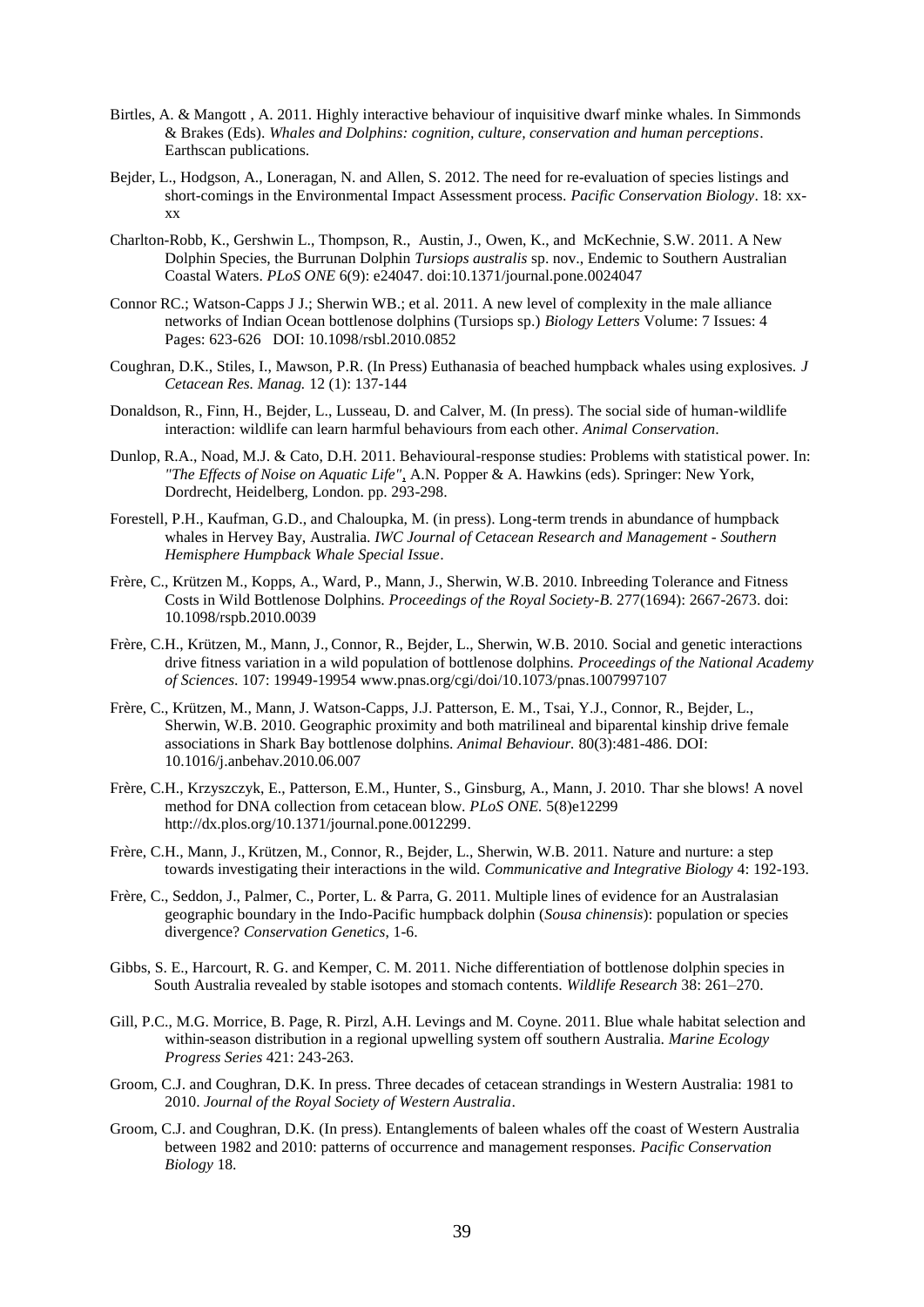- Hogg, C.J., Vickers, E.R. and Rogers, T.L. 2005. Determination of testosterone in saliva and blow of bottlenose dolphins (*Tursiops truncatus*) using liquid chromatography-mass spectrometry. *Journal of Chromatography B* 814: 339-346.
- Hogg, C. And Rogers, T., Shorter, A., Miller, P.J.O., Barton, K. and Nowacek, D. 2009. Determination of steroid hormones in whale blow: it is possible. *Marine Mammal Science* 25(3): 605-618.
- Krzyszczyk, E., Kopps, A., Bacher, K. Smith, H., Meighan, N. & Mann, J. (in press). A report on six cases of seagrass-associated gastric impaction in bottlenose dolphins (*Tursiops* sp.). *Marine Mammal Science*
- Krzyszczyk, E. & Mann, J. 2012. Why become speckled? Ontogeny and function of speckling in Shark Bay bottlenose dolphins (*Tursiops* sp). *Marine Mammal Science.* 28(2):295-307. *DOI: 10.1111/j.1748- 7692.2011.00483.x*
- Lima, N., Rogers, T., Acevedo-Whitehouse, K and Brown, M.V., 2012. Temporal Stability and Species Specificity in Bacteria Associated with the Bottlenose Dolphins Respiratory System. *Environmental Microbiology*. 4(1): 89-96.
- Mangott, A., Birtles R. A. & Marsh, H. (2011) Attraction of dwarf minke whales (*Balaenoptera acutorostrata* subsp.) to vessels and swimmers in the Great Barrier Reef World Heritage Area – the management challenges of an inquisitive whale. *Journal of Ecotourism*, 10 (1): 64-76.
- Möller LM, Valdez FP, Allen SJ, Bilgmann K, Corrigan S, Beheregaray LB 2011. Fine-scale genetic structure in short-beaked common dolphins (*Delphinus delphis*) along the East Australian Current. *Marine Biology*  158: 113-126*.* Palmer, C., Murphy, S. A., Thiele, D., Parra, G. J., Robertson, K. M., Beasley, I. & Austin, C. M. 2011. Analysis of mitochondrial DNA clarifies the taxonomy and distribution of the Australian snubfin dolphin (*Orcaella heinsohni*) in northern Australian waters. *Marine and Freshwater Research*, 62, 1303-1307.
- Parra, G. J., Corkeron, P. J. & Arnold, P. 2011. Grouping and fission–fusion dynamics in Australian snubfin and Indo-Pacific humpback dolphins. *Animal Behaviour*, 82, 1423-1433.
- Patterson, E.M. & Mann, J. (in press). Individual, sex, and seasonal differences in bottlenose dolphin habitat use and home ranges in Shark Bay, Australia: Implications for conservation and management. *Marine and Freshwater Research*
- Patterson E.M. & Mann, J. 2011. The Ecological conditions that favour tool use and innovation in wild bottlenose dolphins (*Tursiops* sp.). *PLoS One*. 6(7)e22243. doi:10.1371/journal.pone.0022243
- Patterson, E.M. & Mann, J. 2012. Look, no hands. *Behavioral and Brain Sciences*
- Rendell, L., Mesnick, S. L., Dalebout, M. L., Burtenshaw, J. and H. Whitehead. 2011. Can genetic differences explain vocal dialect variation in sperm whales, Physeter macrocephalus? *Behavioural Genetics*. DOI 10.1007/s10519-011-9513-y.
- Smith, J., Hedley, S.G., Gales, N., Double, M., Noad, M. and Paton, D. 2012. Identification of humpback whale breeding and calving habitat in the Great Barrier Reef. *Marine Ecology Progress Series*. Vol. 447: 259– 272
- Steckenreuter A, Harcourt R, Möller LM 2011. Distance does matter: close approaches by boats impede feeding and resting behaviour of Indo-Pacific bottlenose dolphins. *Wildlife Research* 38: 455– 463.Vilstrup, J., Ho, S., Foote, A., Morin, P., Kreb, D., Krützen, M., Parra, G. J., Robertson, K., de Stephanis, R., Verborgh, P., Willerslev, E., Orlando, L. & Gilbert, M. T. 2011. Mitogenomic phylogenetic analyses of the Delphinidae with an emphasis on the Globicephalinae. *BMC Evolutionary Biology*, 11, 65.
- Tsai, Y.J. & Mann, J. 2012. Dispersal, philopatry and the role of fission-fusion dynamics in bottlenose dolphins. *Marine Mammal Science*. DOI: 10.1111/j.1748-7692.2011.00559.
- Randic, S., Connor, R. C., Sherwin, W. B., and Krutzen, M. 2012. A novel mammalian social structure in Indo-Pacific bottlenose dolphins (*Tursiops* sp.): complex male alliances in an open social network. *Proceedings of the Royal Society B*. doi: 10.1098/rspb.2012.0264
- Sharara H. Singh L., Getoor L., Mann, J. 2010. Understanding actor loyalty to event-based groups in affiliation networks. *Social Network Analysis and Mining*. 1: 115-126, DOI: 10.1007/s13278-010-0005-5
- Stanton, M.A., Gibson, Q.A., Mann, J. 2011. When mum's away: A study of mother and calf ego networks during separations in wild bottlenose dolphins (*Tursiops* sp.) *Animal Behaviour*. 82: 405-412.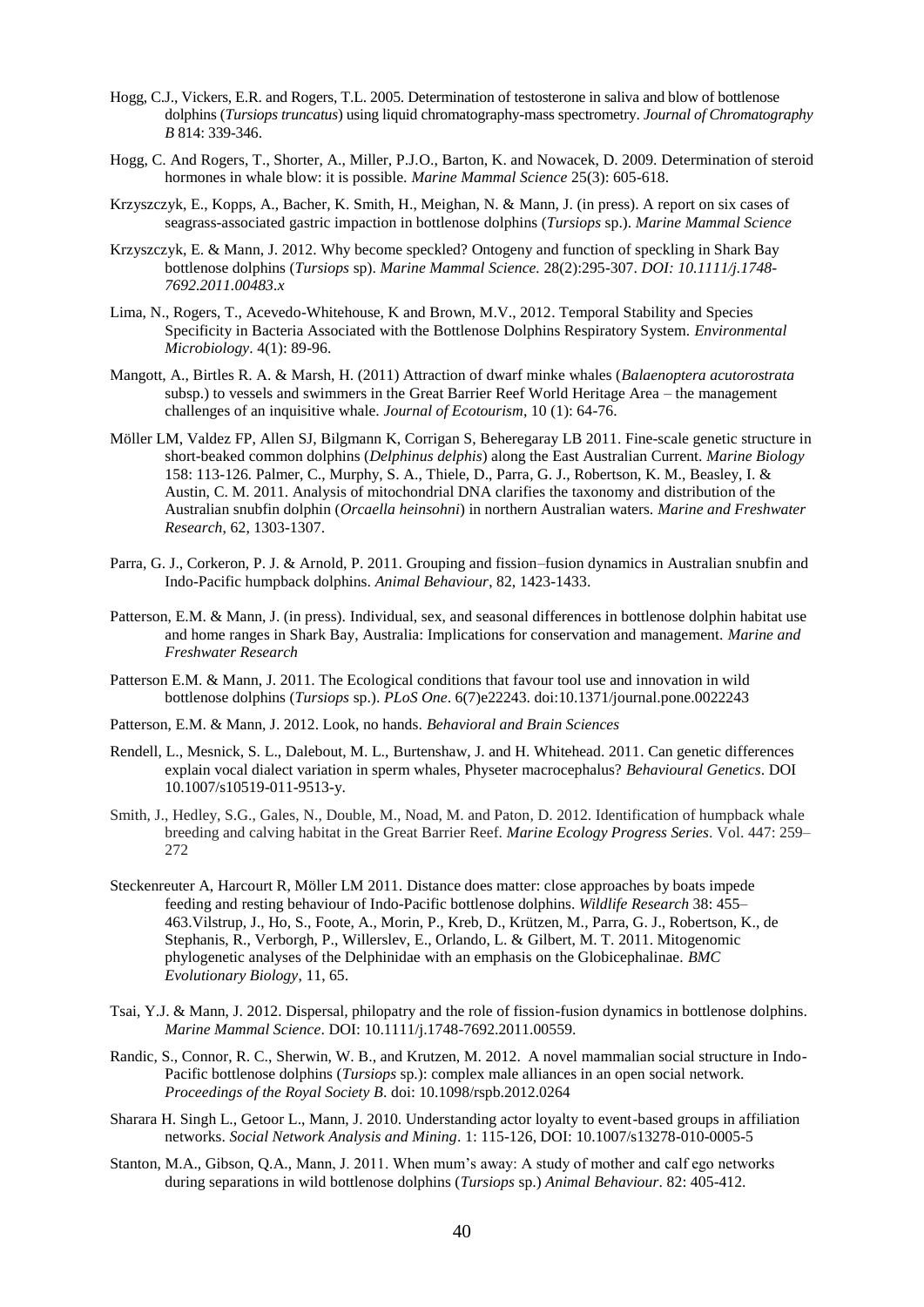- Shaughnessy, P. D., Kemper, C. M. and Ling, J.K. (in press) Records of vagrant phocid seals (family Phocidae) in South Australia. *Australian Mammalogy.*
- Waught, C. A., Huston, W., Noad, M. and Bengston Nash, S. M. 2011. Cytochrome P450 isoenzyme protein verified in the skin of southern hemisphere humpback whales (*Megaptera novaeangliae*); Implications for biochemical biomarker assessment. *Marine Pollution Bulletin* 62, 758-761.
- Williams, R., Gero, S., [Bejder, L.,](http://mucru.org/group-members/lars-bejder/) Calambokidis, J., Scott D. Kraus, S.D., Lusseau, D., Read, A. and Robbins, J. 2011. [Underestimating the Damage: interpreting cetacean carcass recoveries in the context of the](http://onlinelibrary.wiley.com/doi/10.1111/j.1755-263X.2011.00168.x/pdf)  [Deepwater Horizon/BP incident.](http://onlinelibrary.wiley.com/doi/10.1111/j.1755-263X.2011.00168.x/pdf) *Conservation Letters*. 4:228-233
- [Tyne, JA,](http://mucru.org/group-members/julian-tyne/) Loneragan NR, Kopps AM, [Allen, SJ,](http://mucru.org/group-members/simon-allen/) [Krützen M,](https://www.uzh.ch/cmsssl/anthro/egg-3/groupmembers/kruetzenmichael.html) [Bejder L.](http://mucru.org/group-members/lars-bejder/) 2012. Ecological characteristics contribute to sponge distribution and tool use in bottlenose dolphins *Tursiops* sp. *Marine Ecology Progress Series* 444: 143-153

#### **11.2 Unpublished literature**

- Allen, A., Tyack, P., Noad, M. and Dunlop, R. 2011. Getting there is half the fun: an investigation of humpback whale orientation and navigation mechanisms. Poster at 19th Biennial Conference on the Biology of Marine Mammals.
- Birtles, A., Valentine, P., Curnock, M., Mangott, A., Sobtzick, S. & Marsh, H. (reviewed & accepted, 2011). *Report to the Great Barrier Reef Marine Park Authority on the Dwarf Minke Whale Tourism Monitoring Program (2003-2008).* Great Barrier Reef Marine Park Authority, Townsville, QLD.
- Charlton-Robb, K. Species status and population structure of 'bottlenose' dolphin in southern Australian waters, assessed using genetic markers and morphology (PhD thesis submitted)
- Curnock, M.I. 2010. Mechanisms for assessing the sustainability of swimming-with-whales tourism in the Great Barrier Reef. PhD thesis, James Cook University.
- Double M.C, Jenner K.C.S, Jenner M-N, Ball I, Childerhouse S, Laverick S, Gales N, 2011a. Satellite tracking of northbound humpback whales (*Megaptera novaeangliae)* off Western Australia. Draft Final Report - December 2011, Australian Marine Mammal Centre
- Double M.C, Jenner K.C.S, Jenner M-N, Ball I, Childerhouse S, Laverick S, Gales N, 2011b. Satellite tracking of pygmy blue whales (*Balaeonoptera musculus brevicauda)* off Western Australia. Draft Final Report - December 2011, Australian Marine Mammal Centre
- Hawkins E, K. Dimmock, K. Brown, J. Jenkins & T. Dick, 2011. Tourism driving environmental change: Can we manage whales?, International Sustainable Tourism Conference, Balaclava Fort, Mauritius, 21st-24th September 2011
- Hawkins E, L. Brooks, & A. Peterson, Coastal Dolphin Populations of northern New South Wales and southern Queensland – Research Information Management, NSW Coastal Conference, Tweed Heads, NSW, 8th – 11<sup>th</sup> November 2011
- Hawkins E, the Role of Island Communities in facilitating the management of sustainable cetacean tourism practices, International Small Island Cultures Conference, Airlie Beach, Whitsundays, QLD, 12<sup>th</sup>-16<sup>th</sup> June 2011
- Hawkins E. 2011. Human-Dolphin Encounters & Usage Patterns in a Marine Protected Area*,* unpublished report written for the Cape Byron Marine Park Authority, (paper **Submitted** to Journal of Wildlife Management)
- Holyoake, C., Stephens, N., Coughran, D. 2012. Collection of baseline data on humpback whale (*Megaptera novaeangliae*) health and causes of mortality for long-term monitoring in Western Australia, unpublished report. Publication not available for distribution until published.
- Kaufman GD, Coughran D, Allen JM, Bott N, Burns D, Burton C, Castro C, Childerhouse S, Constantine R, Franklin T, Franklin W, Forestell P, Gales R, Garrigue C, Jenner C, Paton D, Noad M, Robbins J, Slooten E, Smith F, Stevick P. 2011. Photographic Evidence of Interchange Between East Australia (BS E-1) and West Australia (BS – D) Breeding Populations. Report SC/63/SH11 submitted to the IWC Scientific Committee Meeting, Tromoso, Norway, June 2011.
- Kemper, C. and Tomo, I. 2011. Caring for Our Country, Marine Debris Threat Abatement in Gulf St Vincent-Marine Mammal Pathology. Final report May 2011. 72 pp.
- Kopps, A.M., 2011. Ecological, social and genetic forces shaping behavioural variation in bottlenose dolphins. PhD Thesis University of NSW Sydney Australia
- Mangott, A.H. 2010. Behaviour of dwarf minke whales (*Balaenoptera acutorostrata* subsp.) associated with a swim-with industry in the northern Great Barrier Reef. PhD thesis, James Cook University.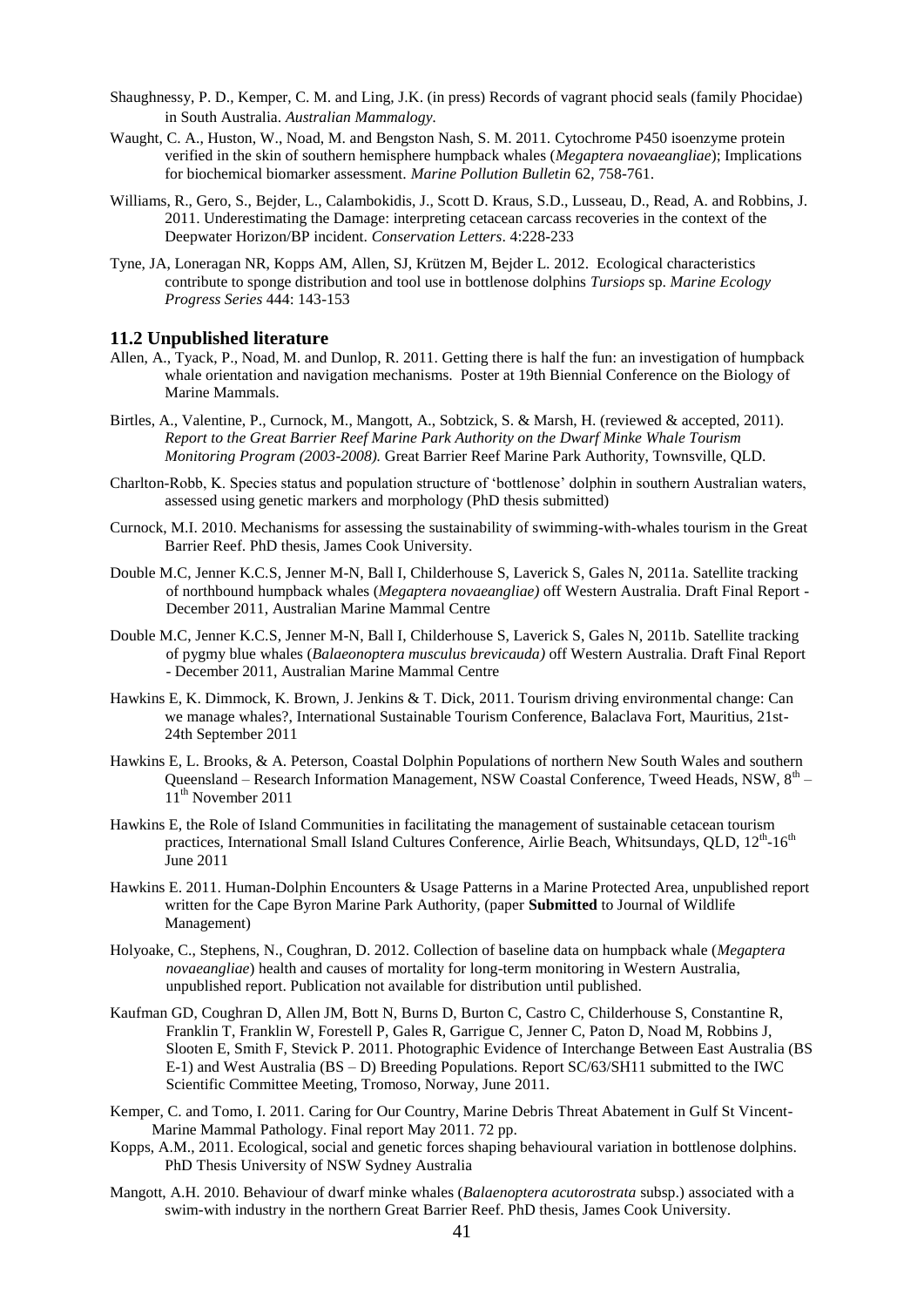- Morrice, M.G and P.C. Gill. 2011. Origin Energy 2011 Otway Basin seismic program: aerial survey final report. Unpublished report to Origin Energy.
- Rankin R.W., Maldini D., and Kaufman G. (in review). Bayesian estimate of Australian humpback whale calving intervals under sparse resighting rates: 1985 – 2009. *Journal of Cetacean Research and Management*.
- Silva IF, Kaufman GD, Hutsel A, Macie A, Maldini D, Rankin RW. 2011. Mid-migration humpback whale feeding behaviour off Eden, NSW, Australia. . Report SC/63/SH12 submitted to the IWC Scientific Committee Meeting, Tromoso, Norway, June 2011.
- Sobtzick, S. 2010. Dwarf minke whales in the northern Great Barrier Reef and implications for the sustainable management of the swim-with whales industry. PhD thesis, James Cook University.
- Tonachella N, Nastasi A, Maldini D, Kaufman G, Rankin RW (in review). Predicting trends in humpback whale (*Megaptera novaeangliae*) abundance using citizen-science. Pacific Conservation Biology.